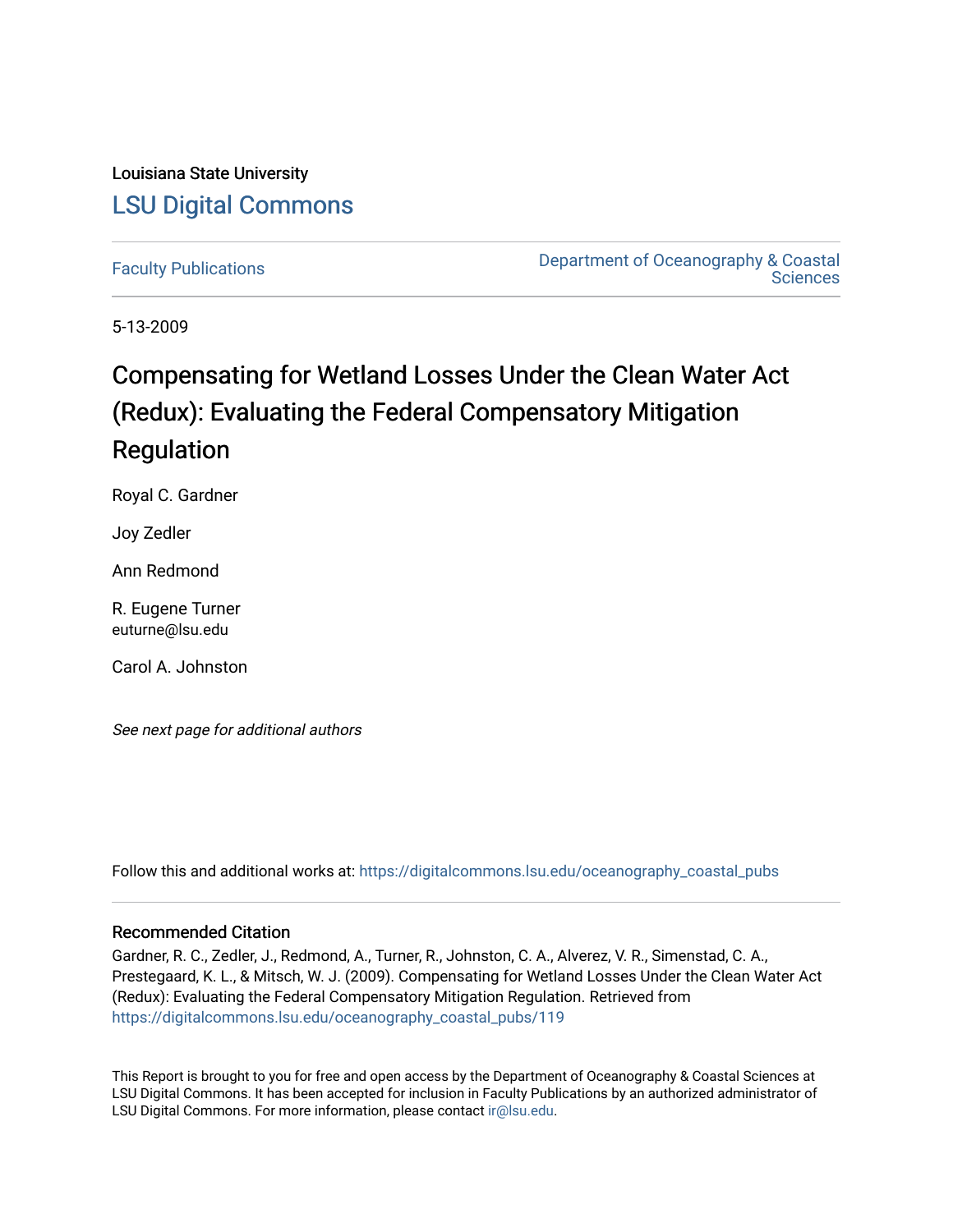# Authors

Royal C. Gardner, Joy Zedler, Ann Redmond, R. Eugene Turner, Carol A. Johnston, Victoria R. Alverez, Charles A. Simenstad, Karen L. Prestegaard, and William J. Mitsch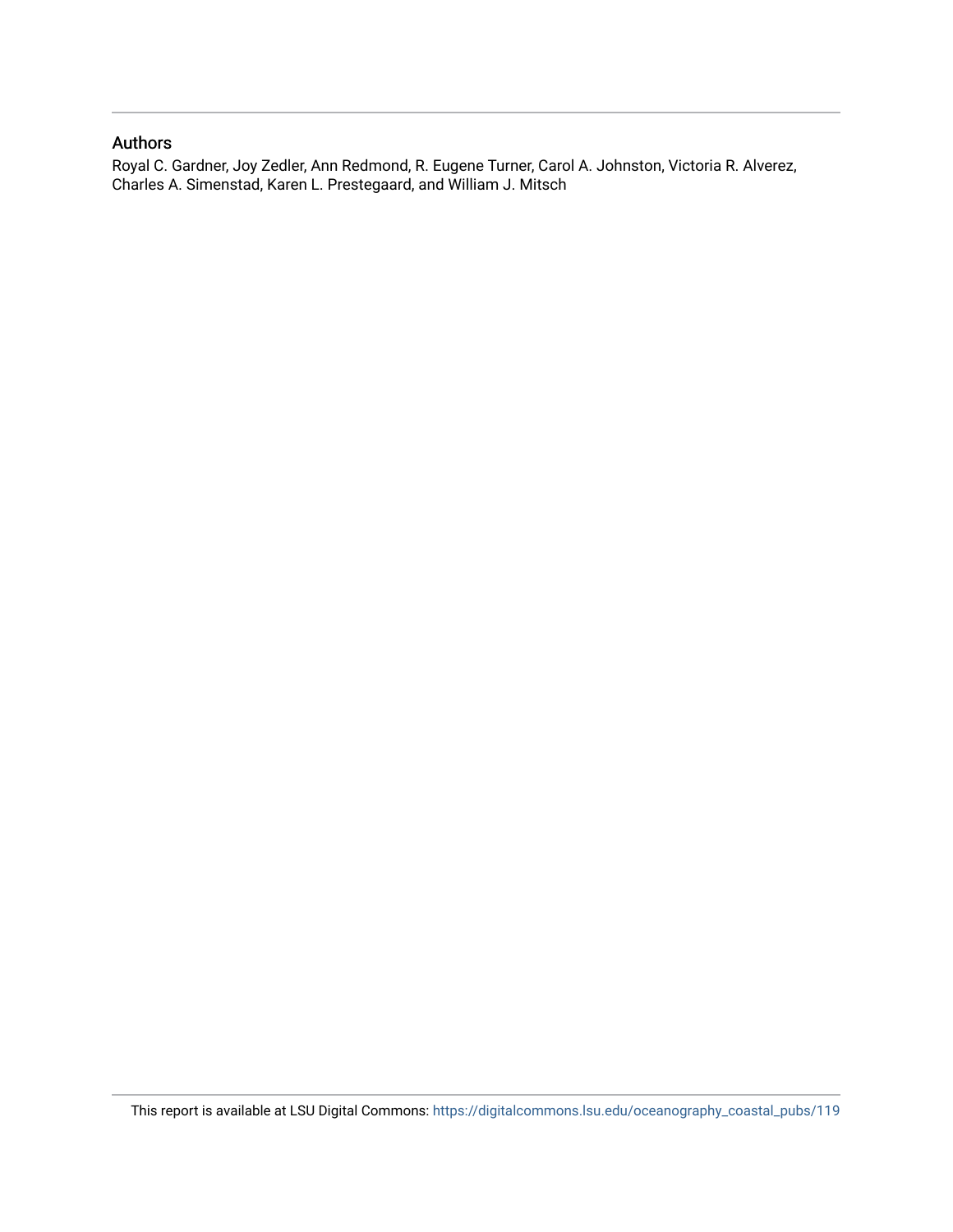



Stetson University College of Law Legal Studies Research Paper Series

Research Paper No. 2009-24

# **Compensating for Wetland Losses Under the Clean Water Act (Redux): Evaluating the Federal Compensatory Mitigation Regulation**

By Royal C. Gardner Professor and Director, Institute for Biodiversity Law and Policy, Stetson University College of Law

Stetson Law Review, vol. 38, no. 2, 2009

Visit the Stetson Law Web site at [www.law.stetson.edu](http://www.law.stetson.edu/)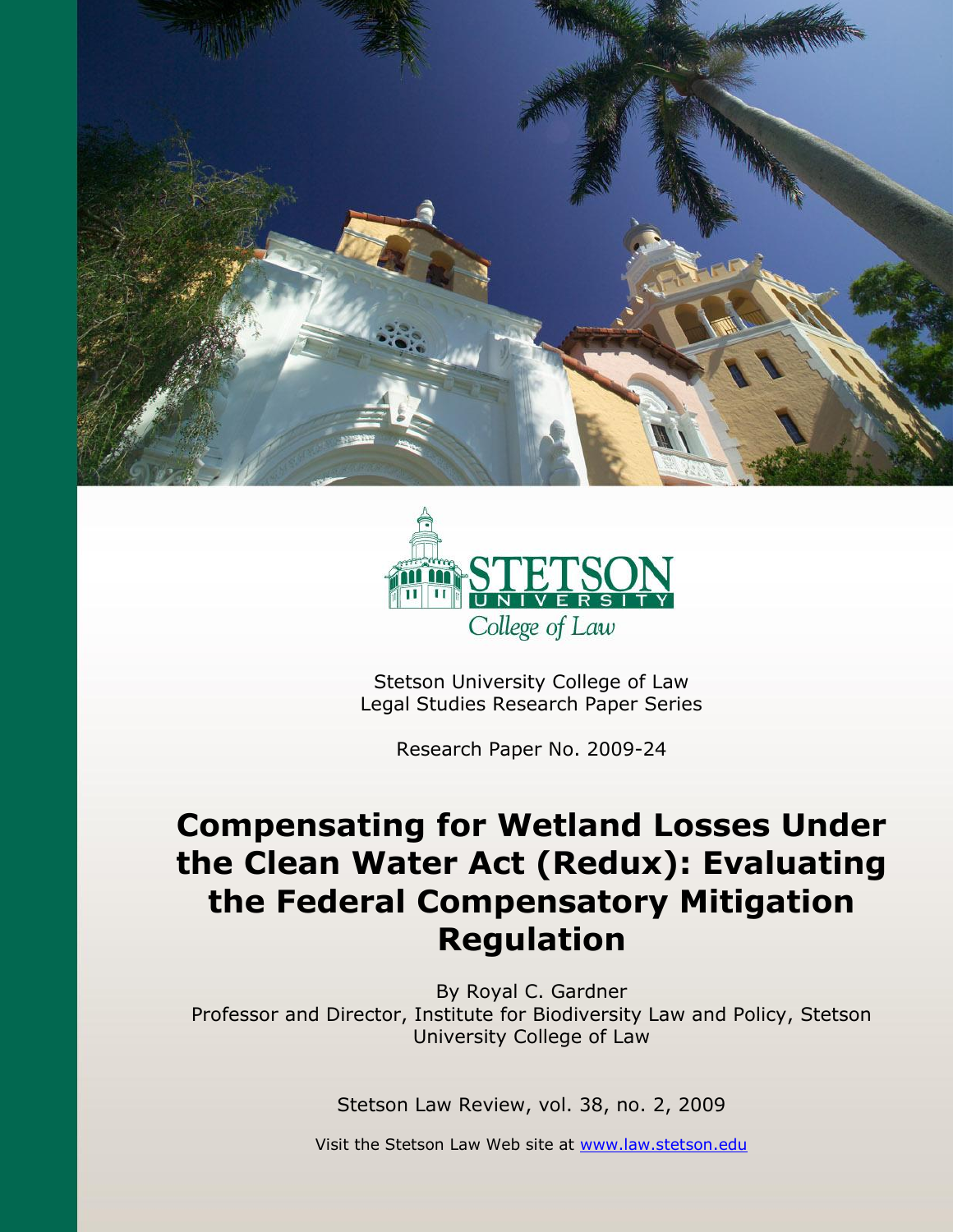# **MITIGATION REGULATION ARTICLES**

# COMPENSATING FOR WETLAND LOSSES UNDER THE CLEAN WATER ACT (REDUX): EVALUATING THE FEDERAL COMPENSATORY MITIGATION REGULATION<sup>∗</sup>

Royal C. Gardner∗∗ Joy Zedler∗∗∗ Ann Redmond∗∗∗∗ R. Eugene Turner∗∗∗∗∗ Carol A. Johnston<sup>\*\*\*\*\*\*</sup> Victoria R. Alvarez<sup>\*\*\*\*\*\*</sup>\* Charles A. Simenstad∗∗∗∗∗∗∗∗ Karen L. Prestegaard<sup>\*\*\*\*\*\*\*\*\*</sup> William J. Mitsch<sup>\*\*\*\*\*\*\*\*</sup>\*\*

<sup>∗</sup> © 2009, Royal C. Gardner, Joy Zedler, Ann Redmond, R. Eugene Turner, Carol A. Johnston, Victoria R. Alvarez, Charles A. Simenstad, Karen L. Prestegaard & William J. Mitsch. All rights reserved. The Authors thank Palmer Hough and Mark Sudol for their comments on an earlier draft. The opinions contained in this Article are those of the Authors and do not necessarily reflect the views of any organizations with which they are affiliated.

<sup>∗∗</sup> Professor of Law and Director, Institute for Biodiversity Law and Policy, Stetson University College of Law.

<sup>∗∗∗</sup> Professor of Botany and Aldo Leopold Chair of Restoration Ecology, University of Wisconsin-Madison.

<sup>∗∗∗∗</sup> Senior Consultant, Biological Research Associates/ENTRIX.

<sup>∗∗∗∗∗</sup> Professor, Coastal Ecology Institute, and Department of Oceanography and Coastal Sciences, School of the Coast and Environment, Louisiana State University.

<sup>∗∗∗∗∗∗</sup> Professor, Department of Biology & Microbiology, South Dakota State University. ∗∗∗∗∗∗∗ Legislative Liaison, Caltrans, Division of Legislative Affairs.

<sup>∗∗∗∗∗∗∗∗</sup> Research Professor, School of Aquatic & Fishery Sciences, University of Washington.

<sup>∗∗∗∗∗∗∗∗∗</sup> Associate Professor, Department of Geology, University of Maryland.

<sup>∗∗∗∗∗∗∗∗∗∗</sup> Professor of Environment and Natural Resources and Director, Olentangy River Wetland Research Park, The Ohio State University.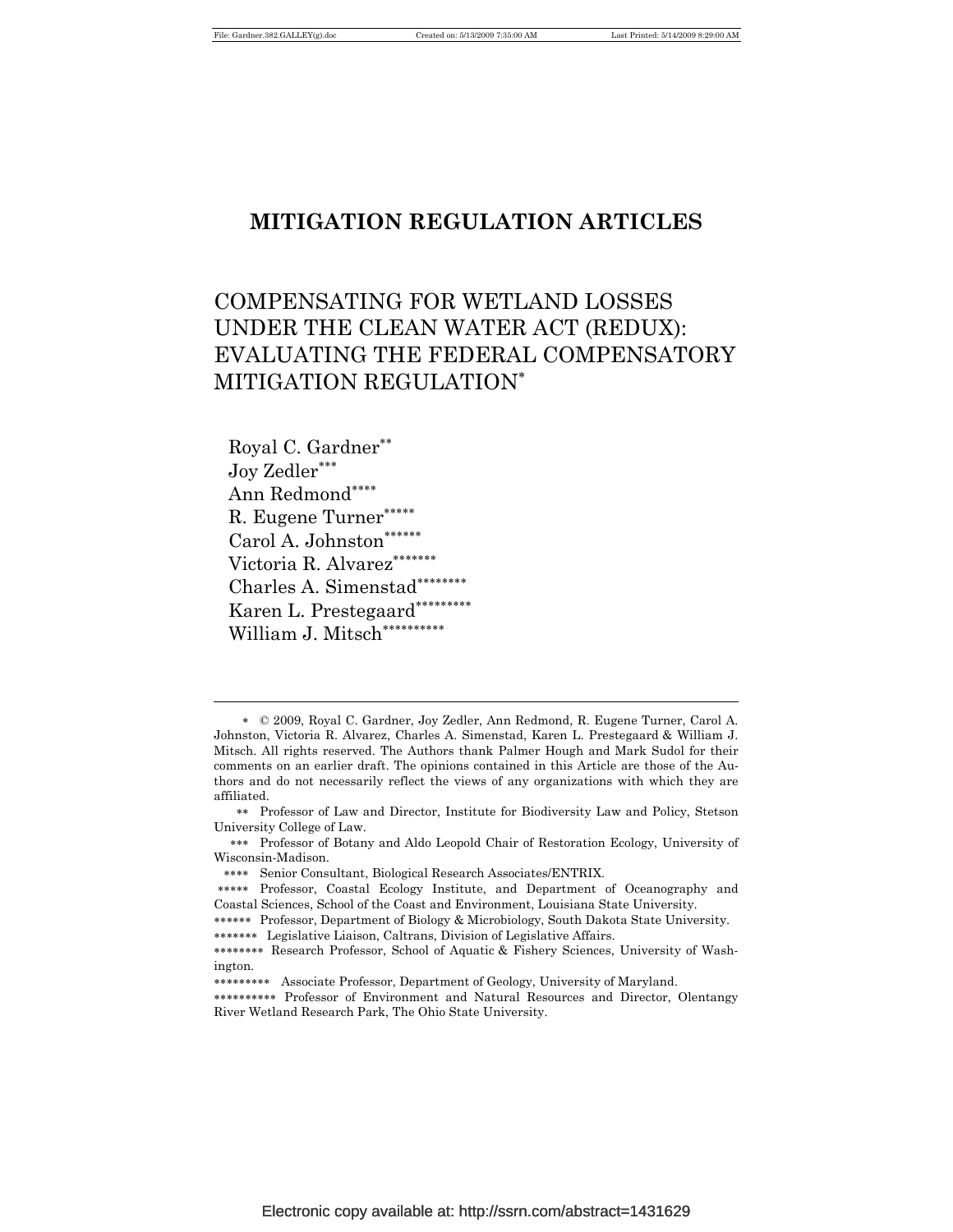*The goal of no net loss of wetlands is not being met for wetland functions by the mitigation program, despite progress in the last 20 years.*

> —National Research Council, Committee on Mitigating Wetland Losses (2001)<sup>1</sup>

*[I]n 2001 the National Research Council (NRC) released a comprehensive evaluation of the effectiveness of wetlands compensatory mitigation required under section 404 of the Clean Water Act. This report noted concerns with some past wetland compensatory mitigation and provided recommendations for the federal agencies, states, and other parties to improve compensatory mitigation. This report was an important resource in the development of today's rule.*

—U.S. Army Corps of Engineers and U.S. Environmental Protection Agency (2008)<sup>2</sup>

As former members of the NRC Committee on Mitigating Wetland Losses, we were encouraged to see that the federal agencies seriously considered our report and issued a regulation in April 2008 that seeks to implement our recommendations.3 This Article offers our thoughts on the new regulation in light of our report, as well as patterns and rates of wetland loss since 2001. After providing a brief background on the Clean Water Act and the NRC report, we examine the extent to which the new regulation incorporates several of our primary recommendations. In particular, we consider whether and how the regulation addresses our recommendations concerning the watershed approach; operational guidelines and performance standards; and the treatment

<sup>1.</sup> Natl. Research Council, *Compensating for Wetland Losses under the Clean Water Act* 2 (Natl. Acad. Press 2001).

<sup>2.</sup> 73 Fed. Reg. 19594, 19595 (Apr. 10, 2008).

<sup>3.</sup> 33 C.F.R. § 332 (2008); 40 C.F.R. § 230 (2008). In contrast, most of the recommendations of the NRC Committee on Characterization of Wetlands contained in *Wetlands: Characteristics and Boundaries* were not adopted by federal agencies. Carol A. Johnston, *Revisiting the 1995 NAS Characterization Report* (Annual Meeting of the Society of Wetland Scientists, Washington D.C., May 28, 2008) (referencing Natl. Research Council Comm. on Characterization of Wetlands, *Wetlands: Characteristics and Boundaries* (Natl. Acad. Press 1995)).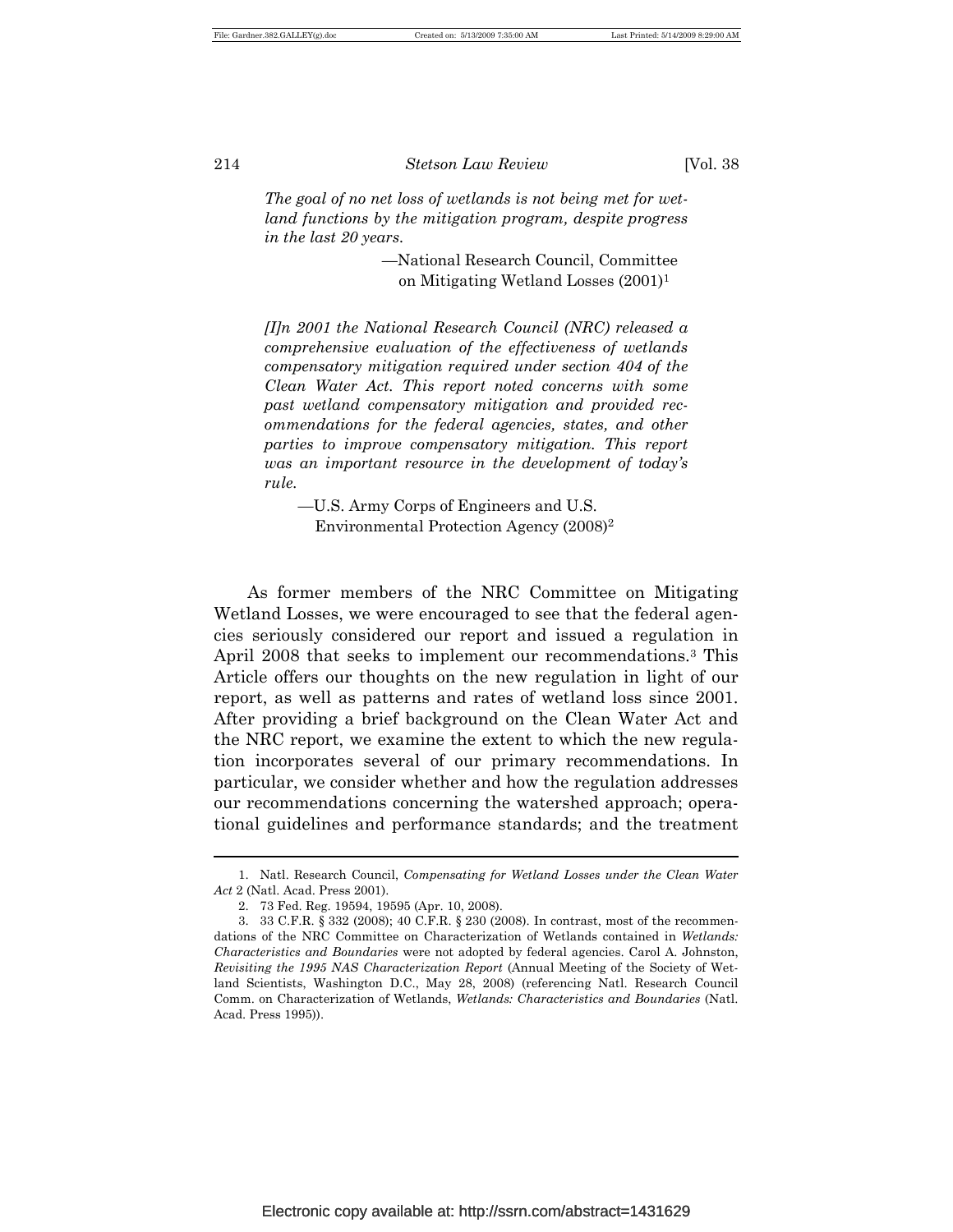$\overline{a}$ 

2009] *Compensating for Wetland Losses under the Clean Water Act* 215

of mitigation banks, in-lieu fee programs, and permitteeresponsible mitigation. While the new regulation represents significant progress, its effectiveness (or lack thereof) will depend on implementation in the field. Will the agencies have sufficient resources and the institutional will to assess adequately proposed plans and ensure compliance? As the agencies proceed, we urge them to renew an emphasis on avoidance of wetland impacts.4 We also urge them to apply adaptive management principles to the new rule: evaluate and adjust in light of experience.

# *I. THE CLEAN WATER ACT SECTION 404 PROGRAM AND THE NRC CONCLUSIONS AND RECOMMENDATIONS*

The Clean Water Act is the federal government's primary regulatory mechanism to protect wetlands.5 Before proceeding with a project that could damage a wetland, a property owner typically must obtain a Section 404 permit from the U.S. Army Corps of Engineers (Corps).6 As a condition of the permit, the Corps often requires the permittee, after it has tried to avoid and minimize the project's adverse impact on the wetland, to provide "compensatory mitigation" to offset any remaining wetland impacts.7 The compensatory mitigation may involve restoring a pre-

<sup>4.</sup> *See* Susan Marie Stedman & Thomas E. Dahl, *Coastal Wetlands of the Eastern United States: 1998*–*2004 Status and Trends*, 30 Natl. Wetlands Newsltr. 18, 19–20 (July– Aug. 2008) (finding "an average annual net loss of 59,000 acres [of coastal wetlands] over the six-year study period").

<sup>5.</sup> Clean Water Act, 33 U.S.C. §§ 1251–1387 (2000).

<sup>6.</sup> *Id.* at § 1344. While the Clean Water Act grants the Corps the authority to issue Section 404 permits, the EPA has a significant role in administering the program. 40 C.F.R. § 230 (2007). In making permit decisions, the Corps must apply EPA-promulgated regulations, the so-called Section 404(b)(1) guidelines. *Id.* The two agencies also share enforcement authority. Robert W. Page & Rebecca W. Hammer, *Memorandum of Agreement between the Department of the Army and the Environmental Protection Agency Concerning Federal Enforcement for the Section 404 Program of the Clean Water Act* pt. I (Jan. 18, 1989) (available at http://www.usace.army.mil/cw/cecwo/reg/mou/enfmoa.htm). The EPA can also veto a Corps permit. 33 U.S.C. § 1344(c) (2000); 73 Fed. Reg. 54398 (Sept. 19, 2008) (EPA veto of proposed Yazoo Backwater Area Pumps Project, which would have adversely affected 67,000 acres of wetlands). Oliver Houck once famously described the Section 404 program as having been "constructed on the backs of two beasts moving in different directions." Oliver A. Houck, *Hard Choices*, 60 U. Colo. L. Rev. 773, 774–775 (1989).

<sup>7.</sup> Royal C. Gardner, *Mitigation*, in *Wetlands Law and Policy: Understanding Section 404* at 253 (Kim Diana Connolly, Stephen M. Johnson & Douglas R. Williams eds., ABA 2005).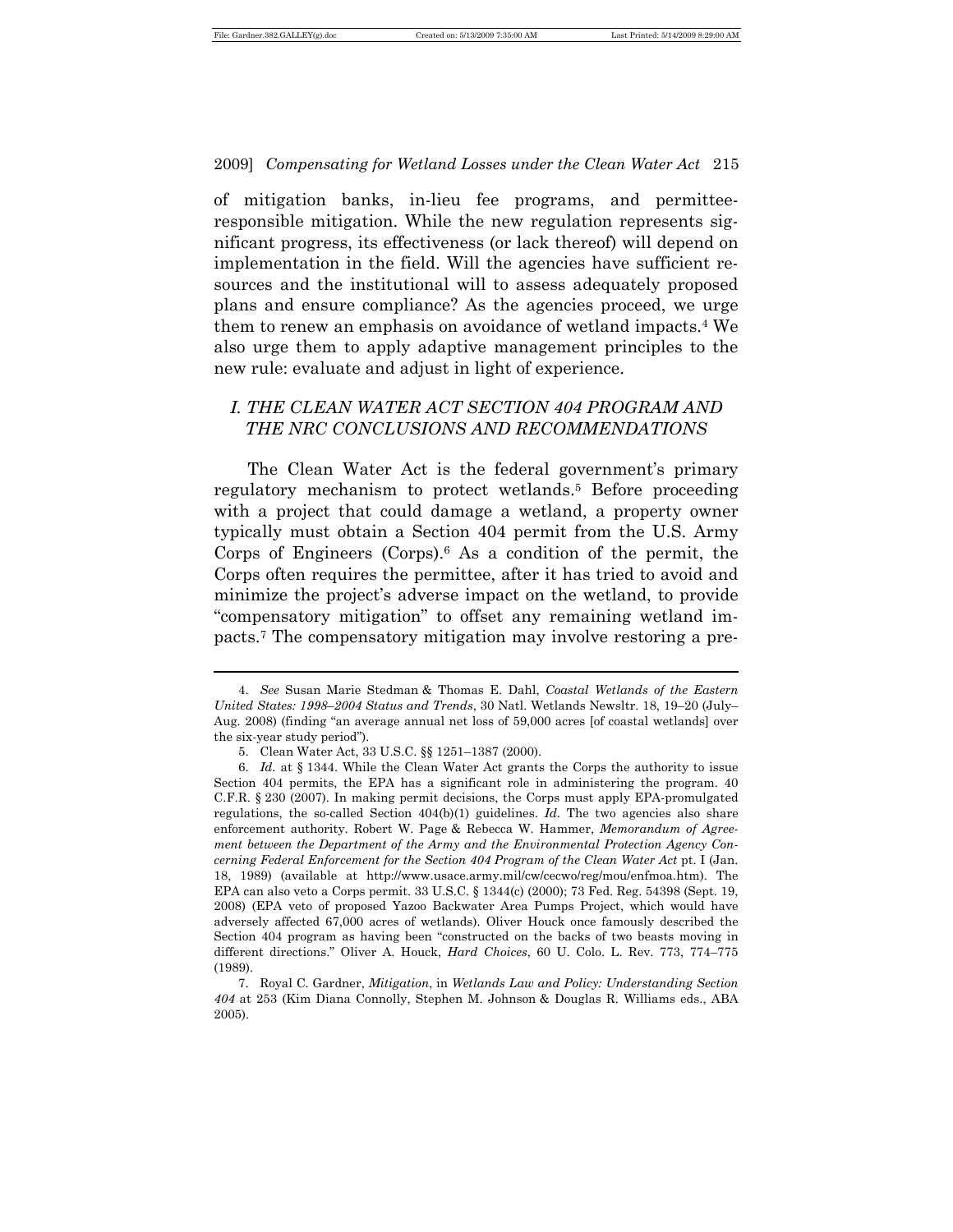viously existing wetland, enhancing the functions of an existing wetland, creating a wetland where one did not previously exist, preserving an existing wetland, or some combination thereof.8 In theory, compensatory mitigation ensures "no net loss" of wetland functions.9 In practice, compensatory mitigation has been problematic.<sup>10</sup>

In 1999, the U.S. Environmental Protection Agency (EPA) requested that the NRC examine the effectiveness of compensatory mitigation under the Clean Water Act.11 The NRC convened a multidisciplinary committee to evaluate the extent to which compensatory mitigation was contributing to the goal of no net loss of wetlands.12 The committee reviewed the scientific and policy literature on compensatory mitigation, visited mitigation sites, and held a series of five meetings throughout the country.<sup>13</sup> In 2001, the committee issued its report, entitled *Compensating for Wetland Losses under the Clean Water Act*.14 The committee's first principal finding, as noted above, was that the Clean Water Act compensatory mitigation program was not achieving no net loss.<sup>15</sup>

The committee observed that wetland compensatory mitigation projects failed at various stages.16 Sometimes the permittee would not even attempt to perform the required compensatory mitigation.17 Sometimes the permittee would try but was unable to meet performance standards.18 Other times the permittee was

10. *See* William J. Mitsch & James G. Gosselink, *Wetlands* ch. 12 (4th ed., John Wiley & Sons 2007) (summarizing several regional reviews of mitigation effectiveness).

<sup>8.</sup> *Id.* at 258. The regulation divides restoration into the following two categories: reestablishment and rehabilitation. *Id.* Re-establishment involves restoring a site that was once but is no longer considered a wetland. Thus re-establishment "results in a gain in aquatic resource area and functions." 33 C.F.R. § 332.2; 40 C.F.R. § 230.92. Rehabilitation involves manipulating a degraded wetland, and accordingly "results in a gain in aquatic resource function, but does not result in a gain of aquatic resource area." *Id.* Creation is now referred to as "establishment."

<sup>9.</sup> Gardner, *supra* n. 7, at 261–262. For a comprehensive history of the "no net loss" policy, see Palmer Hough & Morgan Robertson, *Mitigation under Section 404 of the Clean Water Act: Where It Comes From, What It Means*, 17 Wetlands Ecology & Mgt. 15 (2009).

<sup>11.</sup> Natl. Research Council, *supra* n. 1, at xv.

<sup>12.</sup> *Id.*

<sup>13.</sup> *Id.*

<sup>14.</sup> *See generally id.* (referencing the entire report).

<sup>15.</sup> *Id.* at 122.

<sup>16.</sup> *See id*. at 94–121 (explaining the different stages of mitigation and the failures and shortcomings of each stage).

<sup>17.</sup> *Id.* at 101.

<sup>18.</sup> *Id.* at 103.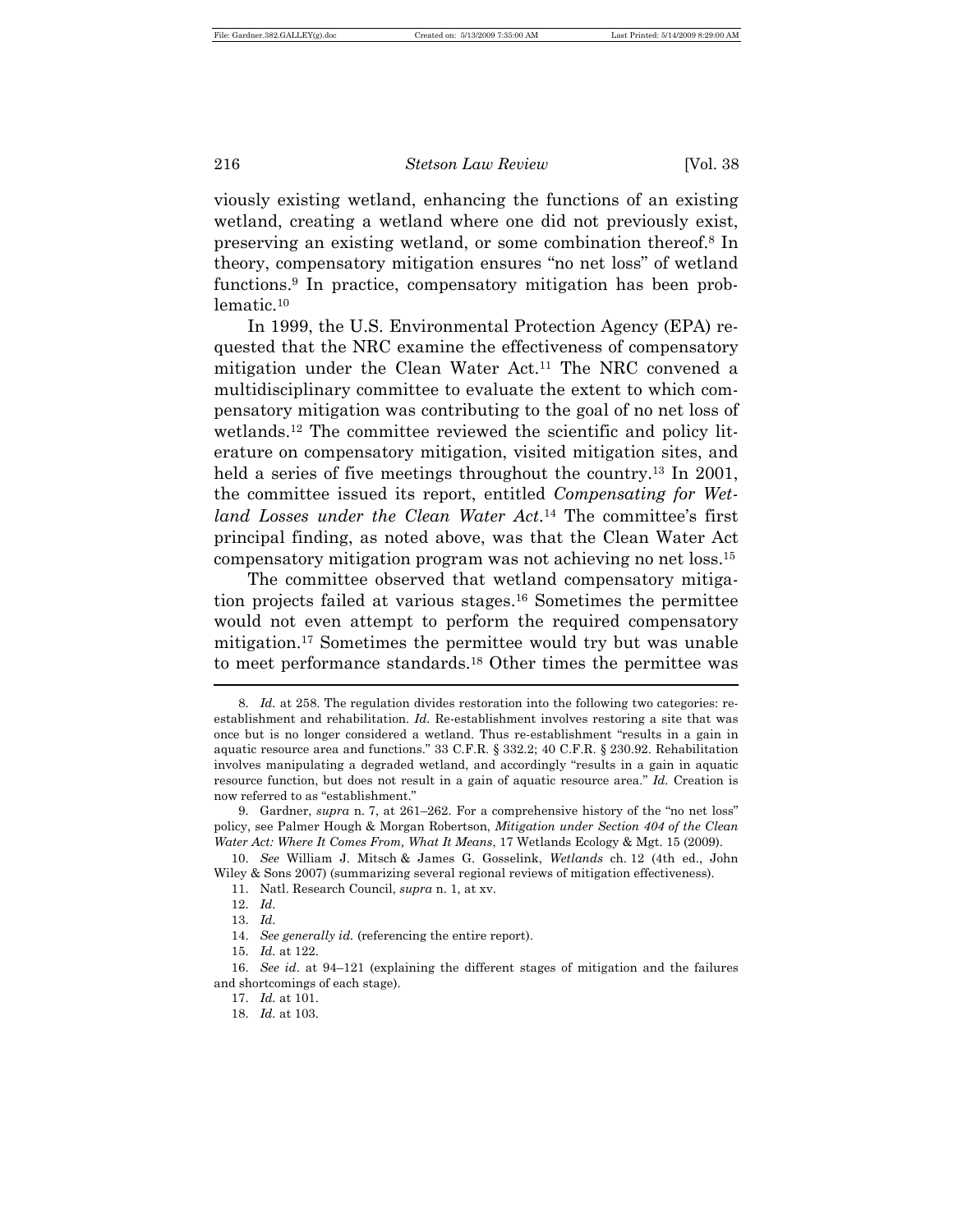able to satisfy the performance standards (legal compliance), but the resulting wetland did not provide the desired functions (ecological or functional performance).<sup>19</sup> Even if a compensatory mitigation project was initially ecologically functional, permittees rarely were required to have long-term stewardship plans and obligations.20 Although during the time period from 1993–2000 the Corps was requiring permittees to provide an average of 1.8 acres in mitigation for every acre of wetland filled, studies demonstrated that these were only paper gains.21 Net loss of wetland ecosystem functions was occurring on the ground, but the magnitude of the loss was unknown.<sup>22</sup>

The committee made several other conclusions, which included the following:

- A watershed approach would improve permit decisionmaking.<sup>23</sup>
- Performance expectations in Section 404 permits have often been unclear, and compliance has often not been assured nor attained.<sup>24</sup>
- Support for regulatory decisionmaking is inadequate.<sup>25</sup>
- Third-party compensation approaches (mitigation banks, in-lieu fee programs) offer some advantages over permittee-responsible mitigation.<sup>26</sup>

 $\overline{a}$ 

23. Natl. Research Council, *supra* n. 1, at 3.

<sup>19.</sup> *Id.* 

<sup>20.</sup> *Id.* at 110–111.

<sup>21.</sup> *Id*. at 3.

<sup>22.</sup> *Id*. Although the committee did not quantify the magnitude of the loss, several members did so in a follow-up article, estimating that the Section 404 program "has been fostering an 80 percent net loss of wetlands." R. Eugene Turner, Ann M. Redmond & Joy B. Zedler, *Count It by Acre or Function—Mitigation Adds Up to Net Loss of Wetlands*, 23 Natl. Wetlands Newsltr. 5, 15 (Nov.–Dec. 2001).

<sup>24.</sup> *Id*. at 6.

<sup>25.</sup> *Id*. at 8.

<sup>26.</sup> *Id*. at 9. Under a third-party compensation approach, the legal responsibility for the mitigation shifts from the permittee to another party, either a mitigation banker or inlieu fee administrator. *Id.* At the time, a "mitigation bank" was defined as "a site where wetlands and/or other aquatic resources are restored, created, enhanced, or in exceptional circumstances, preserved expressly for the purpose of providing compensatory mitigation in advance of authorized impacts to similar resources. For purposes of Section 10/404, use of a mitigation bank may only be authorized when impacts are unavoidable." 60 Fed. Reg. 58605, 58614 (Nov. 28, 1995). An "in-lieu fee program" was defined as a circumstance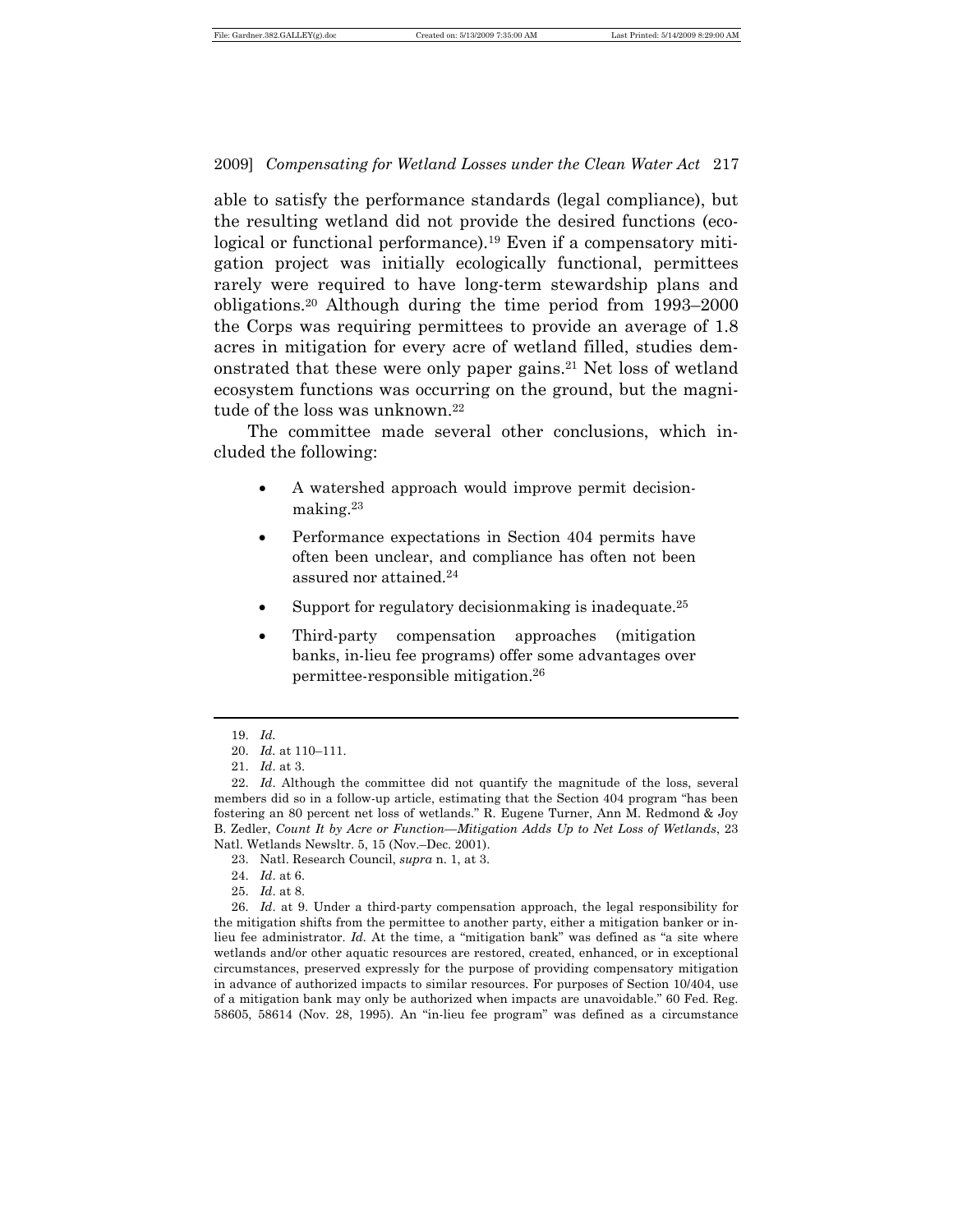The committee also produced a suite of recommendations designed to increase the effectiveness of compensatory mitigation, which included the following:

- Site selection for wetland conservation and mitigation should be conducted on a watershed scale in order to maintain wetland diversity, connectivity, and appropriate proportions of upland and wetland systems needed to enhance the long-term stability of the wetland and riparian systems. Regional watershed evaluation would greatly enhance the protection of wetlands and/or the creation of wetland corridors that mimic natural distributions of wetlands in the landscape. $27$
- Avoidance is strongly recommended for wetlands that are difficult or impossible to restore, such as fens or bogs.<sup>28</sup>
- Compensatory mitigation should be in place concurrent with, and preferably before, permitted activity.<sup>29</sup>
- Mitigation goals must be clear, and those goals [must be] carefully specified in terms of measurable performance standards, in order to improve mitigation effectiveness.<sup>30</sup>
- To ensure the replacement of lost wetland functions, there should be effective legal and financial assurances for long-term site sustainability and monitoring of all compensatory wetland projects.<sup>31</sup>
- Compensatory mitigation sites should receive long-term stewardship, i.e., a time frame expected for other publicly valued assets, such as parks.<sup>32</sup>
- [W]hen an agency reviews mitigation options, it is most important to focus on their characteristics or attributes

<sup>&</sup>quot;where a permittee provides funds to an in-lieu-fee sponsor instead of either completing project-specific mitigation or purchasing credits from a mitigation bank approved under the Banking Guidance." 65 Fed. Reg. 66914, 66914 (Nov. 7, 2000).

<sup>27.</sup> Natl. Research Council, *supra* n. 1, at 4.

<sup>28.</sup> *Id.*

<sup>29.</sup> *Id.* at 7.

<sup>30.</sup> *Id.*

<sup>31.</sup> *Id*.

<sup>32.</sup> *Id*. at 8.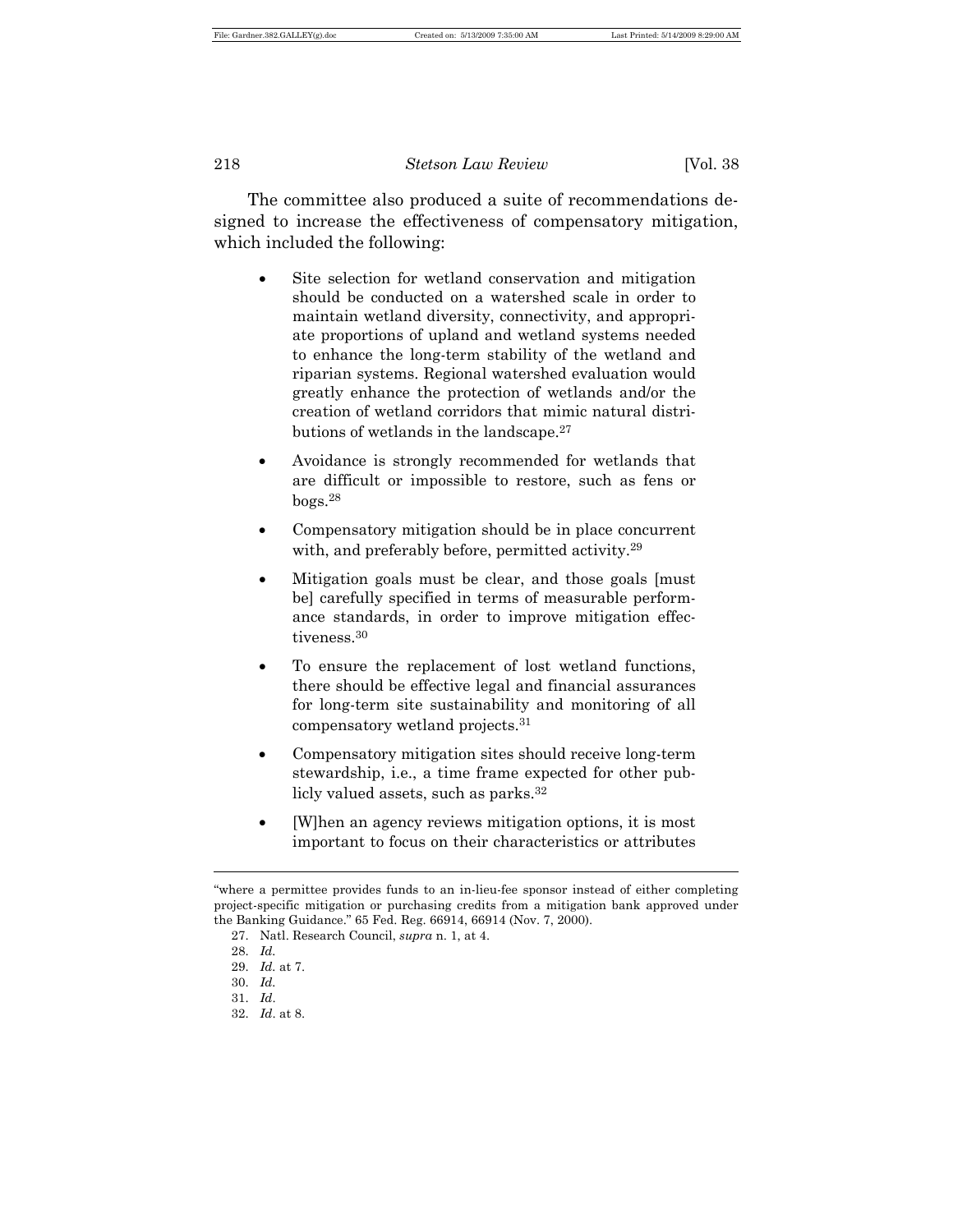(e.g., who is legally responsible, the timing of the mitigation actions, whether the Mitigation Banking Review Team process is used, and whether stewardship requirements are in place).<sup>33</sup>

Subsequent reports and studies have confirmed the shortfalls associated with the Clean Water Act Section 404 compensatory mitigation program.34 The Environmental Law Institute observed that some mitigation bank agreements allowed for a large percentage of early release of credits (i.e., credits that could be sold prior to meeting ecological performance standards),35 and that agency tracking and accounting of in-lieu fee programs were poor.36 A follow-up study on in-lieu fee programs found similar problems.37 Meanwhile, permittee-responsible mitigation remained the primary source of compensatory mitigation,38 and it continued to fail to provide functional replacement for filled wetlands.39 In 2005, the General Accountability Office found that the Corps failed to exercise proper oversight of compensatory mitigation sites.<sup>40</sup>

<sup>33.</sup> *Id.* at 9.

<sup>34.</sup> *Infra* nn. 35–40 and accompanying text (discussing different reports and studies identifying and categorizing the problems with Section 404's compensatory mitigation program).

<sup>35.</sup> Envtl. L. Inst., *Banks and Fees: The Status of Off-Site Wetland Mitigation in the United States* 63 (Envtl. L. Inst. Sept. 2002) (available at http://www.elistore.org/reports \_detail.asp?ID=10695) [hereinafter Envtl. L. Inst., *Banks and Fees*]. Other commentators reported on how mitigation banking facilitated the migration of wetlands from urban to rural areas. J.B. Ruhl & James Salzman, *The Effects of Wetland Mitigation Banking on People*, 28 Natl. Wetlands Newsltr. 1, 9–14 (Mar.–Apr. 2006).

<sup>36.</sup> Envtl. L. Inst., *Banks and Fees*, *supra* n. 35, at 101–102.

<sup>37.</sup> *See* Envtl. L. Inst., *The Status and Character of In-Lieu Fee Mitigation in the United States* (Envtl. L. Inst. June 2006) (available at http://www.epa.gov/owow/wetlands/ pdf/ELI\_ILF\_Study06.pdf) (reporting on the active in-lieu fee programs in the country and assessing the degree to which the programs have responded to concerns and recommendations).

<sup>38.</sup> Jessica Wilkinson & Jared Thompson, *2005 Status Report on Compensatory Mitigation in the United States* 27 (Envtl. L. Inst. Apr. 2006) (available at http://www.epa.gov/ owow/wetlands/pdf/ELIMitigation2005.pdf).

<sup>39.</sup> *See* Natl. Wetlands Mitigation Action Plan, *Recent Evaluations of Compensatory Mitigation*, http://www.mitigationactionplan.gov/recentevals.html (last updated Oct. 30, 2007) (providing links to evaluations).

<sup>40.</sup> U.S. Gen. Acctg. Off., *Wetlands Protection: Corps of Engineers Does Not Have an Effective Oversight Approach to Ensure that Compensatory Mitigation Is Occurring* 17 (GAO-05-898, Sept. 2005) (available at http://www.gao.gov/new.items/d05898.pdf).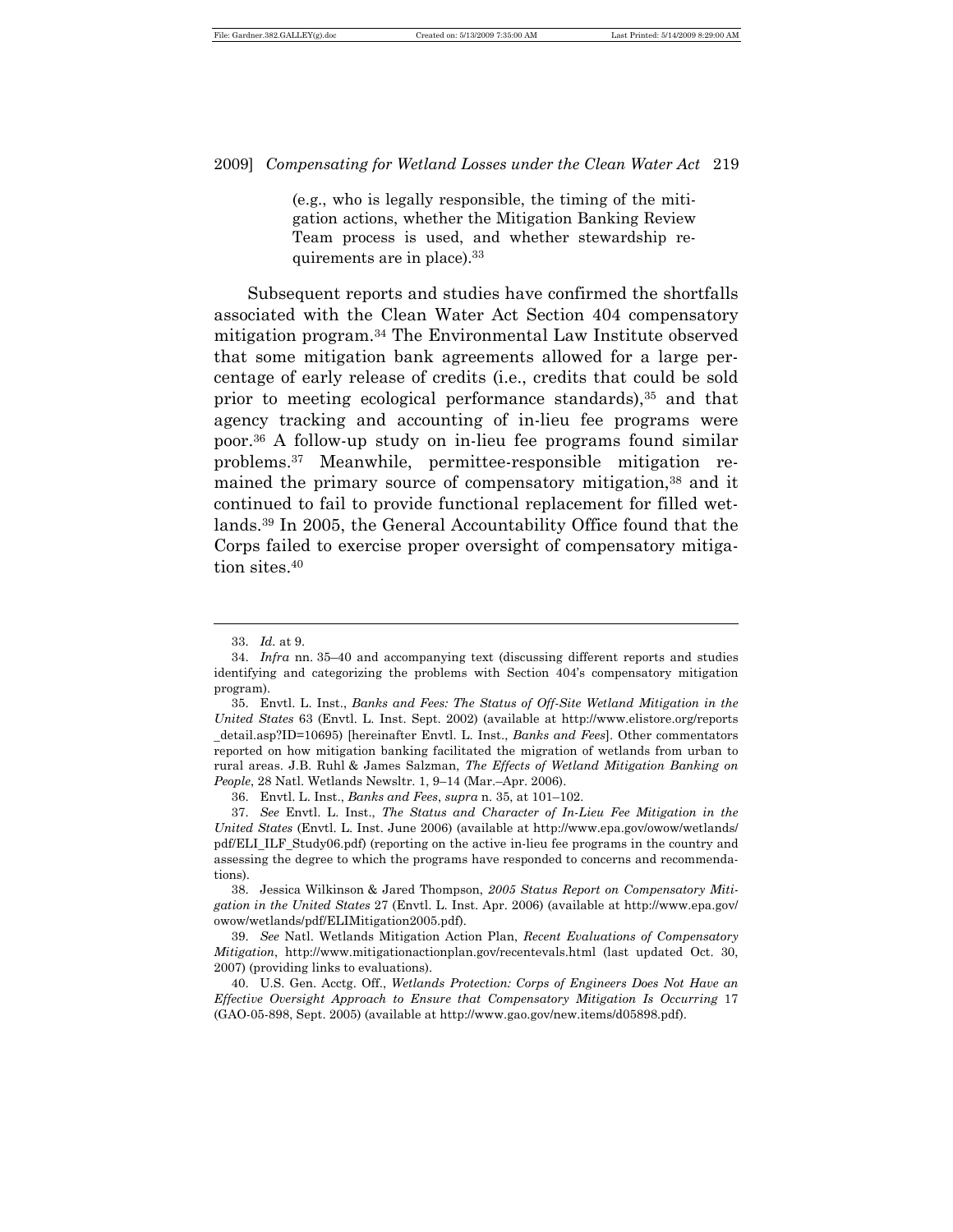In light of these criticisms, the Corps and the EPA, along with other agencies, embarked on a National Wetlands Mitigation Action Plan.<sup>41</sup> This Plan sought to implement the recommendations of the NRC and others, largely through guidance documents.42 Much of the work of this Plan was supplanted by a congressional directive in 2003 that called on the Corps to issue a regulation to establish "equivalent standards and criteria to each type of compensatory mitigation."43 The Corps and the EPA published a proposed regulation for public comment in March 2006,<sup>44</sup> which in the agencies' view would codify many NRC recommendations. After considering approximately 850 distinct comments, the agencies promulgated the final rule in April 2008.<sup>45</sup>

During the course of the rulemaking, the U.S. Fish and Wildlife Service (FWS) issued *Status and Trends of Wetlands in the Conterminous United States 1998 to 2004*.46 Although the FWS reported a net gain in wetland area, the report was careful to note that there was not necessarily a net gain in wetland functions.<sup>47</sup> Indeed, it emphasized that "[t]his study reports on changes in wetland acreage and does not provide an assessment of wetland functions or quality."48 The continuing uncertainty over net loss of wetland functions highlights the importance of the new compensatory mitigation regulation.

 $\overline{a}$ 

46. Thomas E. Dahl, *Status and Trends of Wetlands in the Conterminous United States 1998 to 2004* (U.S. Fish and Wildlife Serv. 2006).

<sup>41.</sup> Dept. of the Army, U.S. Envtl. Protec. Agency, U.S. Dept. of Commerce, Dept. of Interior, U.S. Dept. of Agric., and U.S. Dept. of Transp., *National Wetlands Mitigation Action Plan*, http://www.mitigationactionplan.gov/map1226withsign.pdf (Dec. 24, 2002).

<sup>42.</sup> *Id.* at 2.

<sup>43.</sup> 10 U.S.C. § 2694(b) (2006).

<sup>44.</sup> 71 Fed. Reg. 15520, 15520 (proposed Mar. 28, 2006).

<sup>45.</sup> 73 Fed. Reg. at 19595. In addition to the distinct comments, the agencies received another 11,150 emails or letters that were "substantially identical." *Id.*

<sup>47.</sup> *Id.* at 16. Much of the gain in acreage, however, was due to an increase in open ponds, which are considered wetlands under the FWS methodology. *Id.* at 17. If the nearly 700,000 acres of ponds were not counted, "wetland gains would not have surpassed wetland losses during the timeframe of this study." *Id.* The report observes that these new ponds "would not be expected to provide the same range of wetland values and functions as a vegetated freshwater wetland." *Id.*

<sup>48.</sup> *Id.* at 16. The EPA is embarking on an effort to assess the wetland functions nationally. Michael E. Scozzafava, Tom Dahl, Chris Faulkner & Myra Rice, *Assessing Status, Trends, and Condition of Wetlands in the United States*, 29 Natl. Wetlands Newsltr. 24 (May–June 2007).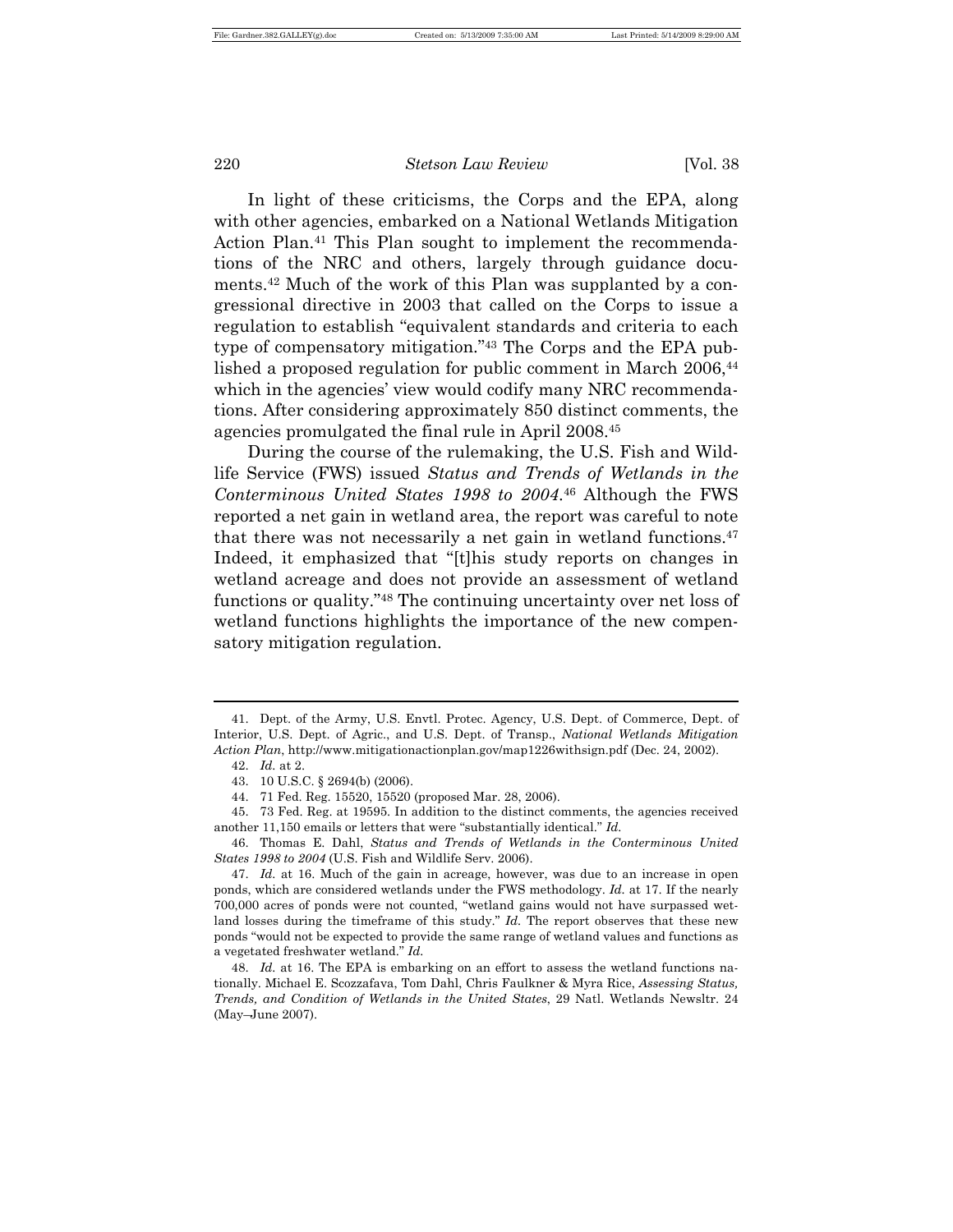# *II. TO WHAT EXTENT DOES THE NEW MITIGATION REGULATION IMPLEMENT THE PRIMARY NRC RECOMMENDATIONS?*

In this Section, we examine the mitigation regulation in the following three principal areas covered by our report recommendations: the watershed approach; operational guidelines and performance standards; and mitigation mechanisms (requirements imposed on mitigation banks, in-lieu fee programs, and permitteeresponsible mitigation).

#### A. The Watershed Approach

Like the concept of no net loss of functions, the watershed approach is easier to articulate than implement. After a brief introduction to the watershed approach in concept and practice, we discuss how the mitigation regulation addresses the issue. We also consider how the regulation deals with sequencing and difficult-to-replace wetlands in a watershed context.

#### *1. Watershed Basics*

The watershed approach begins by recognizing the importance of a watershed perspective.49 As detailed in the NRC report, many of the ecosystem services that are provided by wetlands depend on the wetland's hydrogeomorphic setting in the watershed and other landscape-scale characteristics.<sup>50</sup> For a particular wetland site, the upstream portions of the watershed determine the water quality improvement potential (which is a function of both the quantity and quality of inflowing water) and its flood abatement potential (which depends on the timing and volume of inflowing water) at the wetland site and downstream.51 Biodiversity support depends in part on the number, type, size, and connectivity of other wetlands and open spaces in the entire watershed and the position of the site in the watershed.52 A mitigation site

<sup>49.</sup> *See* Natl. Research Council, *supra* n. 1, at 46–59.

<sup>50.</sup> *Id.*

<sup>51.</sup> *Id.* at 48–49.

<sup>52.</sup> Joy B. Zedler, *Wetlands at Your Service: Reducing Impacts of Agriculture at the Watershed Scale*, 1 Frontiers in Ecology & Env. 65, 69 (Mar. 2003).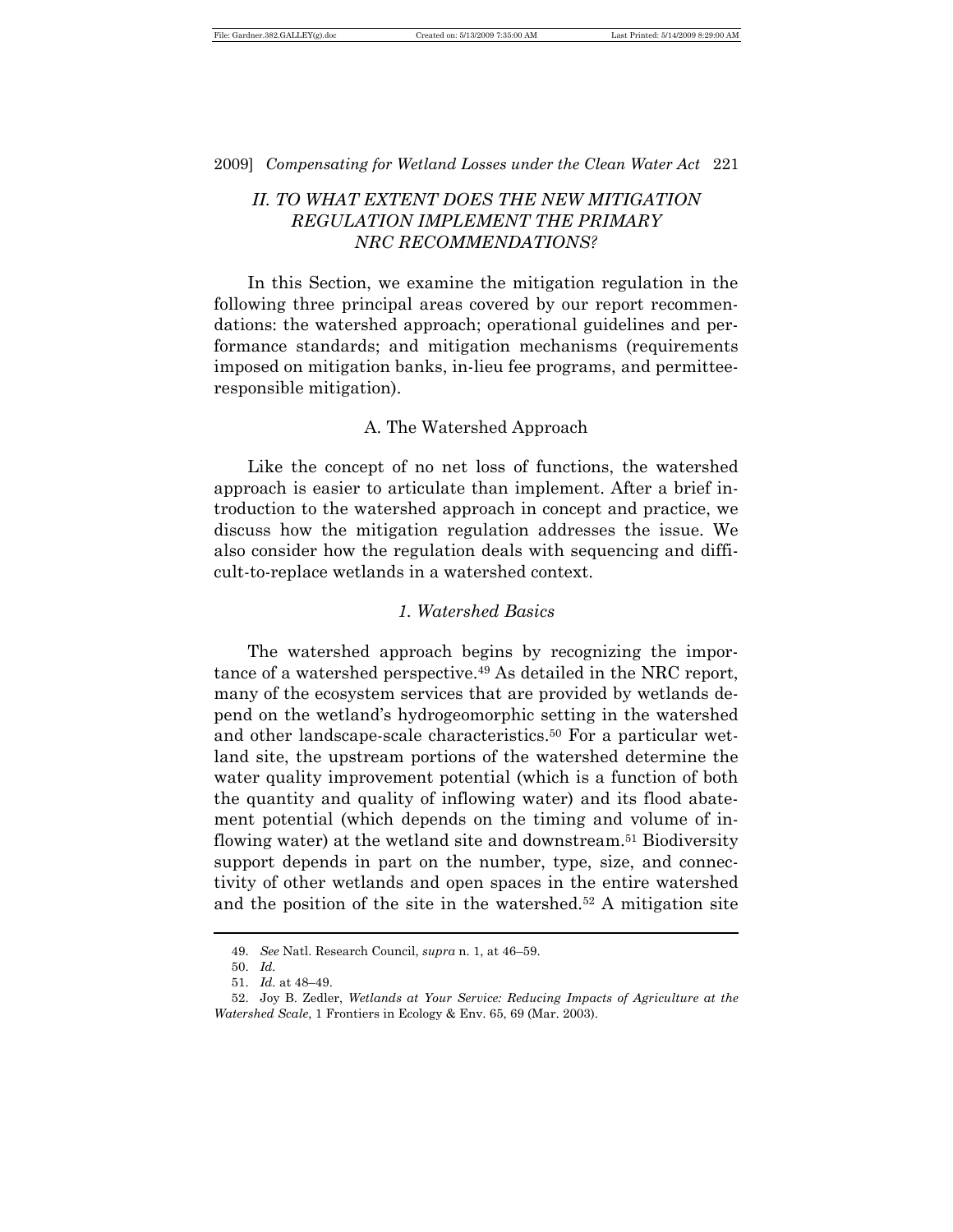isolated from other wetlands and riparian zones in a heavily developed watershed (urban or agricultural) will function quite differently from one located in a mostly natural watershed, such as the Nature Conservancy's Mukwonago River Watershed in southeastern Wisconsin, where large blocks of land have been acquired and protected, with ongoing restoration to sustain biodiversity underway.53 Note, however, that in some cases there is more wetland value when a wetland is located in areas of mid-range human population, given that such "values" often require humans to be near to benefit from the functions.

Brad Johnson, author of *Hydrogeomorphic Wetland Profiling: An Approach to Landscape and Cumulative Impacts Analyses*, provides a good example of the background information and impact analyses necessary for a watershed approach.54 First, he characterized three types of ecoregions within Summit County (central Colorado) as low lands, middle elevation transitional lands, and high mountains.<sup>55</sup> Next, he showed that wetland impacts disproportionately occurred in the lowland ecoregion.56 Wetland types differed by ecoregion; for example, riverine wetlands were extensive in the low lands, depressional wetlands had their highest coverage in the middle elevation transitional ecoregion, and slope wetlands peaked at 80% cover in the high mountains.<sup>57</sup> Lastly, because wetland types were differentially distributed among ecosystems, wetland impacts significantly differed among wetland type.58 At the landscape scale, cumulative impacts were significant, as indicated by different ratios of wetland types (e.g., riverine to slope) in impact areas and conversion of one functional class of wetland to another (e.g., a fivefold increase in cover of fringe wetlands in the low lands—an unnatural type for the ecoregion).59 This type of watershed analysis can be used to alert decisionmakers to unacceptable impacts on individual types of wet-  $\overline{a}$ 

<sup>53.</sup> The Nature Conservancy, *Mukwonago River Watershed*, http://www.nature.org/ wherewework/northamerica/states/wisconsin/preserves/art5037.html (accessed Aug. 13, 2008).

<sup>54.</sup> Brad Johnson, *Hydrogeomorphic Wetland Profiling: An Approach to Landscape and Cumulative Impacts Analyses*, EPA/620/R-05/001 (EPA Jan. 2006).

<sup>55.</sup> *Id.* at 16.

<sup>56.</sup> *Id*. at 28.

<sup>57.</sup> *Id.*

<sup>58.</sup> *Id.*

<sup>59.</sup> *Id.* at 37.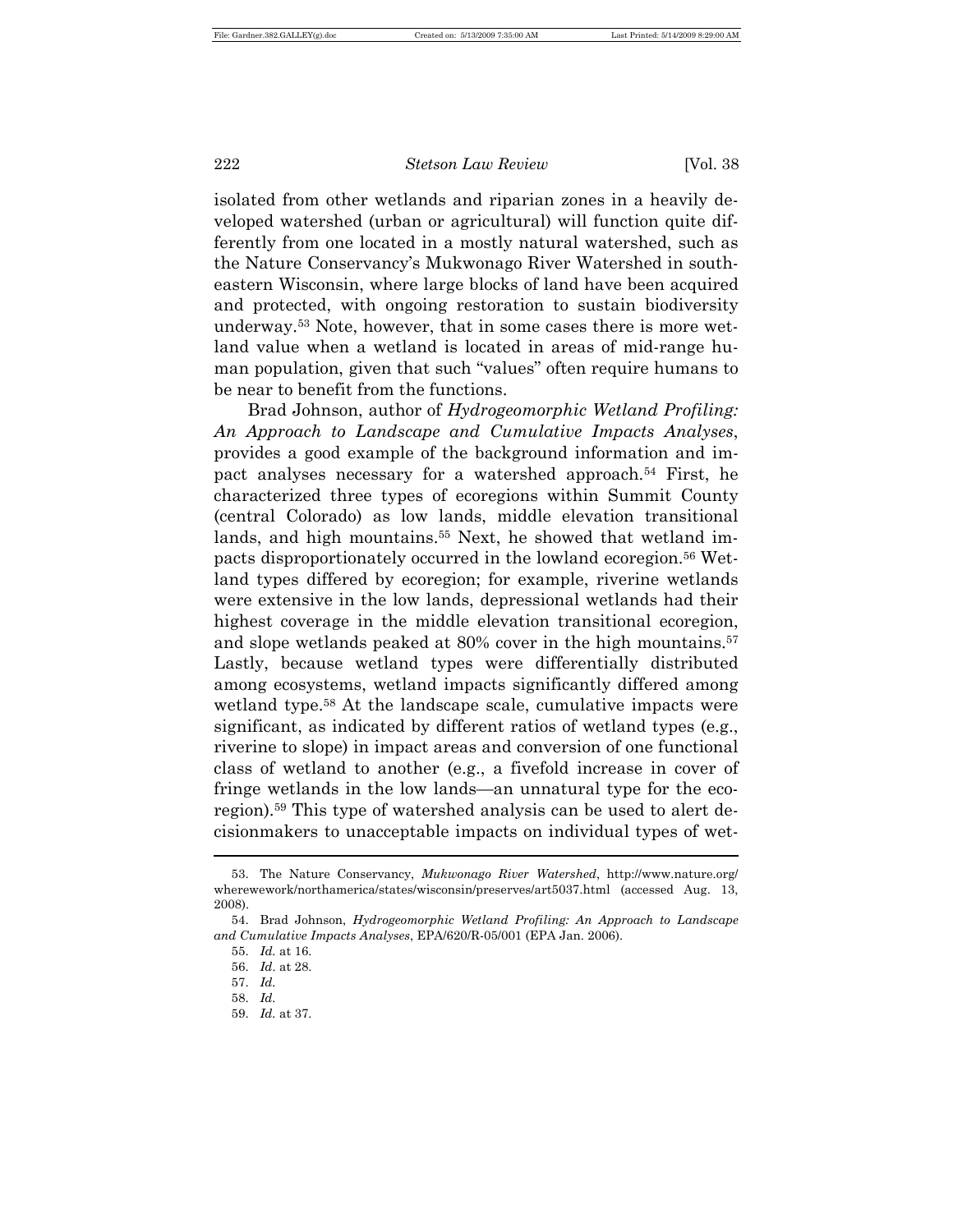lands, offer a rationale for avoidance, and provide better scientific guidance for mitigation planning.

It is essential to identify the watershed scale that best suits the mitigation process. The largest scales, such as the Mississippi River Basin and the Great Lakes watersheds (see Figure 1), appear impractical for individual permitting because multiple Corps districts and states would need to coordinate their efforts. We do see the need, however, for districts and states to coordinate their tracking and reviewing of mitigation goals and decisions over time in order to answer critical questions, such as: Are mitigation sites replacing the region's diversity of wetland types and functions? Are wetland losses of one type in one subregion being compensated by gains in another? What is the cumulative effect of wetland losses and change?60 The Nature Conservancy addressed these kinds of issues many years ago when it shifted from a stateby-state conservation approach to an ecoregion approach, which crossed boundaries of states and member chapters.<sup>61</sup>

<sup>60.</sup> B.L. Bedford, *Cumulative Effects on Wetland Landscapes: Links to Wetland Restoration in the United States and Southern Canada*, 19 Wetlands 775, 775 (1999).

<sup>61.</sup> The Nature Conservancy, *supra* n. 53.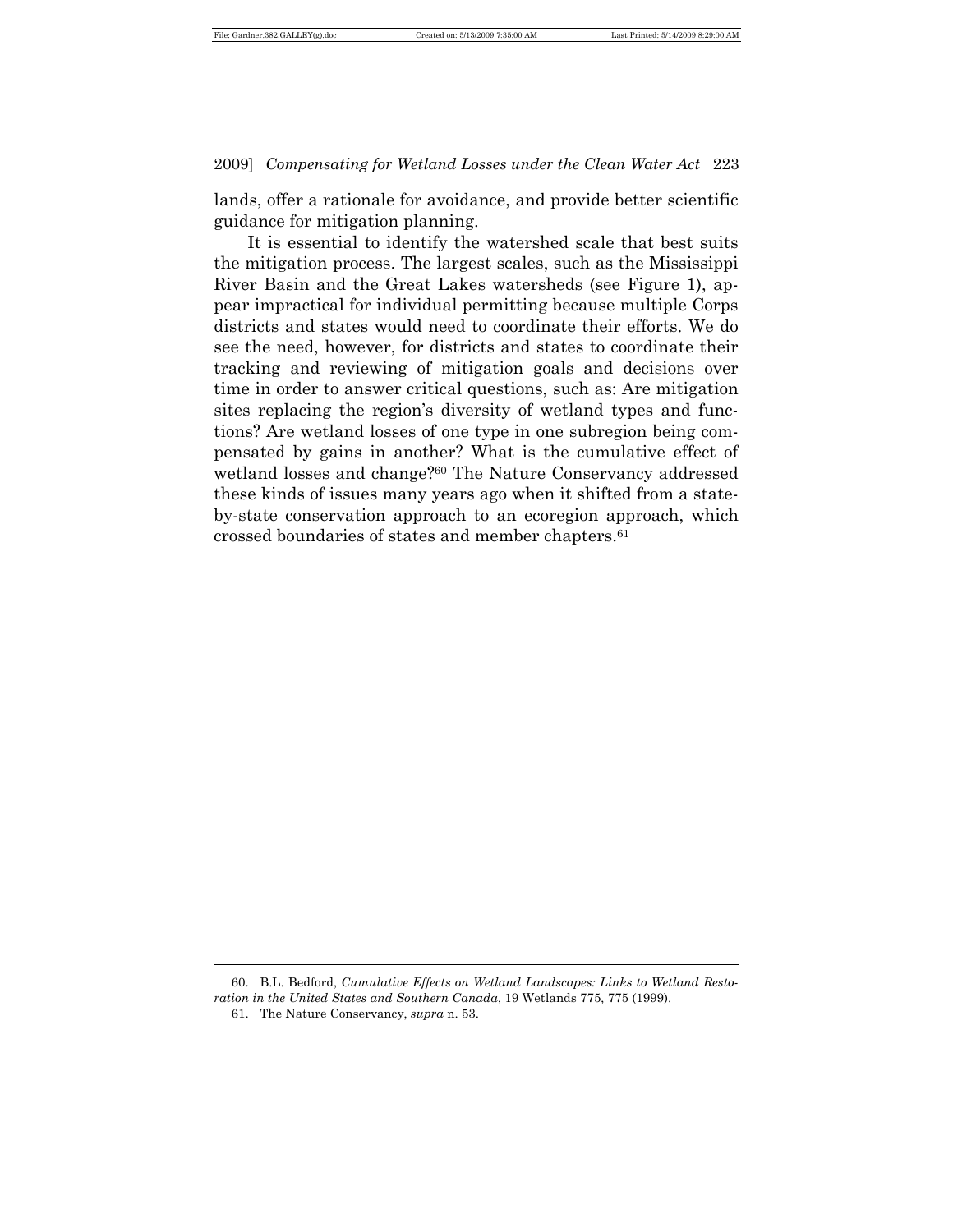

**FIGURE 1:** The Great Lakes Watershed<sup>62</sup>

In order to implement effective watershed approaches, watershed plans need to be developed. An example is the plan for managing river reaches within the Bega Watershed located south of Sydney, Australia.<sup>63</sup> Reaches were first categorized for their condition (from intact to poor) and then prioritized for recovery potential (from high to low).64 Next, a strategic plan was developed for conserving the intact reaches and restoring the reaches, beginning with those where lost functions were critically needed and where the potential for recovering lost structure and functioning was highest (see Figure 2).<sup>65</sup>

<sup>62.</sup> Natl. Oceanic & Atmospheric Administration, *Great Lakes Environmental Research Laboratory Photogallery—Maps*, http://www.glerl.noaa.gov/pubs/photogallery/Maps/ pages/0867.html (accessed Apr. 2, 2009).

<sup>63.</sup> Gary A. Brierley & Kristie A. Fryirs, *Practical Application of the River Styles Framework as a Tool for Catchment-Wide River Management: A Case Study from Bega Catchment, New South Wales, Australia* (Macquarie U. 2005) (e-book available at http://www.riverstyles.com/ebook.php).

<sup>64.</sup> *Id.* at 19–22.

<sup>65.</sup> *Id.* at 22–24, 31–34.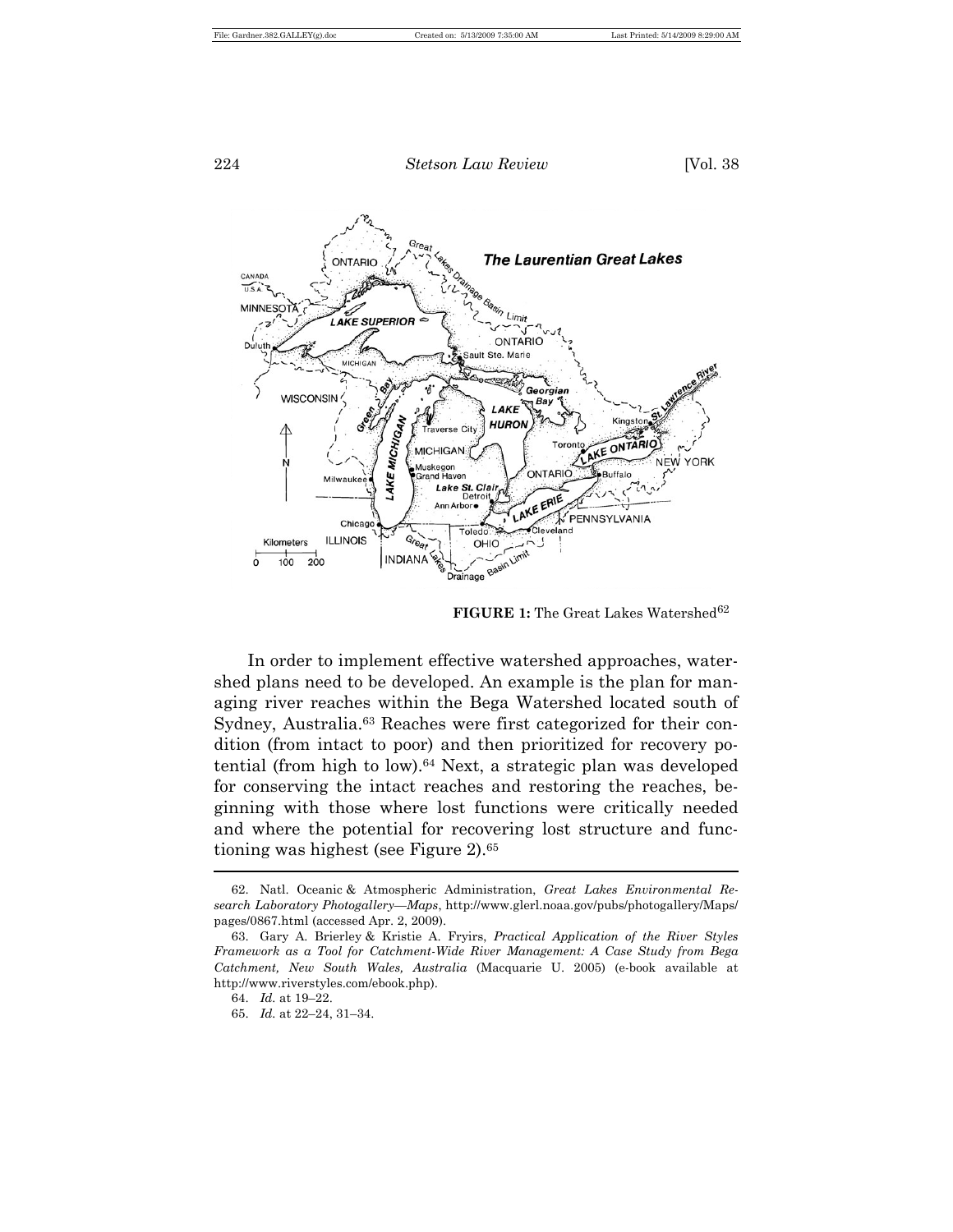$\overline{a}$ 

### 2009] *Compensating for Wetland Losses under the Clean Water Act* 225



**FIGURE 2:** Prioritization of Management Reaches within the Bega Catchment in New South Wales, Australia <sup>66</sup>

66. *Id.* at 195, Figure 7.6 (figure modified from original). Letters correspond with Figure 2 (above).

- A. **BEMBOKA RIVER**—*River Style:* Confined valley with occasional floodplain pockets; *Issues:* isolated reach in good condition, can act as foci for extension of geomorphic structures and vegetation associations; *Condition:* Good; *Recovery Potential:* High; *Target Condition:* extend connectivity of good condition reaches to upstream and downstream reaches; *Priority:* High.
- B. **TANTAWANGALO CREEK***—River Style:* Partly-confined valley with bedrockcontrolled discontinuous floodplain; *Issues:* Incursions of exotic weeds threaten the integrity of the reach and upstream conservation reaches; *Condition:* Good; *Recovery Potential:* High; *Target Condition:* extend connectivity of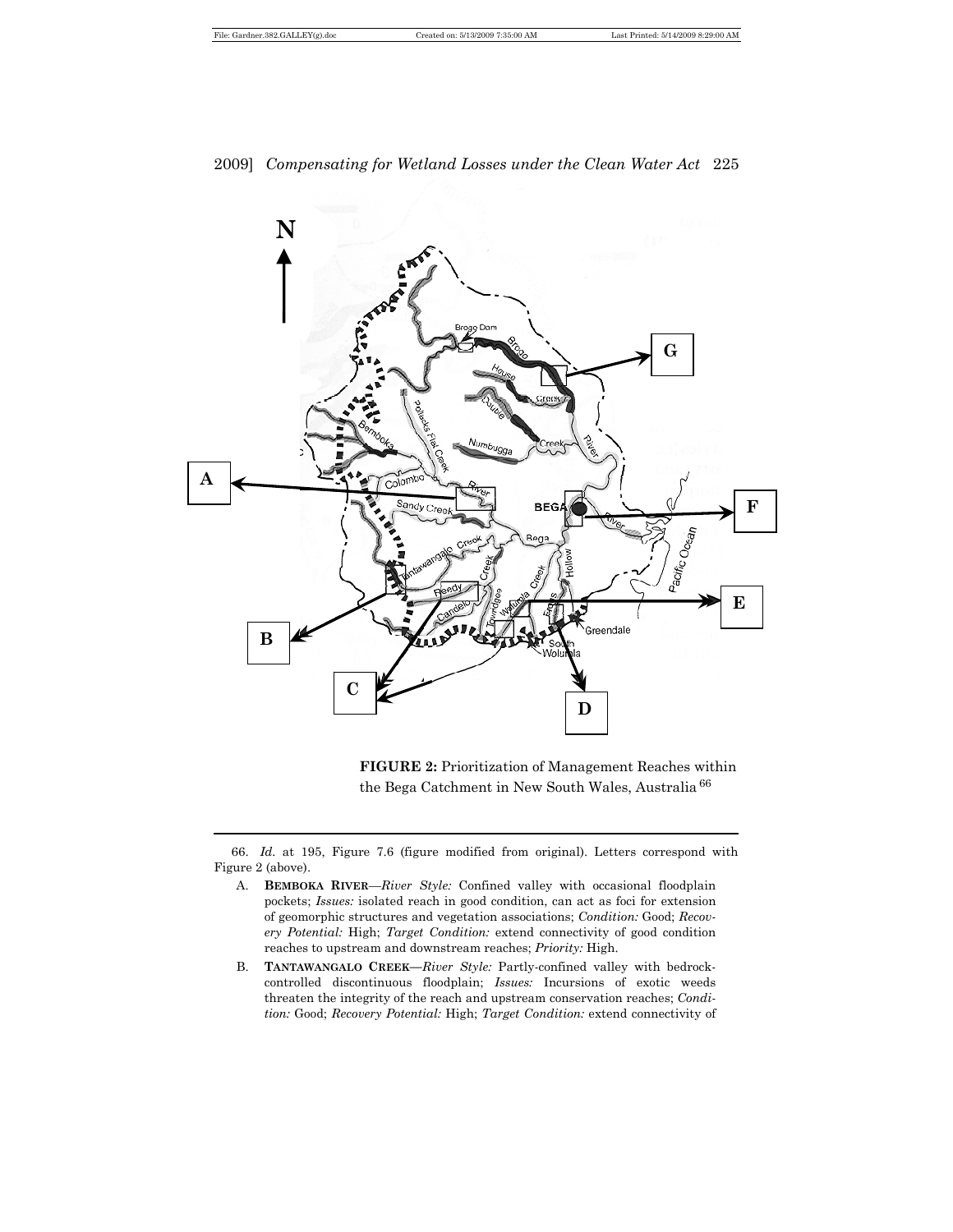Another example is the Wisconsin Department of Natural Resources' work in the Milwaukee River Basin, where maps were made to identify both existing and potentially restorable wetlands based on hydric soils.67 To help planners prioritize restoration or mitigation efforts among the many potential sites upstream of Milwaukee, Bernthal overlaid data on land use and recommended that restoration sites near large blocks of undeveloped land or habitat be given higher priority, assuming greater potential for biodiversity support by increasing the size of habitat blocks.68 The work led to a tool that planners within the basin could use to se-

good condition reaches throughout the subcatchment by improving vegetation associations; *Priority:* High.

- D. **FROGS HOLLOW AND TOWRIDGEE SWAMPS—***River Style:* Intact valley fill; *Issues:* headcut threatens to incise swamp; *Condition:* Good; *Recovery Potential:*  Intact; *Target Condition:* improve vegetation composition and coverage, retain base flows through swamp and retain sediment within swamp; *Priority:* Conservation with Strategic reach downstream.
- E. **WOLUMLA CREEK***—River Style:* Partly-confined with bedrock-controlled discontinuous floodplain; *Issues:* channel expansion; *Condition:* Poor; *Recovery Potential:* Low; *Target Condition:* reduce channel dimensions through bench formation, induce pool-riffle development, retain sediments on point bars; *Priority:* Low.
- F. **LOWER BEGA RIVER—***River Style:* Low sinuosity sand bed; *Issues:* sediment slug locks up large volumes of sediment, sediment release will lead to estuarine degradation; *Condition:* Moderate; *Recovery Potential:* Moderate-Low (due to cumulative effects of disturbance and continued sediment input from upstream); *Target Condition:* lock up sediment in vegetated islands, maintain low flow channels, reduce channel dimensions, improve vegetation associations; *Priority:* Strategic.
- G. **BROGO RIVER***—River Style:* Confined valley with occasional floodplain pockets; *Issues:* connected reach in good condition, extend longitudinal connectivity of geomorphic structures and vegetation associations; *Condition:* Good; *Recovery Potential:* High; *Target Condition:* improve vegetation composition through weed management; *Priority:* High.
- *Id.*

 $\overline{a}$ 

67. Marsha Burzynski, *The State of the Milwaukee River Basin* 32 (Marsha Burzynski ed., Wis. Dept. Nat. Resources 2001) (available at http://www.dnr.state.wi.us/org/gmu/ milw/Milwaukee\_801.pdf).

68. *Id.* at 57.

C. **WOLUMLA & REEDY CREEKS***—River Style:* Channelised fill; *Issues:* sediment release threatens downstream reaches; *Condition:* Moderate/Good; *Recovery potential:* Moderate; *Target Condition:* improve vegetation composition and coverage, enhance sediment storage and retention of fine grained materials on channel bed; *Priority:* Strategic.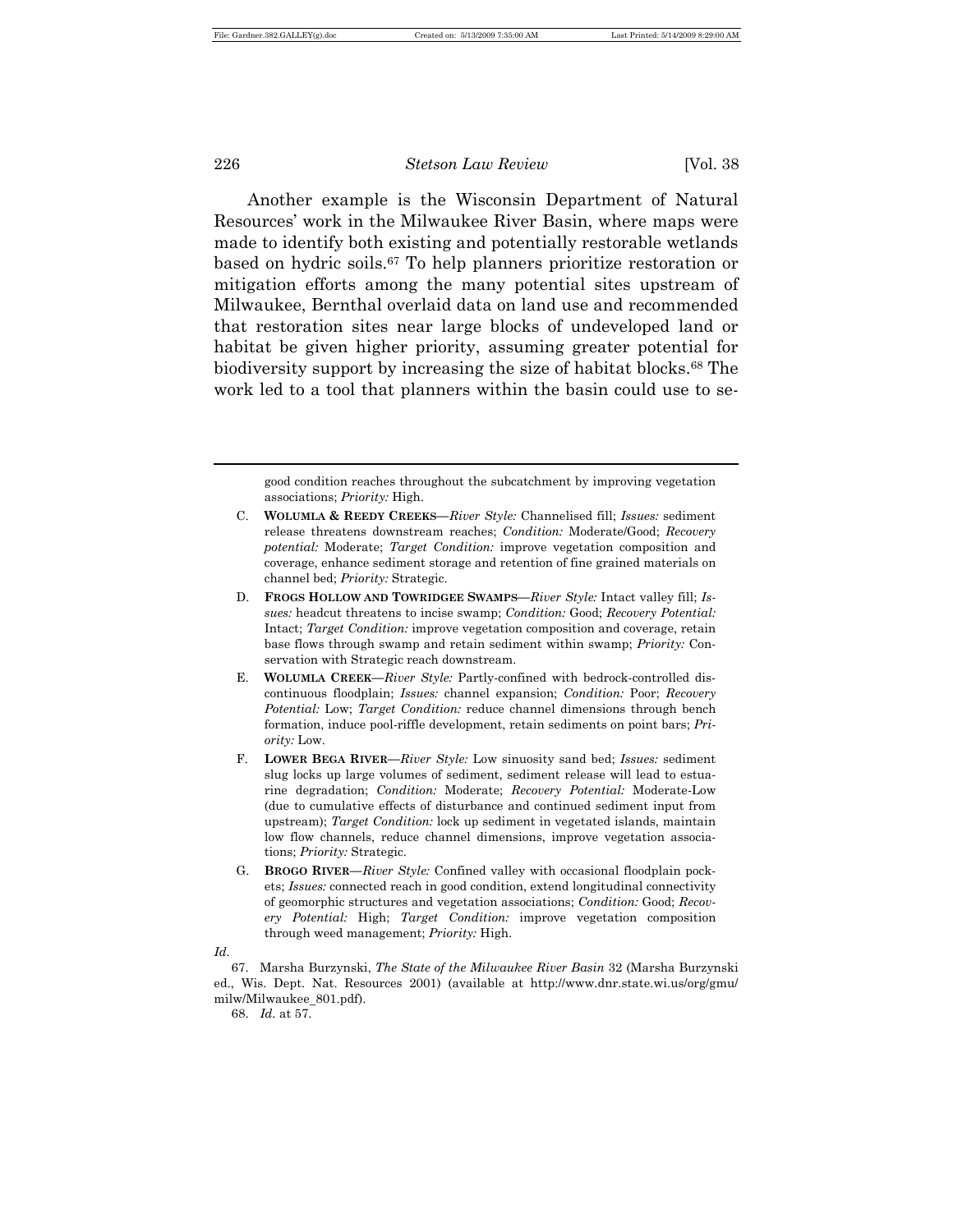lect wetlands for restoration. Other analyses rely more explicitly on hydrogeomorphic concepts.<sup>69</sup>

While these examples postdate the NRC report, they show that watershed analysis and planning can prioritize sites for wetland restoration and mitigation.

#### *2. The Watershed Approach in the Mitigation Regulation*

As noted above, the NRC report recommended that "[s]ite selection for wetland conservation and mitigation should be conducted on a watershed scale."70 The mitigation regulation adopts "a watershed approach to compensatory mitigation, and emphasizes that compensatory mitigation projects should be placed in appropriate locations within a watershed."71 It specifically defines watershed,<sup>72</sup> watershed approach,<sup>73</sup> and watershed plan.<sup>74</sup> The

- 70. Natl. Research Council, *supra* n. 1, at 59.
- 71. 73 Fed. Reg. at 19619.

 $\overline{a}$ 

72. 33 C.F.R § 332.2; 40 C.F.R. § 230.92. "Watershed" is defined based on the EPA's 2006 Watershed Plan Handbook. Envtl. Protec. Agency, *Handbook for Developing Watershed Plans to Restore and Protect Our Waters* 388 (Envtl. Protec. Agency 2006). "*Watershed* means a land area that drains to a common waterway, such as a stream, lake, estuary, wetland, or ultimately the ocean." 33 C.F.R. § 332.2; 40 C.F.R. § 230.92.

73. *Id.* "Watershed approach" is defined as:

[A]n analytical process for making compensatory mitigation decisions that support the sustainability or improvement of aquatic resources in a watershed. It involves consideration of watershed needs, and how locations and types of compensatory mitigation projects address those needs. A landscape perspective is used to identify the types and locations of compensatory mitigation projects that will benefit the watershed and offset losses of aquatic resource functions and services caused by activities authorized by DA permits. The watershed approach may involve consideration of landscape scale, historic and potential aquatic resource conditions, past and projected aquatic resource impacts in the watershed, and terrestrial connections between aquatic resources when determining compensatory mitigation requirements for DA permits.

*Id.* The regulation goes on to say that:

<sup>69.</sup> *E.g.* Dennis F. Whigham, Amy Deller Jacobs, Donald E. Weller, Thomas E. Jordan, Mary E. Kentula, Susan F. Jensen & Donald L. Stevens, *Combining HGM and EMAP Procedures to Assess Wetlands at the Watershed Scale—Status of Flats and Non-Tidal Riverine Wetlands in the Naticoke River Watershed, Delaware and Maryland (USA)*, 27 Wetlands 462 (2007); Denice H. Wardrop, Mary E. Kentula, Susan F. Jensen, Donald L. Stevens, Jr., Kristen C. Hychka & Robert P. Brooks, *Assessment of Wetlands in the Upper Juanita Watershed in Pennsylvania, USA Using the Hydrogeomorphic Approach*, 27 Wetlands 432 (2007). One (largely untested) assumption is the linkage between wetland condition and function. A national assessment of wetland conditions is expected in 2011. EPA, *Natl. Wetland Condition Assessment*, http://www.epa.gov/wetlands/survey/ (last updated Jan. 15, 2009).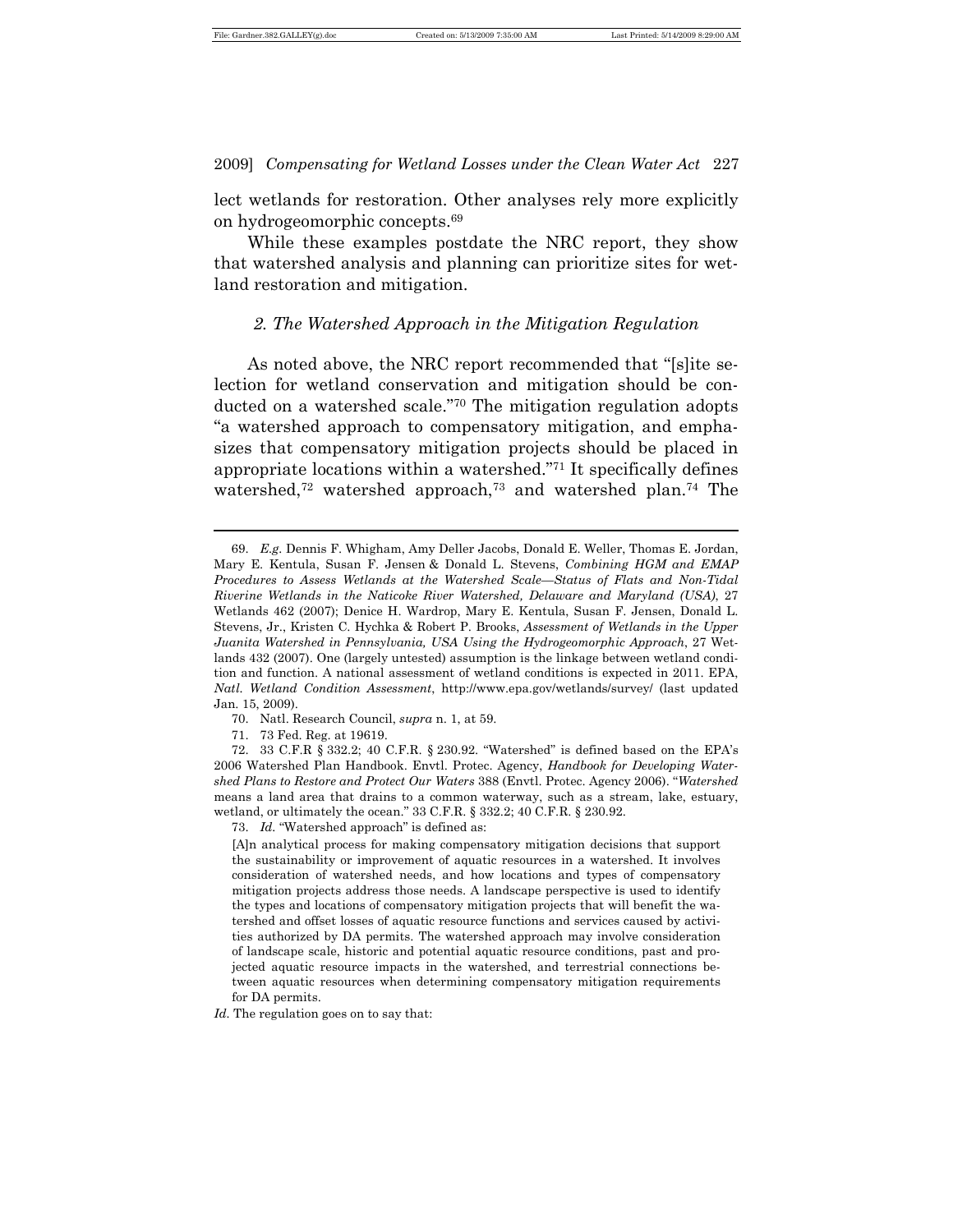regulation also discusses watershed scale;75 while this remains a variable, some guidance is provided in the context of service areas for mitigation banks and in-lieu fee programs.<sup>76</sup>

The mitigation regulation states that, when making Section 404 permit decisions, the Corps "must use a watershed approach

74. 33 C.F.R. § 332.2; 40 C.F.R. § 230.92. "Watershed plans" are:

plan[s] developed by federal, tribal, state, and/or local government agencies or appropriate non-governmental organizations, in consultation with relevant stakeholders, for the specific goal of aquatic resource restoration, establishment, enhancement, and preservation. A watershed plan addresses aquatic resource conditions in the watershed, multiple stakeholder interests, and land uses. Watershed plans may also identify priority sites for aquatic resource restoration and protection. Examples of watershed plans include special area management plans, advance identification programs, and wetland management plans.

*Id*.

75. 33 C.F.R. § 332.3(c)(4); 40 C.F.R. § 230.93(c)(4). The regulation states that:

[t]he size of watershed addressed using a watershed approach should not be larger than is appropriate to ensure that the aquatic resources provided through compensation activities will effectively compensate for adverse environmental impacts resulting from activities authorized by DA permits. The district engineer should consider relevant environmental factors and appropriate locally developed standards and criteria when determining the appropriate watershed scale in guiding compensation activities.

*Id*. The preamble noted that "[m]any of these questions, such as how to determine watershed scale and boundaries, must be answered by district engineers at a regional or local level, to address landscape variability and other factors." 73 Fed. Reg. at 19608.

76. 33 C.F.R. § 332.8(d)(6)(ii)(A); 40 C.F.R. § 230.98(d)(6)(ii)(A). For banks and in-lieufee programs,

[t]he service area is the watershed, ecoregion, physiographic province, and/or other geographic area within which the mitigation bank or in-lieu fee program is authorized to provide compensatory mitigation required by DA permits. The service area must be appropriately sized to ensure that the aquatic resources provided will effectively compensate for adverse environmental impacts across the entire service area. For example, in urban areas, a U.S. Geological Survey 8-digit hydrologic unit code (HUC) watershed or a smaller watershed may be an appropriate service area. In rural areas, several contiguous 8-digit HUCs or a 6-digit HUC watershed may be an appropriate service area.

*Id*.

A watershed approach to compensatory mitigation should include, to the extent practicable, inventories of historic and existing aquatic resources, including identification of degraded aquatic resources, and identification of immediate and long-term aquatic resource needs within watersheds that can be met through permitteeresponsible mitigation projects, mitigation banks, or in-lieu fee programs. Planning efforts should identify and prioritize aquatic resource restoration, establishment, and enhancement activities, and preservation of existing aquatic resources that are important for maintaining or improving ecological functions of the watershed. The identification and prioritization of resource needs should be as specific as possible, to enhance the usefulness of the approach in determining compensatory mitigation requirements.

<sup>33</sup> C.F.R. § 332.3(c)(2)(iv); 40 C.F.R. § 230.93(c)(2)(iv).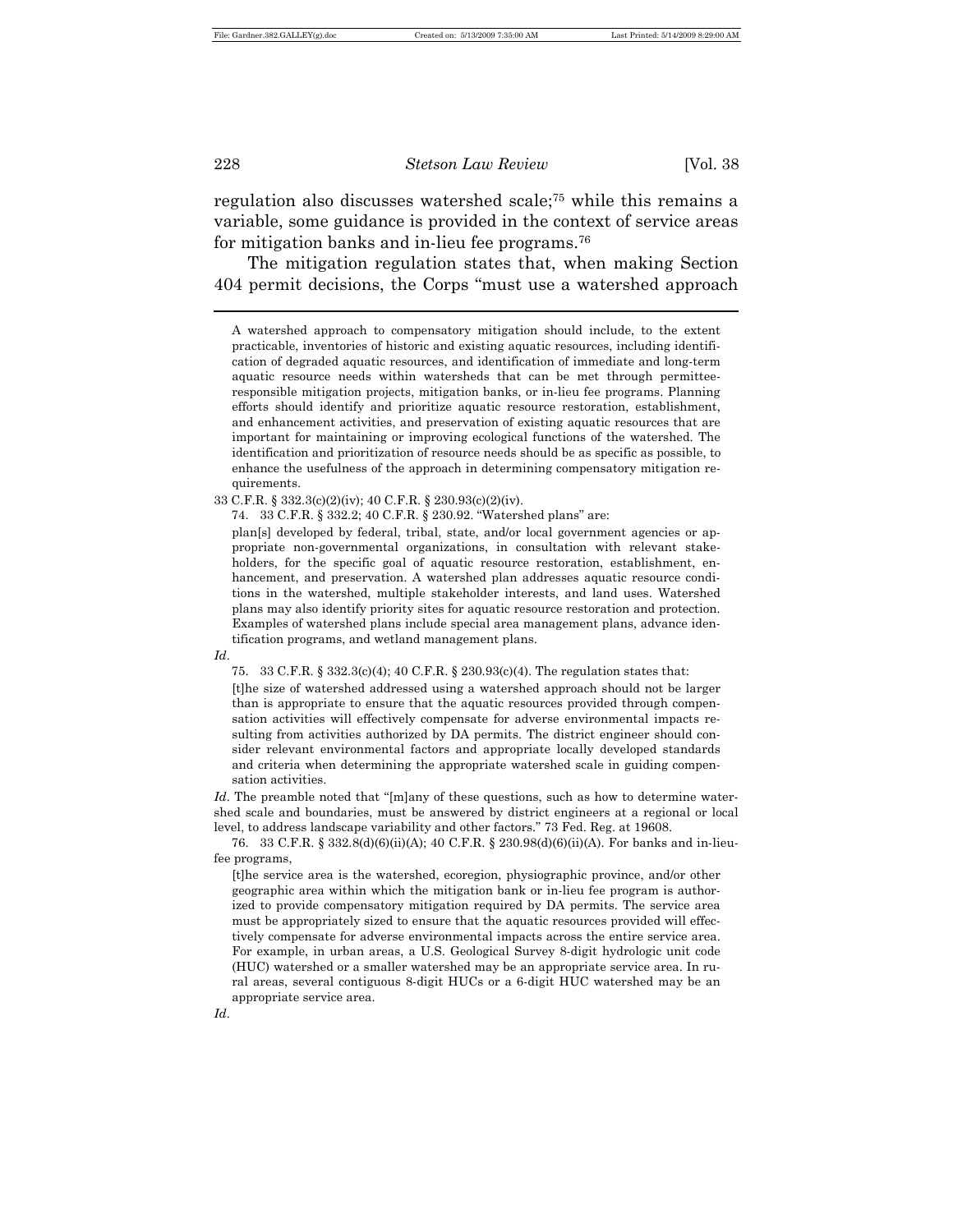to establish compensatory mitigation requirements . . . to the extent appropriate and practicable."77 If a watershed plan exists, the Corps will determine if it is appropriate for compensatory mitigation decisions, and if so, the Corps *should* base its watershed approach on that plan. If there is no watershed plan available, or if it is deemed not appropriate, the Corps still must follow a watershed approach, which "should be based on information provided by the project sponsor or available from other sources."<sup>78</sup> The regulation emphasizes that "[t]he ultimate goal of a watershed approach is to maintain and improve the quality and quantity of aquatic resources within watersheds through strategic selection of compensatory mitigation sites."<sup>79</sup>

The endorsement of the watershed approach in the regulation is a positive development, although the regulation does not require that watershed plans be developed or followed. To be sure, the regulation contemplates that "watershed plans will be developed by governmental and/or non-profit resource planners, in consultation with watershed stakeholders," noting that a plan's purpose "is to maintain and improve the quality and quantity of

 $\overline{a}$ 

33 C.F.R. § 332.3(c)(3); 40 C.F.R. § 230.93(c)(3). If there is no watershed plan, "the watershed approach should be based on a structured consideration of watershed needs and how wetlands and other types of aquatic resources in specific locations will address those needs." 73 Fed. Reg. at 19599.

33 C.F.R. § 332.3(e)(2); 40 C.F.R. § 230.93(e)(2).

<sup>77.</sup> 33 C.F.R. § 332.3(c)(1); 40 C.F.R. § 230.93(c)(1).

<sup>78.</sup> 73 Fed. Reg. at 19691. When plans are lacking, the regulation provides the following:

In the absence of a watershed plan determined by the district engineer under para $graph (c)(1)$  of this section to be appropriate for use in the watershed approach, the district engineer will use a watershed approach based on analysis of information regarding watershed conditions and needs, including potential sites for aquatic resource restoration activities and priorities for aquatic resource restoration and preservation. Such information includes: current trends in habitat loss or conversion; cumulative impacts of past development activities, current development trends, the presence and needs of sensitive species; site conditions that favor or hinder the success of compensatory mitigation projects; and chronic environmental problems such as flooding or poor water quality.

<sup>79.</sup> *Id.* at 19691. Thus the Corps can decide, in the context of a watershed approach, to authorize out-of-kind mitigation:

If the district engineer determines, using the watershed approach in accordance with paragraph (c) of this section that out-of-kind compensatory mitigation will serve the aquatic resource needs of the watershed, the district engineer may authorize the use of such out-of-kind compensatory mitigation. The basis for authorization of out-of-kind compensatory mitigation must be documented in the administrative record for the permit action.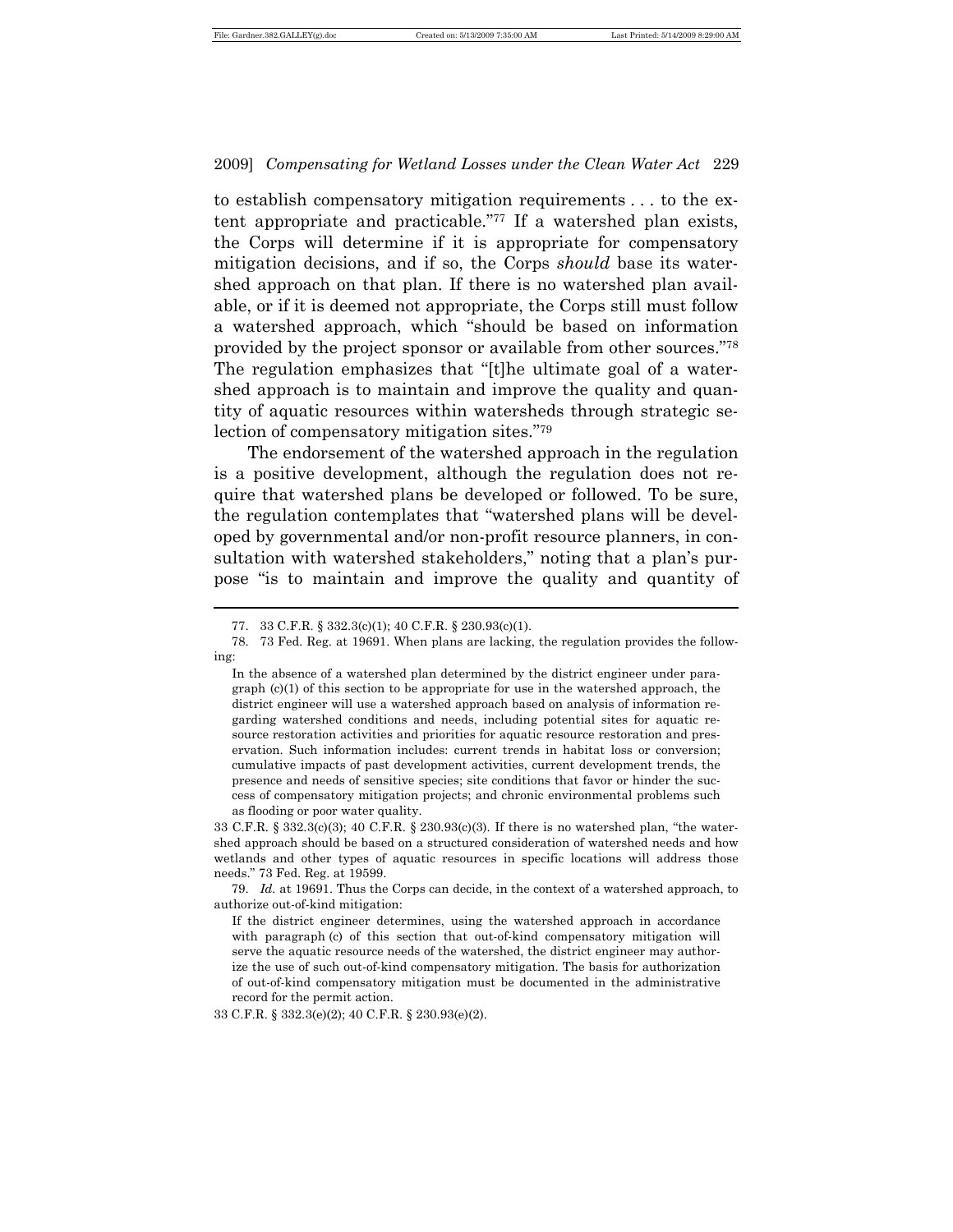aquatic resources within a watershed, not to facilitate development."80 Moreover, the regulation encourages Corps district engineers "to establish regional strategies for compensatory mitigation, through watershed planning or other means."81 Yet there is neither a firm requirement nor guidance for developing restoration plans at the watershed scale. We note, however, that even the NRC report recognized that "implementing a watershed approach does not mean writing a plan that is expected to guide future permitting decisions."<sup>82</sup>

While the regulation requires Corps field personnel to implement a watershed approach when making Section 404 permit decisions (and at least encourages the use of watershed plans),<sup>83</sup> a continuing concern is that the Corps will not have the necessary resources and expertise to do so. Furthermore, it is critical that Corps headquarters revise the Regulatory Program Priorities in its Standard Operating Procedures (SOP) to reflect an institutional commitment to the watershed approach. At the time of the NRC report, the SOP identified six "segments" as priorities, and "Watershed Approaches" was listed as the first segment.84 The SOP, however, assigned it a range of 0%–20%, which meant that a Corps district should spend 0%–20% of its budget on watershed activities.85 As the SOP itself makes clear, the lower range of 0% "indicates that these are not mandatory segments of Regulatory Program work."86 The Corps is currently revising its SOP,87 and how it treats "Watershed Approaches" will demonstrate its level of commitment to adopting a watershed approach.  $\overline{a}$ 

<sup>80.</sup> 73 Fed. Reg. at 19610.

<sup>81.</sup> *Id*. at 19620.

<sup>82.</sup> Natl. Research Council, *supra* n. 1, at 144.

<sup>83.</sup> 73 Fed. Reg. at 19620.

<sup>84.</sup> Natl. Research Council, *supra* n. 1, at 272. The SOP further divides the segments into "above-the-line" activities and "below-the-line" activities. *Id.* at 101–102. The former are regulatory priorities, while the latter are not. *Id.* Indeed, the NRC report noted "that 'below-the-line' activities should be accomplished only after the 'above-the-line' activities are fully executed." *Id.* at 102. At that time, "below-the-line" activities included "compliance inspections for all mitigation" and "multiple visits to a mitigation site." *Id.* Accordingly, the NRC report found that "careful evaluation of mitigation projects" was not a Corps priority. *Id*.

<sup>85.</sup> *Id.* at 272.

<sup>86.</sup> *Id*.

<sup>87.</sup> 73 Fed. Reg. at 19644. The revision of the SOP presents another opportunity for the Corps to establish an institutional commitment to evaluate mitigation projects carefully.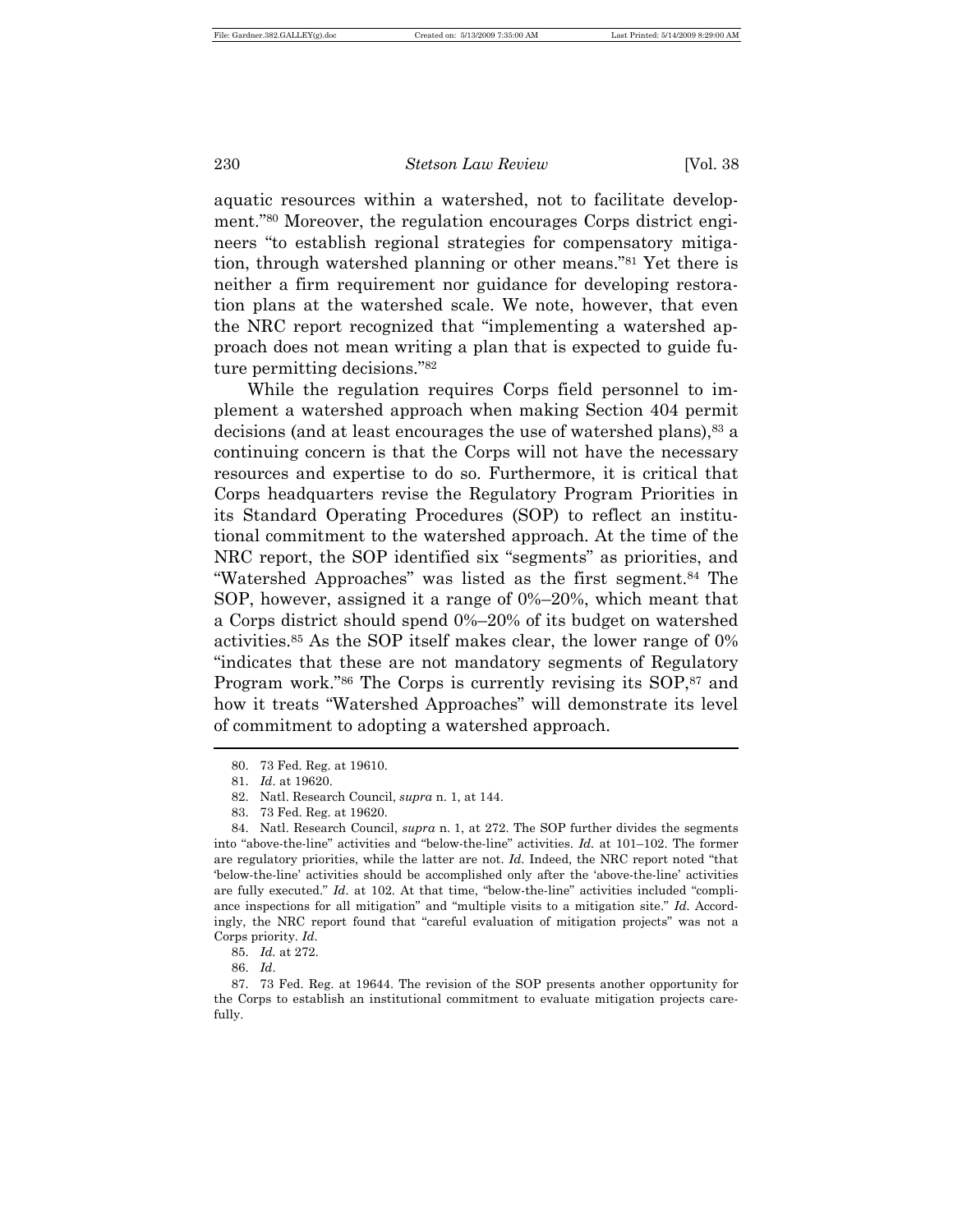One aspect of the regulation does provide an incentive for watershed planning. As discussed in more detail below, the regulation sets forth a hierarchy of mitigation options, starting with a preference for mitigation bank credits, followed by in-lieu fee program credits, and then various types of permittee-responsible mitigation.88 There is no prescription, however, that these preferences must be followed in all cases, and mitigation providers that use a watershed plan may find the Corps amenable to deviate from the hierarchy. Indeed, the agencies decided to keep in-lieu fee programs as a compensatory mitigation option because of their potential in "identifying and addressing high-priority resource needs on a watershed scale."<sup>89</sup>

# *3. Sequencing and Difficult-to-Replace Wetlands in the Watershed Context*

The NRC report noted that one concern about adopting a watershed approach was that it "might weaken the commitment during the permitting process to protect individual wetlands and the functions they provide, with existing wetlands being traded too readily for compensatory wetlands that might not be ecologically functional."90 Specifically, the concern focused on whether the mitigation "sequence" would be maintained to protect wetlands that are rare or unique and difficult to restore or create.<sup>91</sup>

Since 1990, the Corps and EPA have interpreted the mitigation requirements of the Section 404(b)(1) guidelines to mean that a permit applicant must follow a prescribed sequence of avoid, minimize, and compensate.92 The applicant must first avoid wet-

<sup>88.</sup> 73 Fed. Reg. at 19606.

<sup>89.</sup> *Id.* at 19691. The agencies explained that "to support a watershed approach for compensatory mitigation, we are retaining in-lieu fee programs as a separate form of third-party mitigation in this final rule, because in-lieu fee programs can provide ecologically beneficial compensatory mitigation in areas not served by mitigation banks." *Id.* at 19606*.* Elsewhere in the preamble, the agencies stated also that "in-lieu fee programs can provide important ecological and societal benefits by focusing primarily on the watershed needs and by siting multiple compensatory mitigation projects in strategic locations in a watershed." *Id*. at 19594.

<sup>90.</sup> Natl. Research Council, *supra* n. 1, at 144.

<sup>91.</sup> *Id.*

<sup>92.</sup> *Memorandum of Agreement between the Environmental Protection Agency and the Department of the Army concerning the Determination of Mitigation under the Clean Water Act Section 404(b)(1) Guidelines*, pt. II (Feb. 6, 1990) (available at http://www.wetlands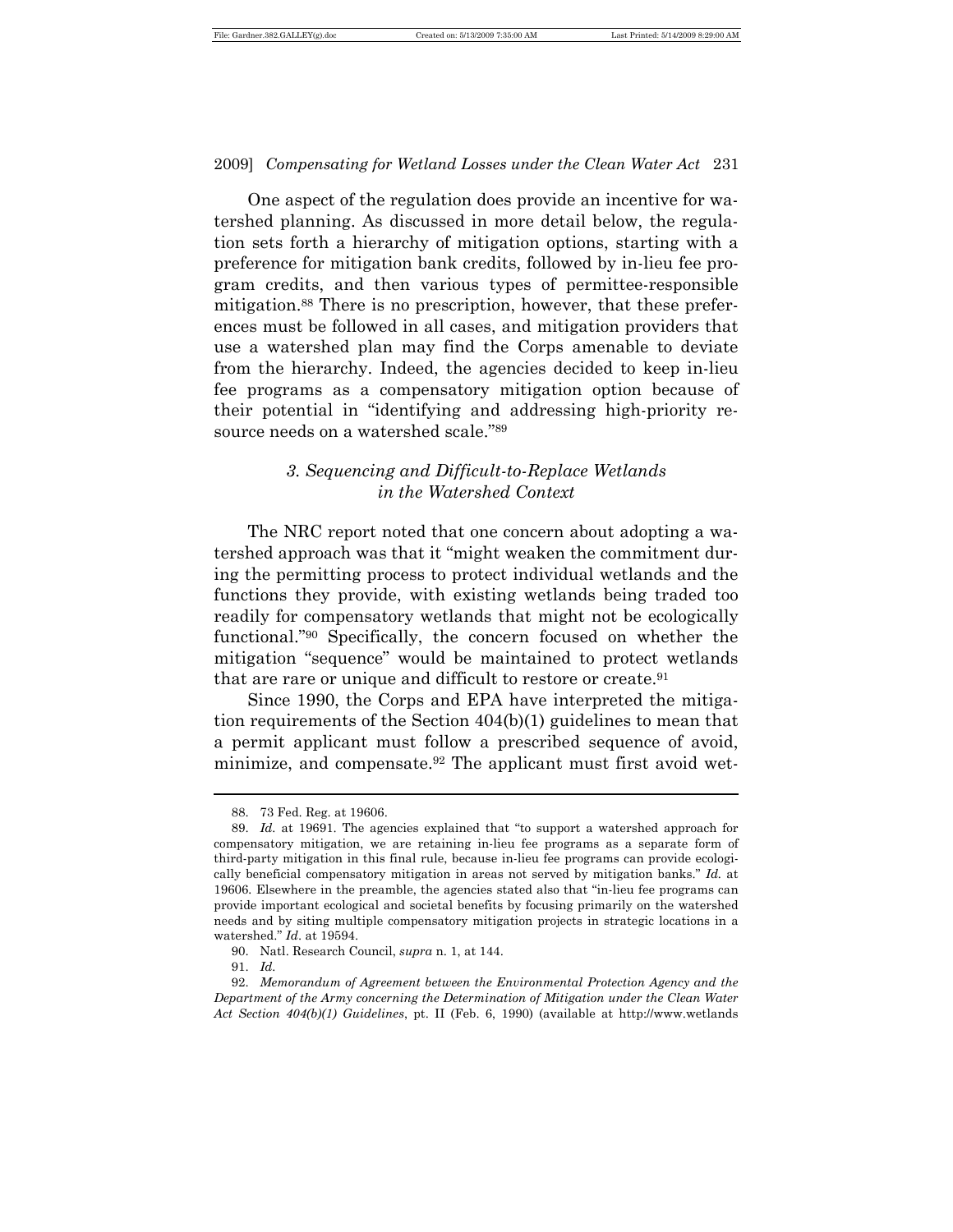land impacts to the extent practicable; then minimize any unavoidable impacts; and finally compensate for those remaining impacts through restoration, enhancement, creation, and/or preservation of other wetlands.93 The committee strongly recommended that, as part of a watershed approach, impacts to wetlands that are difficult or impossible to restore should be avoided.94 In particular, the NRC report cited bogs and fens as examples of wetland types that are difficult or impossible to restore.<sup>95</sup>

The mitigation regulation reaffirms, and in some ways may strengthen, the requirement of sequencing. Prior to the mitigation regulation, sequencing was articulated most clearly in guidance documents, such as the 1990 Corps-EPA Memorandum of Agreement.<sup>96</sup> Guidance documents inform the regulated community and public about how an agency interprets a statute or regulation, and they can be very helpful in explaining how an agency intends to exercise its discretion.97 Guidance documents, however, do not have the force of law.98 They are not legally binding like a statute or regulation.99 Thus, an agency can, and will, depart from its guidance, often without legal ramifications.<sup>100</sup>

In its opening subsection, the mitigation regulation expressly uses the term "sequencing."101 It then states that nothing in the mitigation regulation affects the requirements of the Section 404(b)(1) guidelines. The mitigation rule proceeds to emphasize that the Corps will issue permits (and will require compensatory mitigation) only after the permit applicant has taken "all appropriate and practicable steps to avoid and minimize adverse im-

<sup>.</sup>com/fed/moafe90.htm).

<sup>93.</sup> *Id.*

<sup>94.</sup> *Id.*

<sup>95.</sup> *Id.*

<sup>96.</sup> *See id.*(discussing mitigation sequencing).

<sup>97.</sup> Royal C. Gardner, *Legal Considerations*, in *Conservation & Biodiversity Banking: A Guide to Setting Up and Running Biodiversity Credit Trading Systems* 72 (Nathaniel Carroll, Jessica Fox & Ricardo Bayon eds., Earthscan 2008).

<sup>98.</sup> *Id.*

<sup>99.</sup> *Id.* at 71.

<sup>100.</sup> *Natl. Mitigation Banking Assn. v. U.S. Army Corps of Engrs.*, 2007 U.S. Dist. LEXIS 10528 at \*\*91–105 (N.D. Ill. Feb. 14, 2007) (noting that in-lieu fee guidance is not a binding regulation).

<sup>101.</sup> 33 C.F.R. § 332.1(c)(1); 40 C.F.R. § 230.91(c)(1).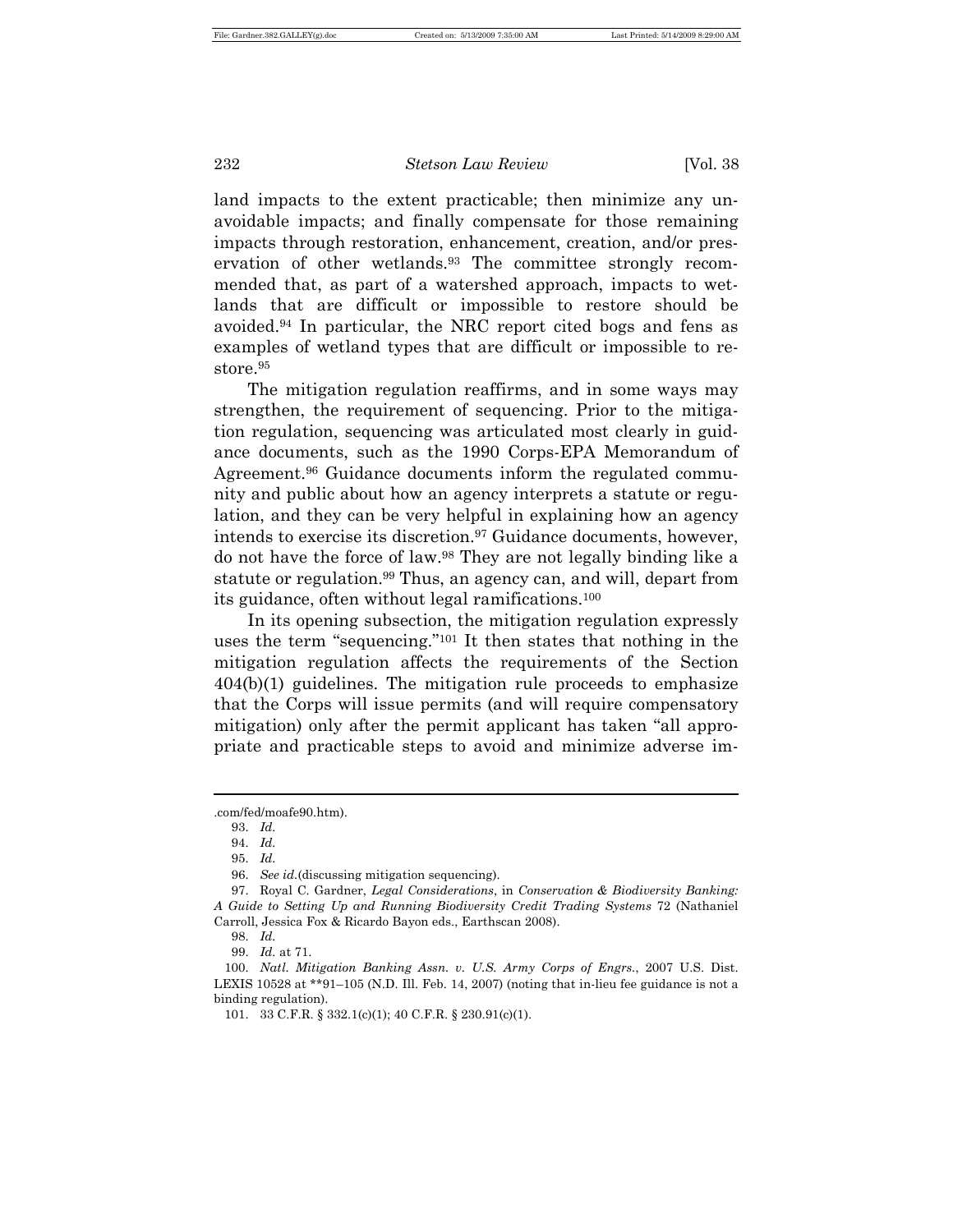pacts to waters of the United States."102 The affirmation of the obligation to avoid and minimize wetland impacts in a binding regulation, rather than a mere guidance document, is a positive development.

The mitigation regulation also addresses the issue of difficultto-replace wetlands;103 however, the discussion with respect to avoidance is not as clear as we would have hoped. In a subsection discussing mitigation type in the context of the watershed approach, the regulation states:

For difficult-to-replace resources (e.g., bogs, fens, springs, streams, Atlantic white cedar swamps) if further avoidance and minimization is not practicable, the required compensation should be provided, if practicable, through in-kind rehabilitation, enhancement, or preservation since there is greater certainty that these methods of compensation will successfully offset permitted impacts.<sup>104</sup>

Although this passage explains the preferred compensation procedures for difficult-to-replace wetlands and other aquatic resources,<sup>105</sup> it does not necessarily call for greater avoidance of such impacts in the first instance. Arguably, the use of the term "further avoidance" suggests a heightened level of attention at the first stage of the mitigation sequence, but such a directive is only implicit in the regulatory language. Moreover, the inclusion of the word "practicable"—i.e., the further avoidance and minimization must be practicable—offers the Corps undue discretion as to whether to require the permit applicant to avoid or reduce wetland impacts. To be sure, the regulation does expand upon the committee's examples of difficult-to-restore wetlands and helps illustrate how preservation fits into a watershed approach. The agencies have suggested that additional guidance on the issue of difficult-to-restore wetlands may be forthcoming,106 which could encourage greater avoidance. But as noted above, guidance is simply that—guidance—which may or may not be followed in the

<sup>102.</sup> 33 C.F.R. § 332.1(c)(1); 40 C.F.R. § 230.91(c)(1); *see also* 33 C.F.R. § 332.3(a); 40 C.F.R. § 230.93(a) (stating that compensatory mitigation offsets "unavoidable impacts").

<sup>103.</sup> 33 C.F.R. § 332.3(e)(3); 40 C.F.R. § 230.93(e)(3).

<sup>104.</sup> 33 C.F.R. § 332.3(e)(3); 40 C.F.R. § 230.93(e)(3).

<sup>105.</sup> 33 C.F.R. § 332.3(e)(3); 40 C.F.R. § 230.93(e)(3).

<sup>106.</sup> 73 Fed. Reg. at 19608.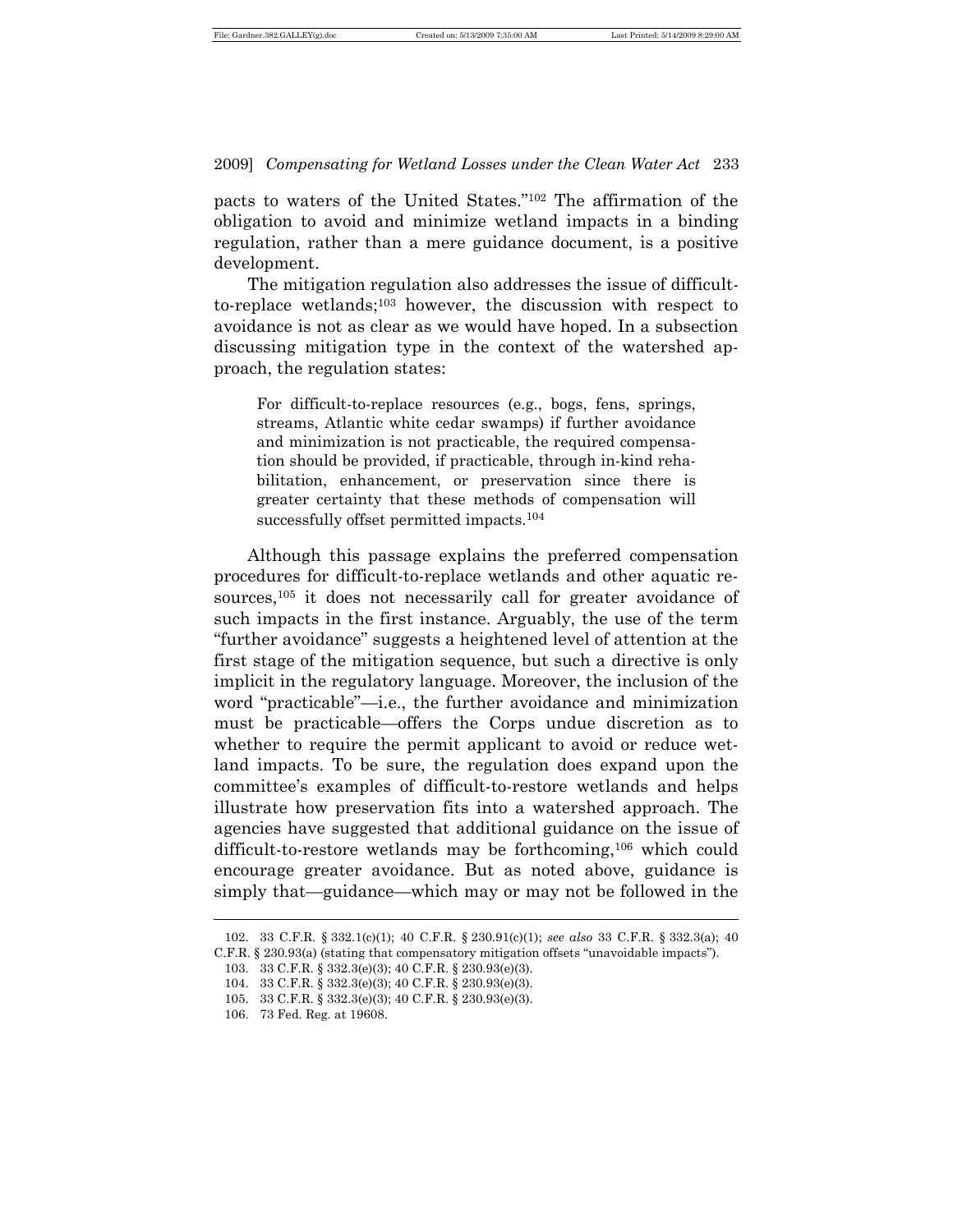field. It would have been better to address the issue expressly in the regulation.

# B. Establishing Expectations: Operational Guidelines and Performance Standards

#### *1. NRC Operational Guidelines*

To develop a self-sustaining mitigation project that performs at a functionally high level and restores ecological processes, one must consider the design, implementation, and long-term management phases of a project together. The NRC report articulated ten operational guidelines<sup>107</sup> that presented practical design and implementation criteria for mitigation projects. Based on the committee's research and experience, these guidelines offered pragmatic advice on final site selection and the philosophy that should underpin the subsequent design, including the presumption that the site should be managed as a conservation-type property over the long term. The operational guidelines were organized in an order that is generally chronological in the life of a mitigation project, from big-picture concept and site design to post-implementation adaptive management. The Corps incorporated the operational guidelines verbatim into a 2002 guidance document (Regulatory Guidance Letter),<sup>108</sup> and the Corps and EPA incorporated most of the concepts into the new mitigation

- (4) Whenever possible, choose wetland restoration over creation.
- (5) Avoid overengineered structures in the wetland's design.
- (6) Pay particular attention to appropriate planting elevation, depth, soil type, and seasonal timing.
- (7) Provide appropriately heterogeneous topography.

*Id.* 

<sup>107.</sup> Natl. Research Council, *supra* n. 1, at 123–128. The guidelines are:

<sup>(1)</sup> Consider the hydrogeomorphic and ecological landscape and climate.

<sup>(2)</sup> Adopt a dynamic landscape perspective.

<sup>(3)</sup> Restore or develop naturally variable hydrological conditions.

<sup>(8)</sup> Pay attention to subsurface conditions, including soil and sediment geochemistry and physics, groundwater quantity and quality, and infaunal communities.

<sup>(9)</sup> Consider complications associated with creation or restoration in seriously degraded or disturbed sites.

<sup>(10)</sup> Conduct early monitoring as part of adaptive management.

<sup>108.</sup> U.S. Army Corps of Engineers, *Regulatory Guidance Letter 02-02*, Appendix B, http://www.usace.army.mil/cw/cecwo/reg/rgls/RGL2-02.pdf (posted Dec. 24, 2002).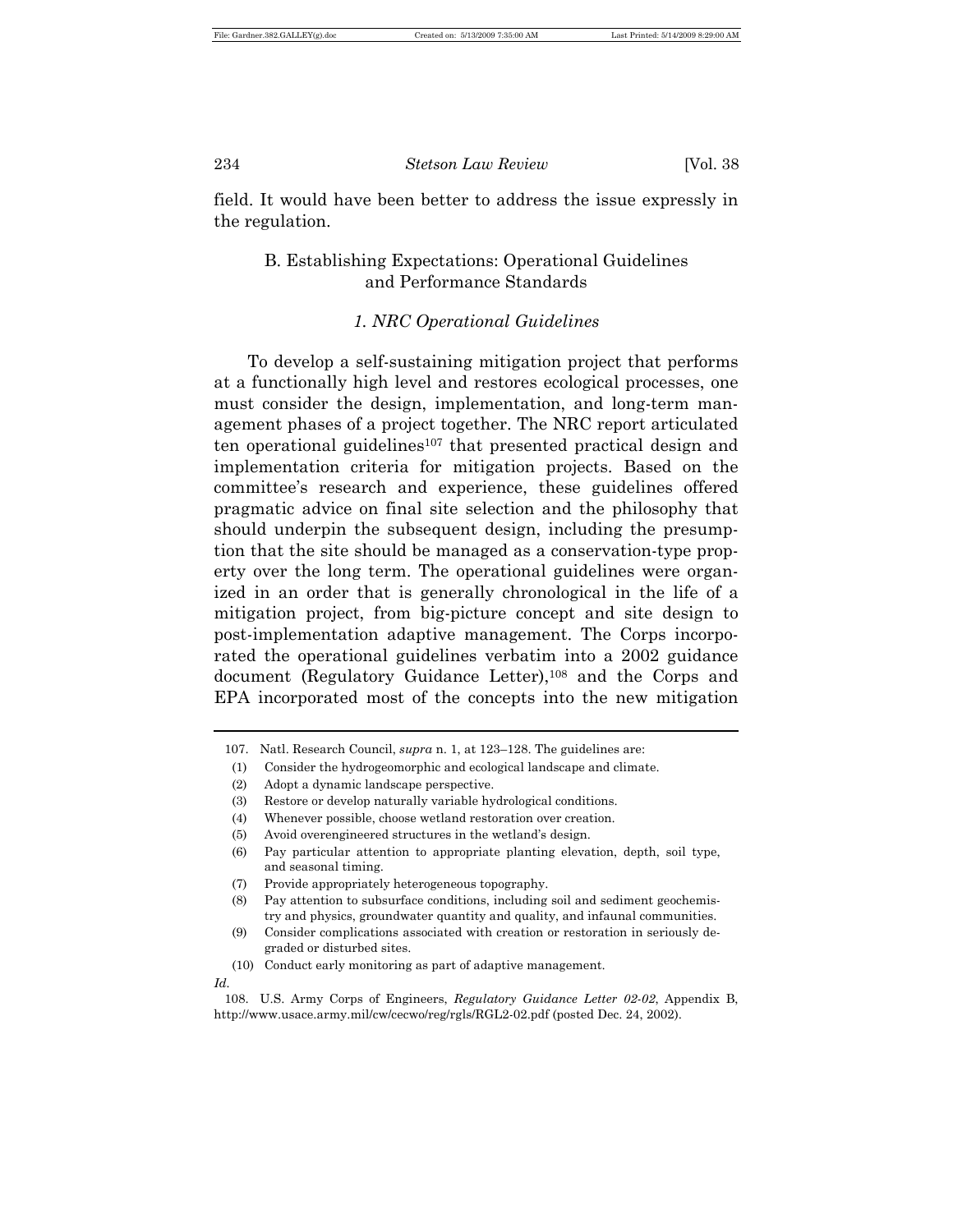regulation, which supplants the Regulatory Guidance Letter.<sup>109</sup> The placement of these concepts in the regulation is a good step.

The regulation weaves the operational guidelines throughout its watershed approach to mitigation decisionmaking. The result of this broad approach is that those operational guidelines that address design concepts<sup>110</sup> are generally included, while the operational guidelines that address design specifics regarding within-site variation<sup>111</sup> are generally not included. Although those fundamental underpinnings of the operational guidelines are addressed throughout the regulation, there is only a presumption that the mitigation plan designer and the permit reviewer are both well-experienced in site-specific design criteria, which is typically optimistic.

#### *2. Performance Standards and Monitoring*

An "if we build it *right*, they will come" concept is inherent in the operational guidelines. The regulation correctly devotes significant space to the watershed approach, site selection, and project design. In contrast, little space is devoted to the development and monitoring of performance standards, although the broad framework for the performance standards is appropriate. Sections 332.5 and 230.95 articulate the regulation's requirements for ecological performance.<sup>112</sup> It is the shortest section of the new regulation, and it reads:

#### ECOLOGICAL PERFORMANCE STANDARDS

(a) The approved mitigation plan must contain performance standards that will be used to assess whether the project is achieving its objectives. Performance standards should relate to the objectives of the compensatory mitigation project, *so that the project can be objectively evaluated to determine if it* 

<sup>109.</sup> 33 C.F.R. § 332.1(f); 40 C.F.R. § 230.91(f). To reiterate from the discussion of sequencing, a regulation is more binding than a mere guidance document. Gardner, *supra* n. 97, at 71–72.

<sup>110.</sup> The operational guidelines that address design concepts are guidelines 1, 2, 3, 4, 5, 9, and 10. *Supra* n. 107.

<sup>111.</sup> The operational guidelines that address design specifics regarding within-site variation are guidelines 6, 7, and 8. *Supra* n. 107.

<sup>112.</sup> 33 C.F.R. § 332.5; 40 C.F.R. § 230.95.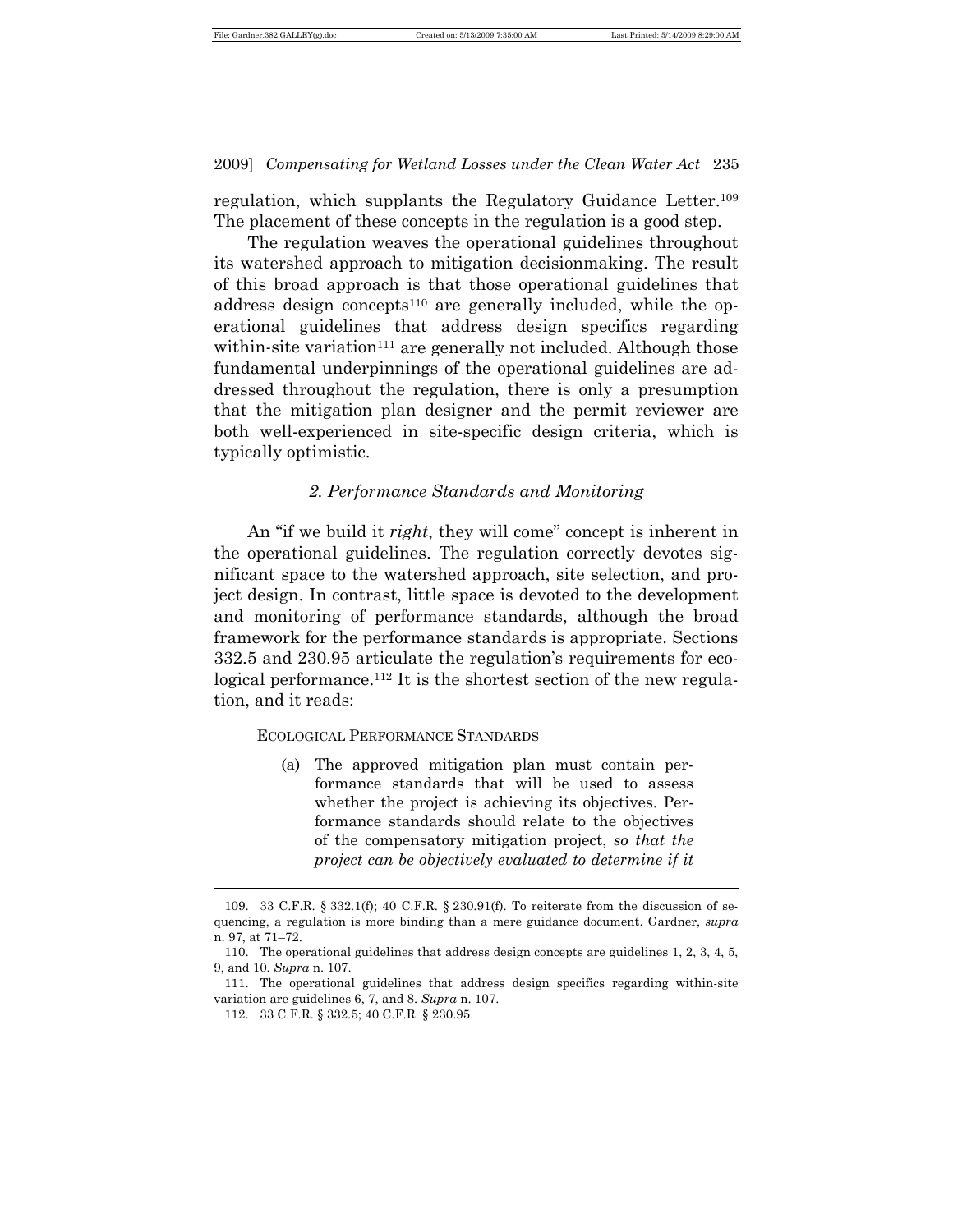*is developing into the desired resource type, providing the expected functions, and attaining any other applicable metrics* (e.g., acres).

(b) Performance standards must be based on attributes that are objective and verifiable. *Ecological performance standards must be based on the best available science that can be measured or assessed in a practicable manner.* Performance standards may be based on variables or measures of functional capacity described in functional assessment methodologies, measurements of hydrology or other aquatic resource characteristics, and/or comparisons to reference aquatic resources of similar type and landscape position. The use of reference aquatic resources to establish performance standards will help ensure that those performance standards are reasonably achievable, by reflecting the range of variability exhibited by the regional class of aquatic resources as a result of natural processes and anthropogenic disturbances. Performance standards based on measurements of hydrology should take into consideration the hydrologic variability exhibited by reference aquatic resources, especially wetlands. *Where practicable, performance standards should take into account the expected stages of the aquatic resource development process, in order to allow early identification of potential problems and appropriate adaptive management.*<sup>113</sup>

The fundamentals of this section are appropriate. Paragraph (a) addresses the mitigation objectives that are of first importance, further clarifying that the target resource type (cypress swamp, salt marsh, etc.), the target functions (wading bird foraging, surface water storage, etc.), and the appropriate metrics (acres, cover, etc.) are the criteria with which to measure project site performance. Stated another way, the first paragraph addresses the regulatory philosophy regarding performance criteria, while the second addresses the pragmatic "how to" side of setting

<sup>113.</sup> 33 C.F.R. § 332.5; 40 C.F.R. § 230.95 (emphases added)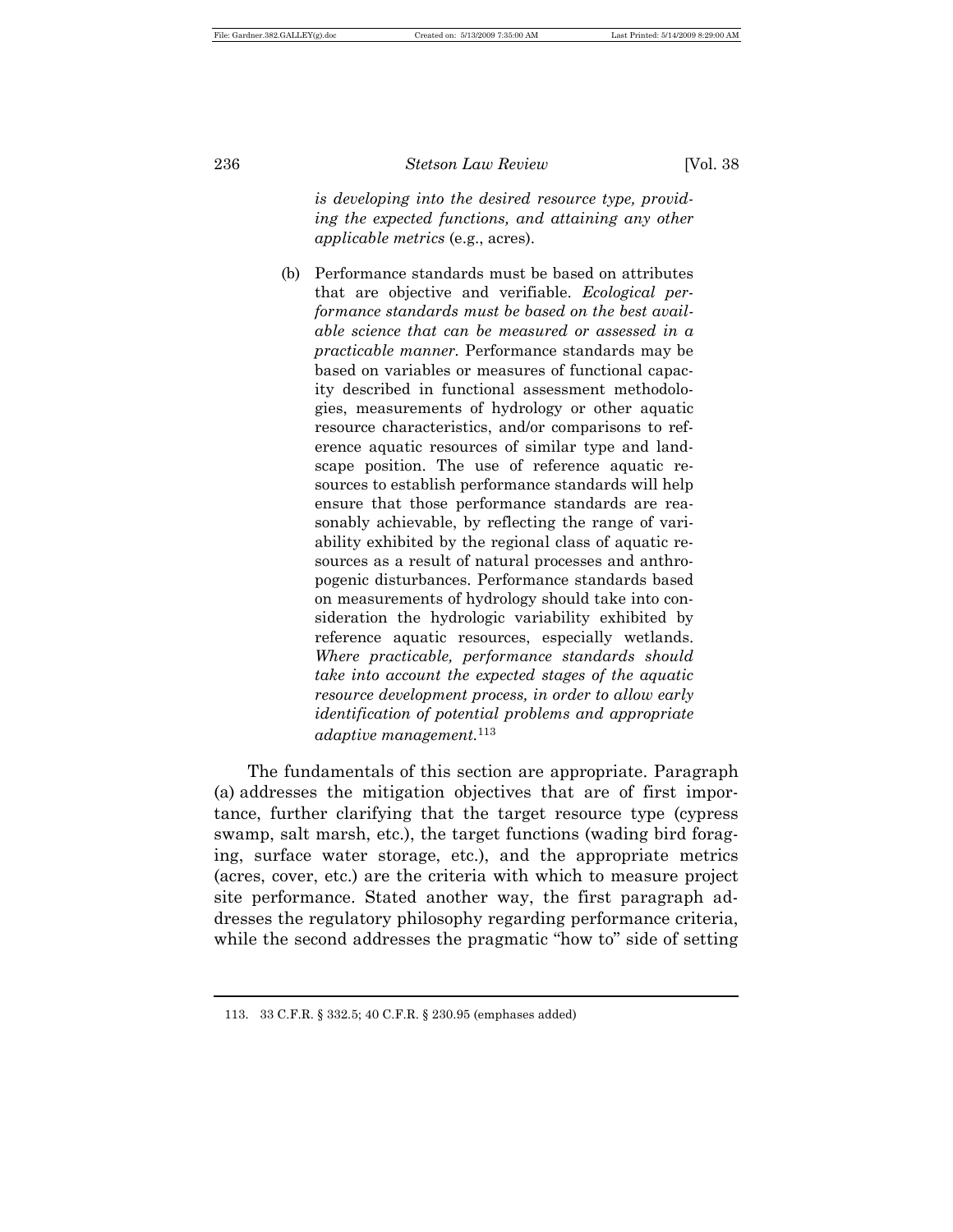$\overline{a}$ 

2009] *Compensating for Wetland Losses under the Clean Water Act* 237

performance standards. This approach is consistent with the NRC report.

The manner in which Corps districts implement the sections on ecological performance standards and monitoring may well spell the ultimate success of the regulation. From a regulatory standpoint, developing meaningful, reasonable performance standards is a challenge. One must address in the permit how the objectives of the mitigation will be met, and the regulation does not go beyond *guiding* permit writers on how to write these criteria. The regulation indirectly suggests that the mitigation project's objectives will be assessed on the expected loss of functions at the impact site.114 These are the objectives that should be addressed in the performance standards. To ensure equivalency between the functions that have been lost and gained, the same functional assessment method should be used for the impact and mitigation sites. The *monitoring* that assesses ecological functions at the mitigation site should be based on the functional assessment methodology used at the impact site. Monitoring is a prerequisite to assessing whether or not the lost functions are offset. A consistent methodology for developing performance standards is not specifically articulated by the regulation but is implied. Furthermore, monitoring should involve metrics that are known or hypothesized to be factors controlling performance and should direct inputs into an adaptive management process.

From an implementation standpoint, both monitoring and its reporting must be practicable.115 First, the performance standards

<sup>114.</sup> 33 C.F.R. § 332.3(a)(1); 40 C.F.R. § 230.93(a)(1) (stating that "[c]ompensatory mitigation requirements must be commensurate with the amount and type of impact that is associated with a particular DA permit").

<sup>115.</sup> A fundamental underpinning of the Section 404(b)(1) guidelines and the mitigation regulation is the concept of practicability. "Practicability" is defined in the guidelines as follows:

An alternative is practicable if it is available and capable of being done after taking into consideration cost, existing technology, and logistics in light of overall project purposes. If it is otherwise a practicable alternative, an area not presently owned by the applicant which could reasonably be obtained, utilized, expanded or managed in order to fulfill the basic purpose of the proposed activity may be considered.

<sup>40</sup> C.F.R. § 230.10(a)(2) (2008). In measuring mitigation performance, one should distinguish between a research project that is intended to dissect wetland functions at a finegrained level and performance measures that assess functions at a coarsely grained level. While the former may not typically be practicable, the latter—essentially a rapid assessment-is.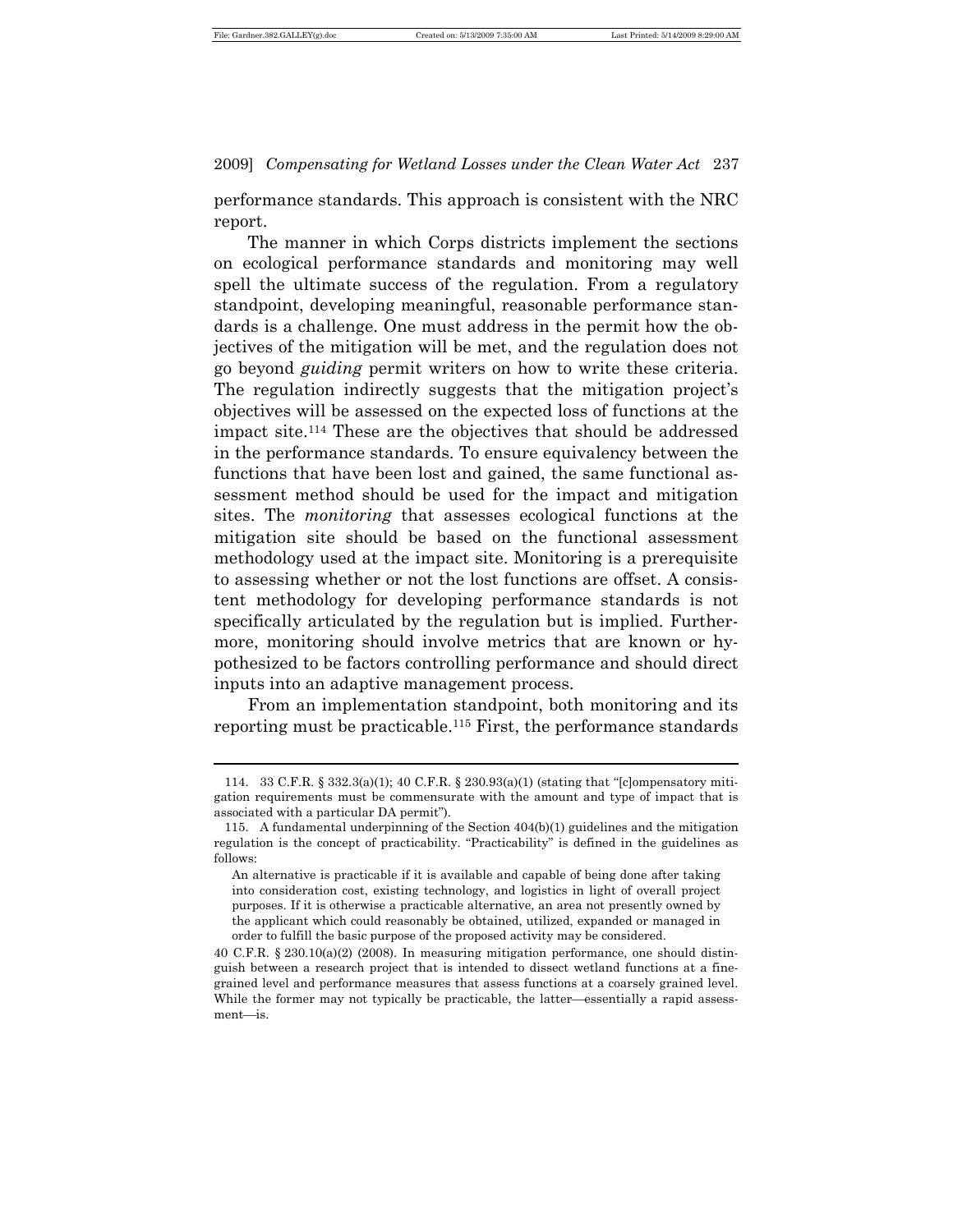need to be sufficiently straightforward so that they are readily measurable in a timely and cost-efficient manner. It is important to note that what is measured should be directly tied to performance criteria and should have a relationship to remedial efforts that can be immediately taken if monitoring shows a negative trend in an explicit adaptive management process. Second, from the agency reviewer perspective, the reports need to be concise and directly relevant to the performance standards. Otherwise, the reports will go largely unreviewed due to staff time constraints, potentially promulgating a culture of non-compliance.

As a national regulation, specifying performance standards that would be appropriate for all types of wetlands and mitigation projects would not be pragmatic because of the variety of wetlands that are mitigated, both within and among regions. Furthermore, the requirement that performance standards "must" be based on the best available science would quickly render specific rule-based standards obsolete.116 The imperative to consider regional variation in mitigation projects is underscored by the directive in the regulation that calls on the Corps to account for regional characteristics when approving mitigation projects, determining performance standards, and setting monitoring requirements.<sup>117</sup>

The NRC report discusses a number of functional assessment methods that have been used in the past.118 Each of these methods is appropriate for use in certain locales, for certain types of wetland systems, and to address certain types of functions.<sup>119</sup> Appendix E of the NRC report is a Technical Note120 that outlines a twelve-step approach to developing regional performance standards.121 The Technical Note points out that developing regional

<sup>116.</sup> *Supra* n. 113 and accompanying text (providing the language of subsection (b)).

<sup>117.</sup> 33 C.F.R. § 332.1(a)(1); 40 C.F.R. § 230.91(a)(1). Regional variation is not confined to wetlands and applies to a decentralized organization such as the Corps as well. Accordingly, training and oversight (and a new SOP) will be necessary to ensure that Corps districts develop, monitor, and use performance standards in a consistently rigorous fashion.

<sup>118.</sup> Natl. Research Council, *supra* n. 1, at 128–136.

<sup>119.</sup> *Id.* at 128–132.

<sup>120.</sup> B. Streever, *Examples of Performance Standards for Wetland Creation and Restoration in Section 404 Permits and an Approach to Developing Performance Standards*, WRP Technical Notes Collection, TN WRP WG-RS-3.3 (Jan. 1999) (available at http://el .erdc.usace.army.mil/wrtc/wrp/tnotes/wgrs3-3.pdf).

<sup>121.</sup> *Id.* at 12–13.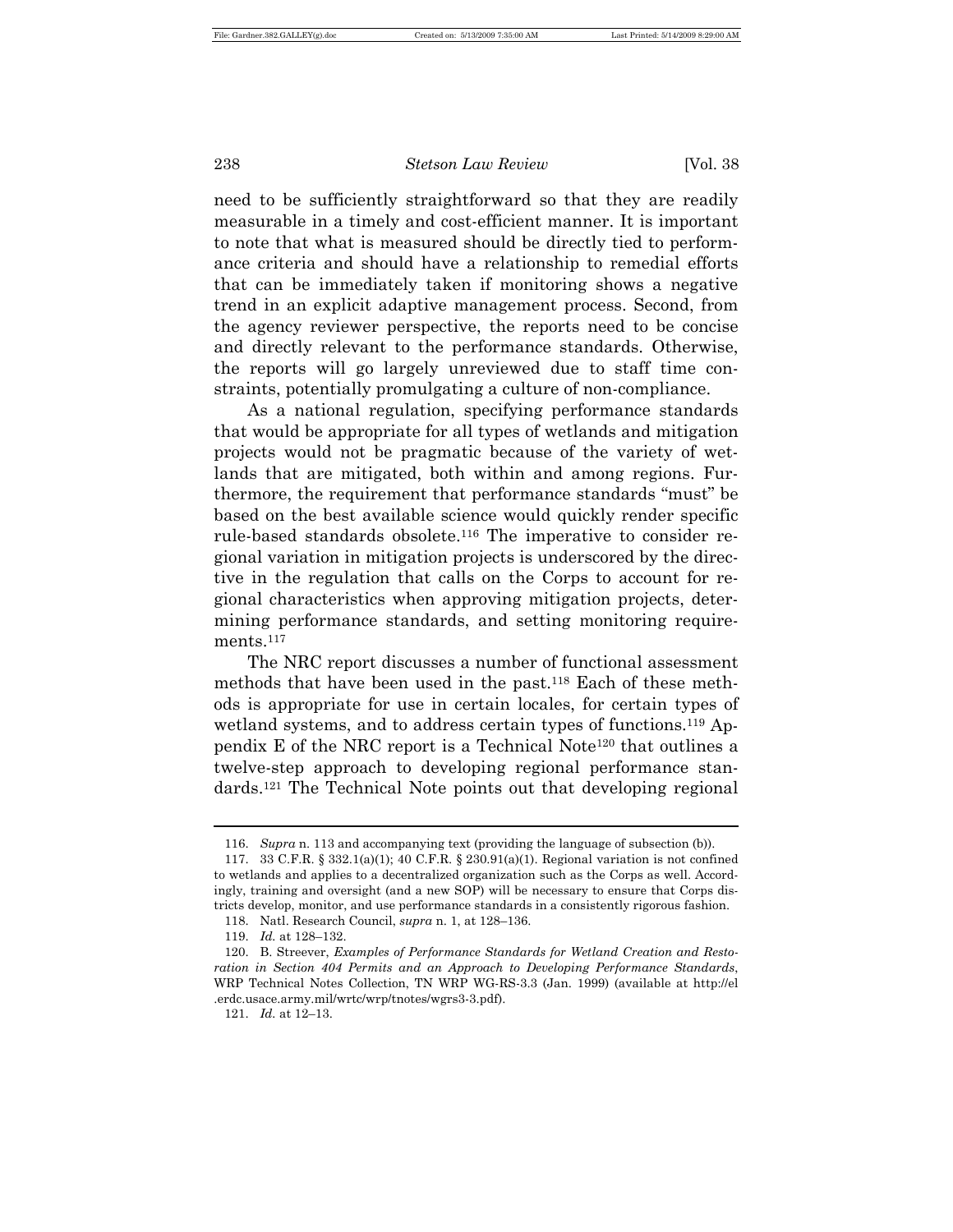performance standards streamlines the permitting process, saving time on the regulators' end.122 It also creates increased certainty for the mitigation provider. This approach, which utilizes wetland professionals (including regulatory staff, scientists, and others) is eminently sensible and should be adopted by the agencies.

In order to implement the regulation's directive to use the best available science,<sup>123</sup> the criteria must be revisited as new science and techniques are learned. The establishment of a feedback process, such as through a Web-based information sharing page, will be critical to keeping the performance standards up-to-date and utilizing the best available science.124 The Florida Department of Environmental Protection (DEP) used this approach on a district-by-district basis, providing technical memos to staff as emerging technologies became known.125 This approach clarified for regulators the degree of detail necessary to require for assess-

<sup>122.</sup> *Id.* at 12.

<sup>123.</sup> 33 C.F.R. § 332.5(b); 40 C.F.R. § 230.95(b).

<sup>124.</sup> *See e.g.* EPA, *Wetlands: Monitoring and Assessment*, http://www.epa.gov/owow/ wetlands/monitor/ (last updated Mar. 11, 2008) (showing an example of a feedback process via a Web-based information-sharing page).

<sup>125.</sup> Florida DEP, *Uniform Mitigation Assessment Methodology*, http://www.dep.state.fl .us/water/wetlands/mitigation/umam.htm (last updated Aug. 6, 2007). Examples of other technical memos include:

<sup>•</sup> A. Ertman & A. Redmond, *Mitigation Bank Rule Financial Responsibility Procedures*, SLER 1460 in SLERP Operations & Procedures Manual, Vol. IV: Application Processing (July 31, 1997) 18 pp. with 2 Appendices.

<sup>•</sup> A. Redmond, C. Forthman & C. Kindell, *Conservation Easement Procedures*, SLER 1515 in SLERP Operations & Procedures Manual, Vol. IV: Application Processing (Sept. 12, 1995) 54 pp. with 14 Appendices.

<sup>•</sup> A. Redmond, *Mitigation Procedures for ERP AH/BOR X.3*, SLER 1510 in SLERP Operations & Procedures Manual, Vol. IV: Application Processing (Sept. 7, 1995) 36 pp. with 10 Appendices.

<sup>•</sup> A. Redmond, *Mitigation Procedures for Chapter 62-312, Part III, FAC*, SLER 1510 in SLERP Operations & Procedures Manual, Vol. IV: Application Processing (Sept. 7, 1995) 30 pp. with 9 Appendices.

<sup>•</sup> A. Redmond, *Regulatory Evaluation of Exotic Removal Proposals*, Internal Guidance, FDEP (May 1994) 5 pp.

<sup>•</sup> A. Redmond, *Regulatory Assessment of Mucking Proposals: How to and What to Expect*, Internal Guidance, FDEP (May 1994) 3 pp.

<sup>•</sup> A. Redmond, *Regulatory Assessment of Tree Spading Proposals: How to and What to Expect*, Internal Guidance, FDEP (May 1994) 2 pp.

<sup>•</sup> D. Ferrell & A. Redmond, *Biology Section Report on the Biological Success of Mitigation Efforts at Selected Sites in Central Florida*, Internal Informational Memo. (Feb. 3, 1993).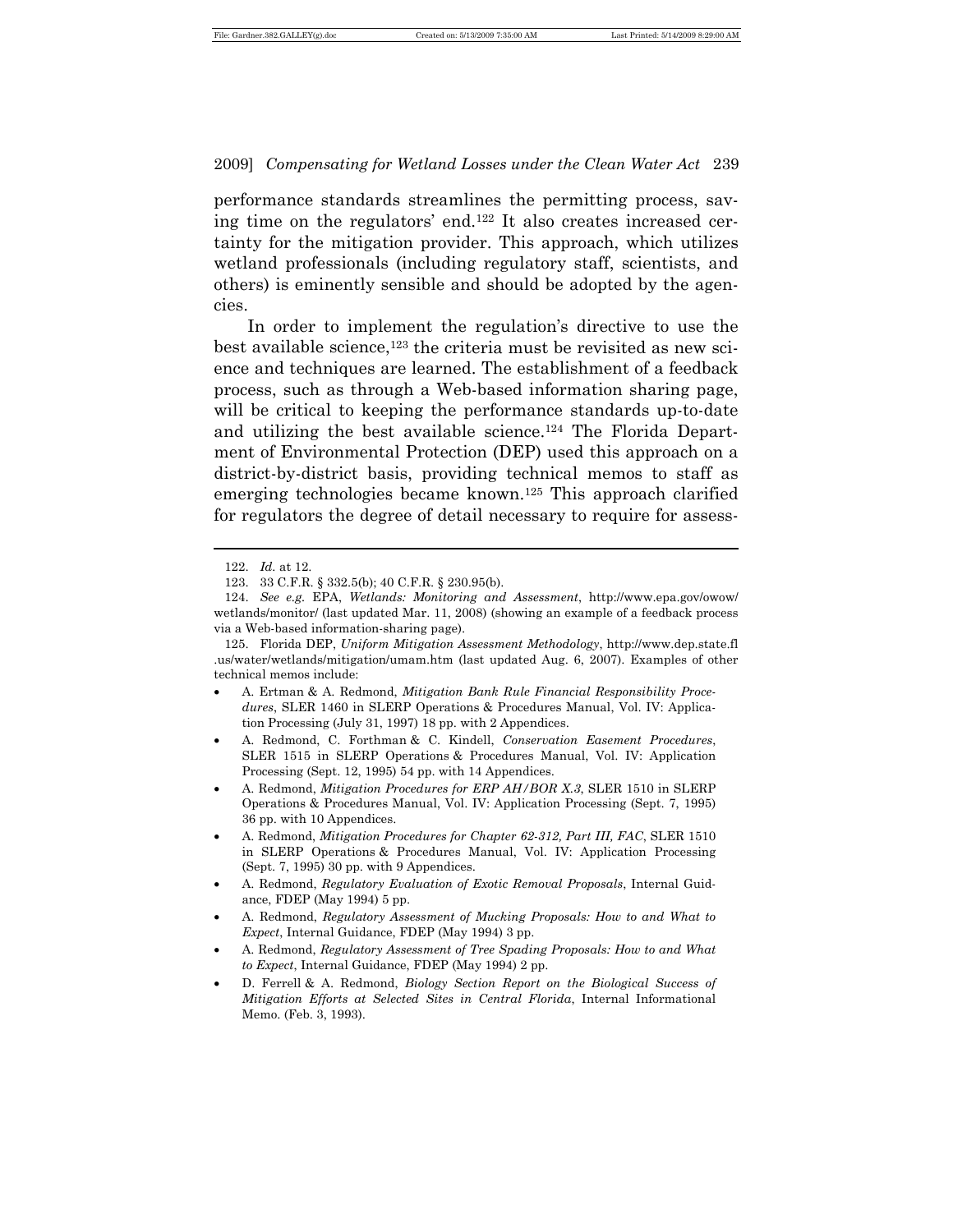ing project design and establishing appropriate performance metrics, as well as the reporting frequencies needed to assess functions for different types of wetlands.

The regulation's section on performance standards implicitly suggests a step-wise approach to assessing performance.<sup>126</sup> First, are the objectives of the mitigation project addressed by the performance standards? Second, are the target resource type and functions addressed in an objectively measurable way? Third, are there appropriate metrics defined by the performance standards (area, basal area, cover by vegetation versus water and bare ground, et cetera)?

At the time of the NRC report, most of the performance criteria in use were based on vegetation structure and viability,127 in part because most permit reviewers and consultants had a basic understanding of how to measure and report vegetative cover and its partitioning among strata. The NRC report, however, noted that basing functional assessment and performance criteria simply on such floristic approaches has significant limitations as compared to methods that encompass more functions, ecosystem processes, and watershed-scale metrics.128 As science evolves to offer more effective and practicable assessments of performance, the regulation allows for that science to be used. This will be a critically important factor in increasing the effectiveness of compensatory mitigation.<sup>129</sup>

#### *3. Adaptive Management*

Adaptive management was the subject of the committee's tenth operational guideline.130 On a positive note, the regulation incorporates the concept of adaptive management in the defini-

<sup>126.</sup> *See* 33 C.F.R. § 332.5; 40 C.F.R.§ 230.95 (explaining the preferred approach to assessing performance standards).

<sup>127.</sup> Natl. Research Council, *supra* n. 1, at 221, 225–226.

<sup>128.</sup> *Id.* at 130.

<sup>129.</sup> The requirement that performance standards must be based on the best available science may become an avenue for environmentalists to challenge the issuance of permits. *See Defenders of Wildlife v. Hall*, 565 F. Supp. 2d 1160, 1171–1172 (D. Mont. 2008) (granting plaintiffs' motion for a preliminary injunction against the Endangered Species Act delisting of the northern Rocky Mountain gray wolf in part because the U.S. Fish and Wildlife Service ignored the best science available).

<sup>130.</sup> Natl. Research Council, *supra* n. 1, at 128.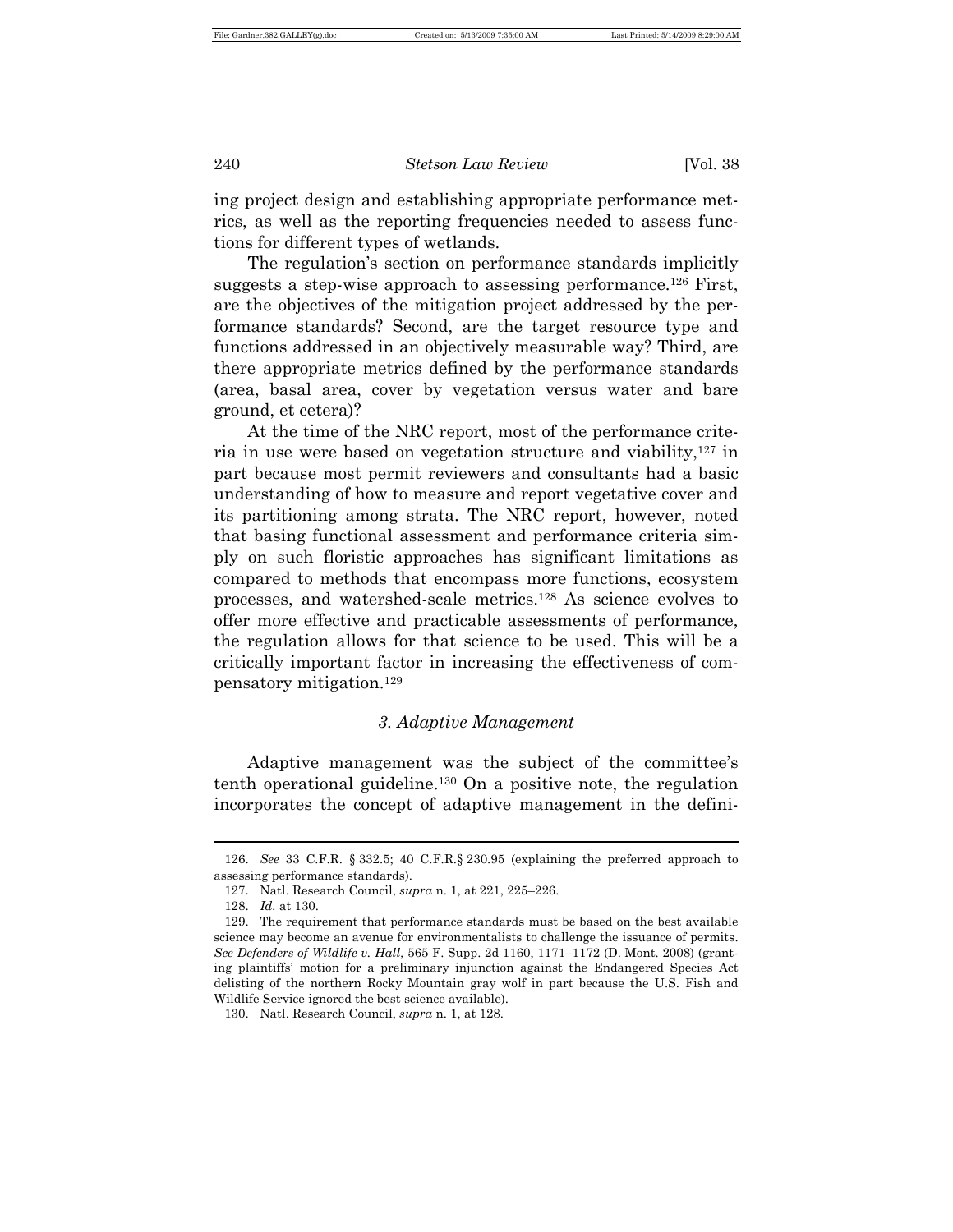tional section131 and emphasizes that performance standards should be applied in an adaptive management framework.<sup>132</sup> While the regulation's definition of adaptive management appears to focus on problems associated with mitigation sites (perhaps understandable in light of the history of compensatory mitigation efforts that did not comply with requirements), an important feature of adaptive management also involves developing conceptual models based on what has worked well on the ground.133 Information on criteria that were and were not met should be part of a continuous feedback loop. Lessons learned from one site, whether positive or negative, must be made available systematically to regulators and mitigation providers. This can be viewed as programmatic adaptive management.

The ability to take corrective actions at a particular compensatory mitigation site is intrinsically related to effective monitoring based on a conceptual model and hypothesized responses. Monitoring alone, however, is not sufficient. As the regulation suggests, the Corps must require objective predictions based on the state of the science and conceptual models, analyze the monitoring results, identify potential problems, and direct the mitigation provider to implement remedial measures. Once again, we have concerns about whether the Corps will implement this concept effectively.

Consider, for example, the agencies' discussion in the preamble to the regulation of the issue of implementation. The agencies reported that a "number of commenters" raised worries about the

<sup>131.</sup> 33 C.F.R. § 332.2; 40 C.F.R. § 230.92. "Adaptive management" means:

the development of a management strategy that anticipates likely challenges associated with compensatory mitigation projects and provides for the implementation of actions to address those challenges, as well as unforeseen changes to those projects. It requires consideration of the risk, uncertainty, and dynamic nature of compensatory mitigation projects and guides modification of those projects to optimize performance. It includes the selection of appropriate measures that will ensure that the aquatic resource functions are provided and involves analysis of monitoring results to identify potential problems of a compensatory mitigation project and the identification and implementation of measures to rectify those problems.

*Id.* 

<sup>132.</sup> 33 C.F.R. § 332.4(c)(12); 40 C.F.R. § 230.94(c)(12).

<sup>133.</sup> J. B. Zedler & J.C. Callaway, *Adaptive Restoration: A Strategic Approach for Integrating Research into Restoration Projects* in *Managing for Healthy Ecosystems* 167, 167– 174 (D.J. Rapport, W.L. Lasley, D.E. Rolston, N.O. Nielsen, C.O. Qualset & A.B. Damania, eds., Lewis Publishers 2003).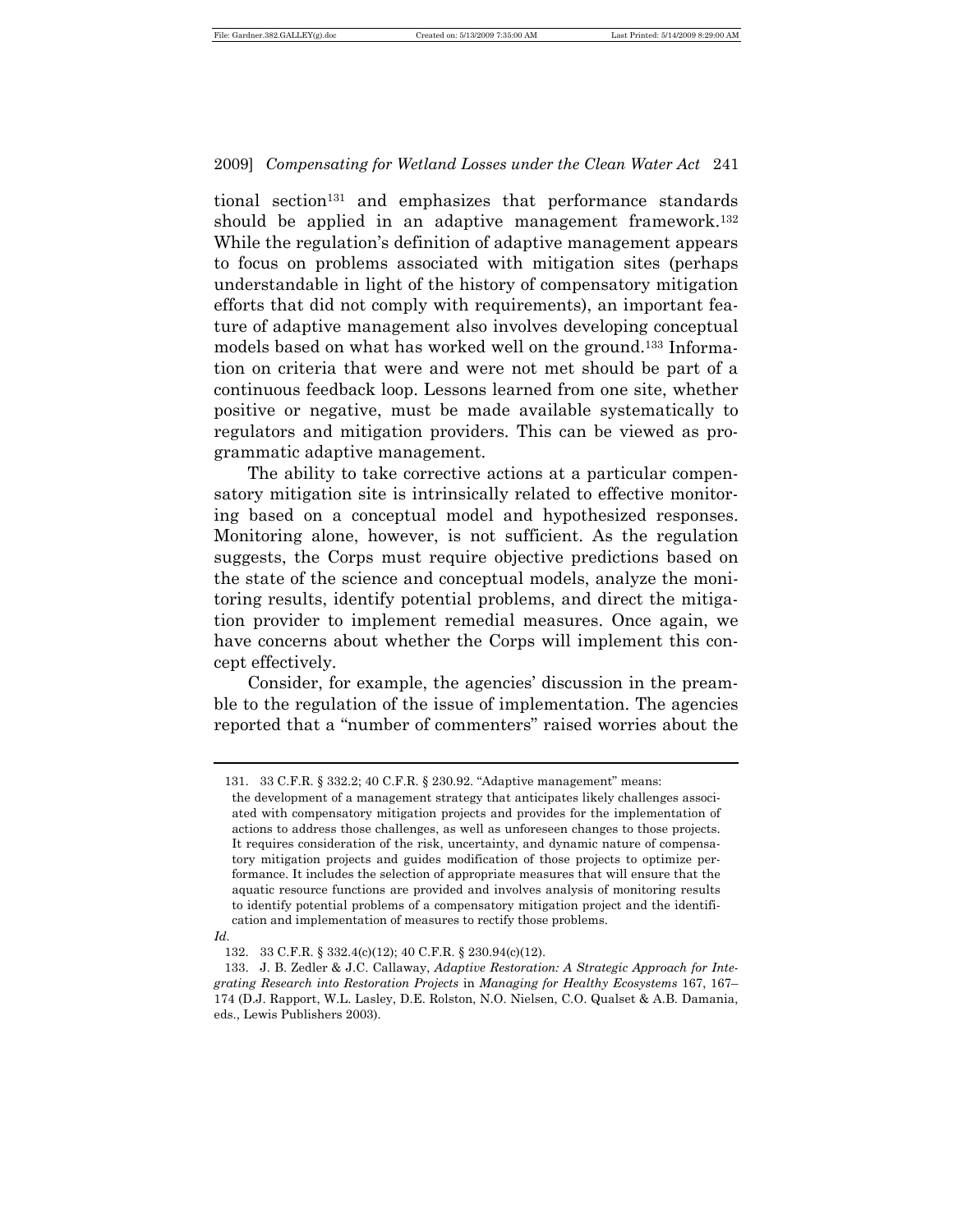"enormous burden" that the new rules would place on Corps staff.134 Attempting to allay these concerns, the preamble repeatedly assured that the "rule will not place a large incremental burden on Corps staff and other resources because it builds on existing requirements and practices."135 With respect to enforcement and compliance, "[t]he Corps believes that it has adequate resources in these areas."136 Yet, sandwiched between these statements on the same page is another that suggests a different state of affairs. The Corps concedes that "[b]ecause of resource constraints, site visits cannot be conducted for each permit application."137 Such resource constraints do not bode well for adaptive management, which requires careful oversight.<sup>138</sup>

# C. Mitigation Approaches: Mitigation Banks, In-Lieu Fees, and Permittee-Responsible Mitigation

#### *1. The Compensatory Mitigation Hierarchy*

One of the committee's tasks was to examine the relative effectiveness of different compensatory mitigation approaches: permittee-responsible mitigation, mitigation banks, and in-lieu fee programs.139 While our NRC committee concluded that "[t]hird-party compensation approaches (mitigation banks, in-lieu fee programs) offer some advantages over permittee-responsible mitigation,"140 the committee did not reach a specific conclusion with respect to whether mitigation banks or in-lieu fee programs were the preferred mitigation approach. Rather than focusing on labels, the committee found it more appropriate to emphasize the characteristics or attributes of compensatory mitigation that would be more likely to lead to effective wetland mitigation. To that end, the committee recommended that compensatory mitiga-

 $\overline{a}$ 

140. *Id.* at 9.

<sup>134.</sup> 73 Fed. Reg. at 19609.

<sup>135.</sup> *Id*.

<sup>136.</sup> *Id.* 

<sup>137.</sup> *Id*.

<sup>138.</sup> A small, but telling, example: As of February 2009, the Corps Web site had not updated its regulatory statistics since Fiscal Year 2003. *See e.g.* U.S. Army Corps of Engrs., *Regulatory Statistics*, http://www.usace.army.mil/CECW/Pages/reg\_stats.aspx (accessed Apr. 2, 2009).

<sup>139.</sup> Natl. Research Council, *supra* n. 1, at 67–70, 149, 153–154.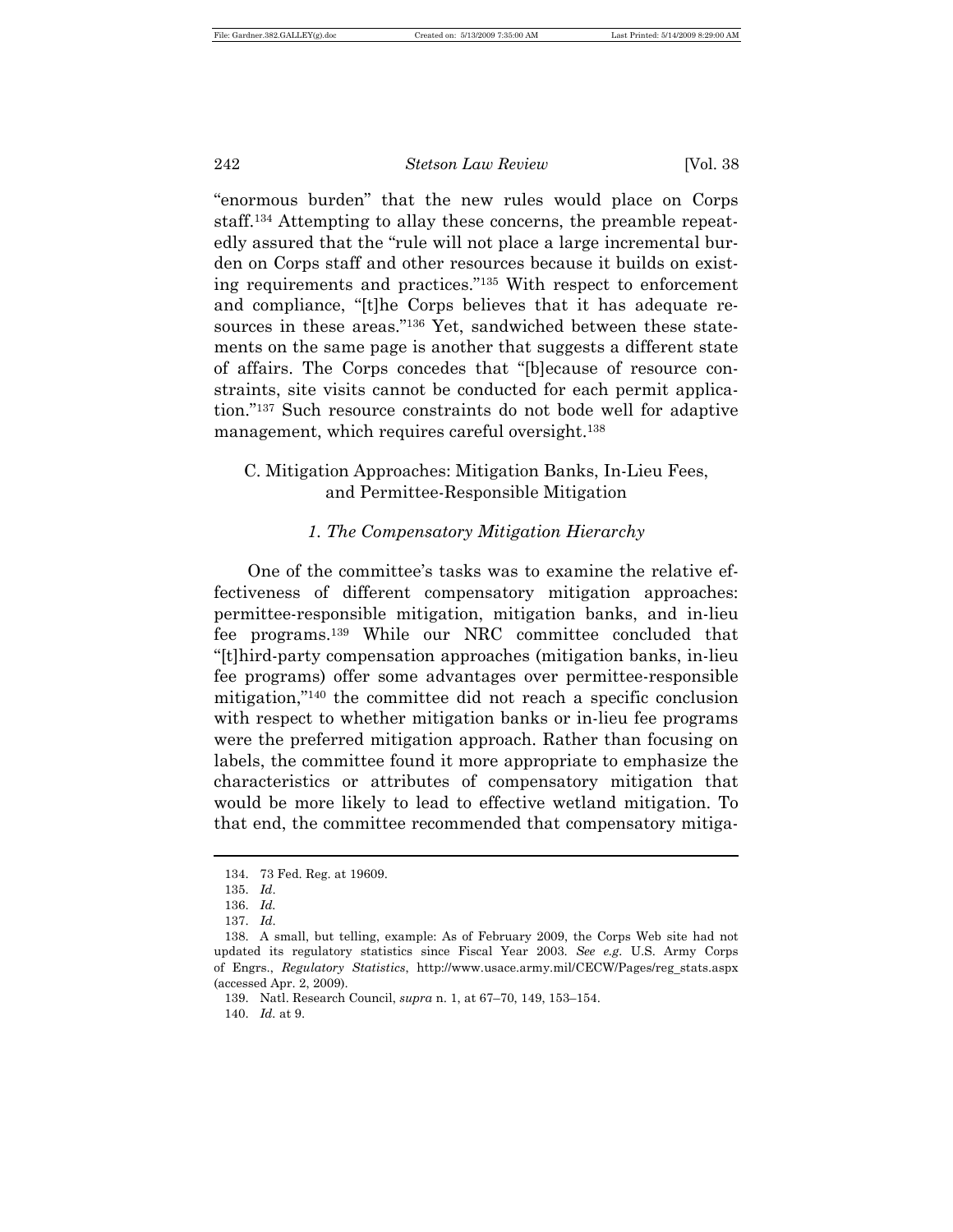tion be provided in a timely manner, preferably in advance of impacts from permitted activities, that the mitigation project be subjected to an interagency review process and that long-term stewardship obligations for the mitigation site be clear.141 The new regulation makes good progress in these areas.

The new regulation establishes a hierarchy of flexible preferences for mitigation approaches, which is relevant to the question of timing. When considering mitigation options, the Corps must examine the following in order: mitigation bank credits; in-lieu fee program credits; permittee-responsible mitigation under a watershed approach; on-site, in-kind permittee-responsible mitigation; and off-site and/or out-of-kind permittee-responsible mitigation.142 Mitigation bank credits are the first option, in part because credits are not released for debiting until the bank site has met specific milestones or performance standards.143 The hierarchy, however, is not rigid, and the regulation permits the Corps to deviate from it for several reasons. For example, in some situations, if an in-lieu fee program has "released credits" generated by meeting specific milestones or performance standards, these credits may be used as the primary option. The regulation's hierarchy  $\overline{a}$ 

<sup>141.</sup> *Id*. at 166–168.

<sup>142.</sup> 33 C.F.R. § 332.3(b)(1); 40 C.F.R. § 230.93(b)(1).

<sup>143.</sup> *Id.* Prior to the regulation, the agencies had defined "mitigation banking" to be "advance mitigation." 60 Fed. Reg. 58605, 58614 (Nov. 28, 1995). Some commentators criticized the characterization that mitigation banks provided "advance" mitigation. *See e.g.* Julie Sibbing, *Mitigation Banking: Will the Myth Ever Die?* 27 Natl. Wetlands Newsltr. 5 (Nov.–Dec. 2005). In the NRC report, the committee observed that bank credits were typically generated (and sold) in a phased approach; thus, some percentage of credits were released for sale prior to the completion of the mitigation project. Natl. Research Council, *supra* n. 1, at 88–89. The regulation has adopted a new definition of "mitigation bank," dropping any reference to "advance":

a site, or suite of sites, where resources (e.g., wetlands, streams, riparian areas) are restored, established, enhanced, and/or preserved for the purpose of providing compensatory mitigation for impacts authorized by DA permits. In general, a mitigation bank sells compensatory mitigation credits to permitees whose obligation to provide compensatory mitigation is then transferred to the mitigation bank sponsor. The operation and use of a mitigation bank are governed by a mitigation banking instrument.

<sup>33</sup> C.F.R. § 332.2; 40 C.F.R. § 230.92.

Although the word "advance" has been excised, the new regulation emphasizes that mitigation bank credits are performance-based and are to be released only when certain administrative steps are taken or when certain ecological performance standards are met. 33 C.F.R. § 332.8(o)(8); 40 C.F.R. § 230.98(o)(8). Moreover, the regulation provides that "[t]he credit release schedule should reserve a significant share of the total credits for release only after full achievement of ecological performance standards." *Id.*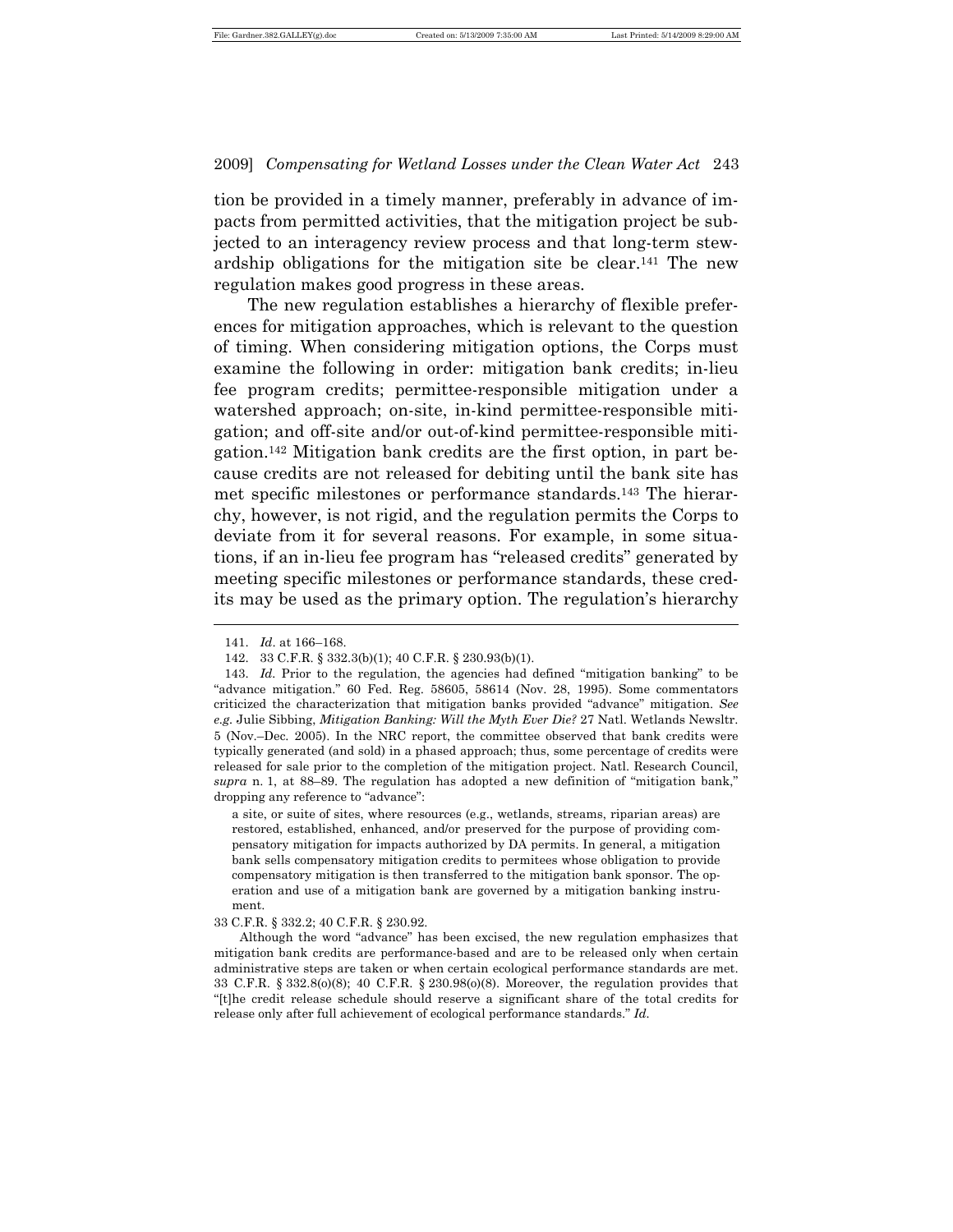places a premium on mitigation options that provide more timely compensatory mitigation.<sup>144</sup>

Similarly, the hierarchy rewards mitigation projects that go through an interagency review process. Prior to their establishment, mitigation banks and in-lieu fee programs must be examined by an Interagency Review Team (IRT), which consists of representatives from various federal agencies and can include representatives from tribal, state, and local governments as well.<sup>145</sup> In contrast, permittee-responsible mitigation is not subjected to the same formal review process, which is why it appears lower in the hierarchy.<sup>146</sup>

The regulation's hierarchy is in part a response to the NRC report's concerns about the timeliness of compensatory mitigation and interagency review.147 While the NRC report did not call for mitigation banks to be placed at the top of a mitigation hierarchy, it did espouse a preference for mitigation provided in advance of impacts, which is a more common attribute of mitigation banks than of other forms of mitigation. Mitigation banks, if properly implemented, must meet performance standards before most of their environmental credits may be used to offset wetland impacts. The hierarchy appears sufficiently flexible, however, to allow a Corps regulator to choose a non-bank option if that option is environmentally preferable. As with any case involving exercise of discretion, no one knows for certain whether the regulators will make wise or unwise decisions (although we can be sure that there will be disagreement about that among the many players). The fact that the regulation increases public participation in and transparency of compensatory mitigation is helpful in this re-

<sup>144.</sup> An emphasis on timeliness does present a challenge with respect to slow-todevelop wetlands, and mitigation bankers and others may not wish to invest in projects that have a long time horizon. *See* J.J. Mack & M. Micacchion, *An Ecological Assessment of Ohio Mitigation Banks: Vegetation, Amphibians, Hydrology, and Soils*, Ohio EPA Technical Report WET/2006-1, 20 (Ohio Envtl. Protec. Agency, Div. Surface Water, Wetland Ecology Group 2006) (available at http://www.epa.state.oh.us/dsw/wetlands/ WetlandEcologySection.html) (noting that the desire to maximize bank credits led to shallow unvegetated ponds lacking in habitat value). Such a concern again counsels for avoidance of such wetland impacts.

<sup>145.</sup> 33 C.F.R. § 332.8(b); 40 C.F.R. § 230.98(b).

<sup>146.</sup> *See* 33 C.F.R. § 332.3(b)(4); 33 C.F.R. § 332.3(k)(2); 40 C.F.R. § 230.93(b)(4); 40 C.F.R. § 230.93(k)(2).

<sup>147.</sup> *See* Natl. Research Council, *supra* n. 1, at 139, 150, 167 (stating that compensatory mitigation should be conducted preferably before the permitted activity).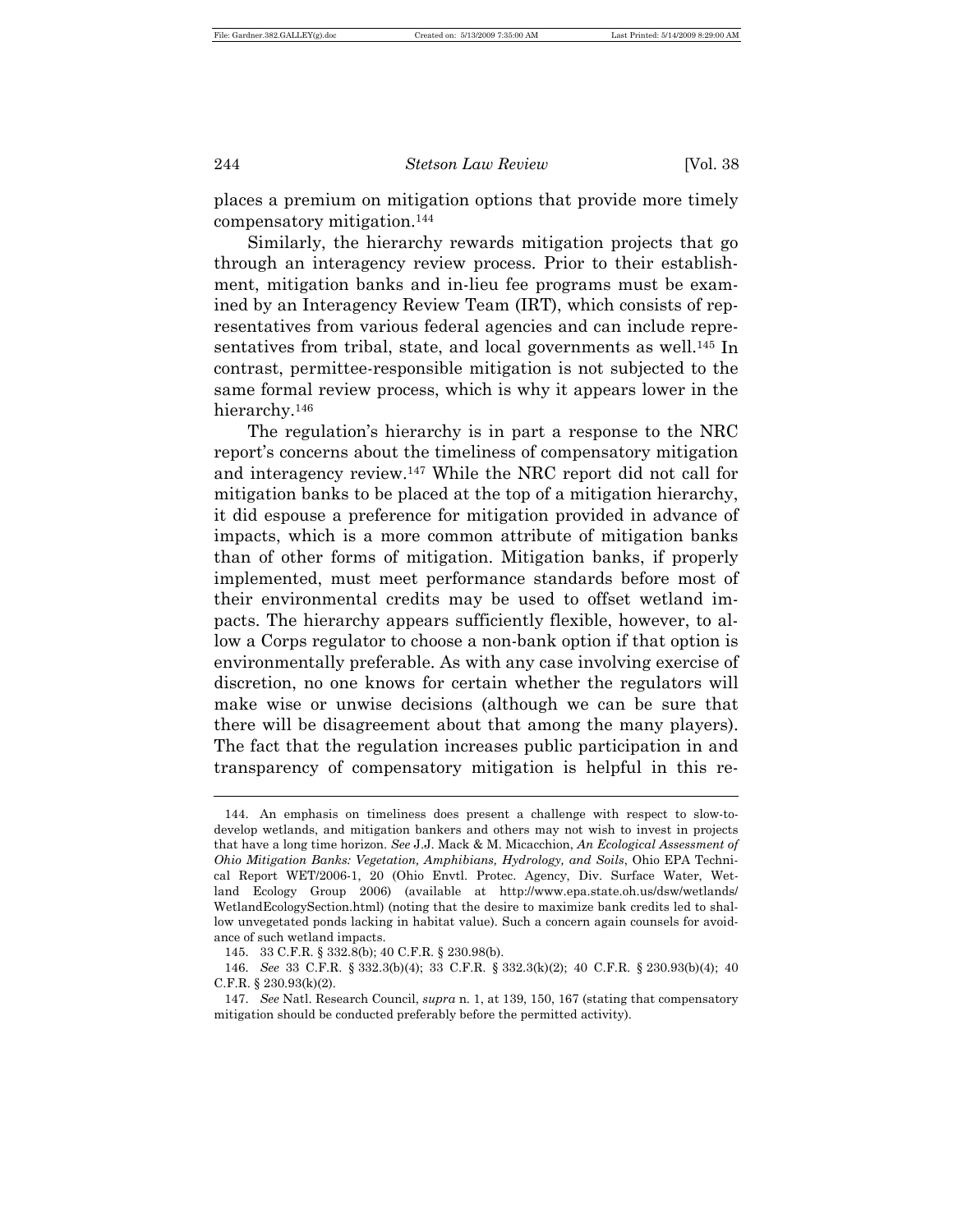gard.148 Public involvement should be an added impetus to implementing the mitigation hierarchy in a reasonable manner.

#### *2. Long-Term Stewardship*

The regulation also addresses the issue of long-term stewardship, which the NRC report considered a time frame "typically accorded to other publicly valued natural assets, like parks."<sup>149</sup> While the NRC report offered operational guidelines for selfsustaining mitigation sites, we also recognized that the "presumption that once mitigation sites meet their permit criteria they will be self-sustaining in the absence of any management or care is flawed."<sup>150</sup> The site may require prescribed burns or protection from invasive species or human trespassers. Long-term management and protection requires several components, including a knowledgeable and dedicated steward, legal protections (such as conservation easements or deed restrictions), and the financial resources that the steward can use to respond to threats (ecological or legal). Accordingly, the NRC report recommended that a cash endowment be established for all mitigation sites, even for permittee-responsible mitigation.<sup>151</sup>

The regulation provides that all forms of compensatory mitigation—permittee-responsible, mitigation banks, and in-lieu fee programs—must discuss long-term management in their mitiga-  $\overline{\phantom{a}}$ 

<sup>148.</sup> 33 C.F.R. § 332.8(b)(2); 40 C.F.R. § 98(b)(2). Some of the provisions regarding public participation and access to mitigation information include: 33 C.F.R.  $\S 332.4(b)(1-2)$ and 40 C.F.R. § 230.94(b)(1-2) (requiring public notice of proposed activity with statement about compensatory mitigation); 33 C.F.R. § 332.8(d)(4) and 40 C.F.R. § 230.98(d)(4) (requiring public notice of mitigation bank and in-lieu fee programs); 33 C.F.R. § 332.8(d)(5)(iii) and 40 C.F.R. § 230.98(d)(5)(iii) (requiring public notice of revised prospectus); and 33 C.F.R. § 332.8(q)(1) and 40 C.F.R. § 230.98(q)(1) (requiring credit ledger to be available upon request). These provisions may induce certain Corps districts to improve their recordkeeping. *Cf.* Abbey Anne Tyrna, *Wetland Mitigation Banks and the No-Net-Loss Requirement: An Evaluation of the Section 404 Permit Program in Southeast Louisiana* 58 (unpublished graduate thesis, La. St. U., May 2008) (copy on file with *Stetson Law Review*) (reporting that the New Orleans District's recordkeeping system has "a host of data quality problems including missing permit files, incomplete mitigation information, and the inability to perform a timely cumulative evaluation of wetland permits and mitigation" and that "mitigation bank documents are unorganized," with "[o]nly one monitoring report and one Wetland Value Assessment . . . identified within the four mitigation bank files").

<sup>149.</sup> Natl. Research Council, *supra* n. 1, at 157.

<sup>150.</sup> *Id.* at 152.

<sup>151.</sup> *Id*. at 153–154.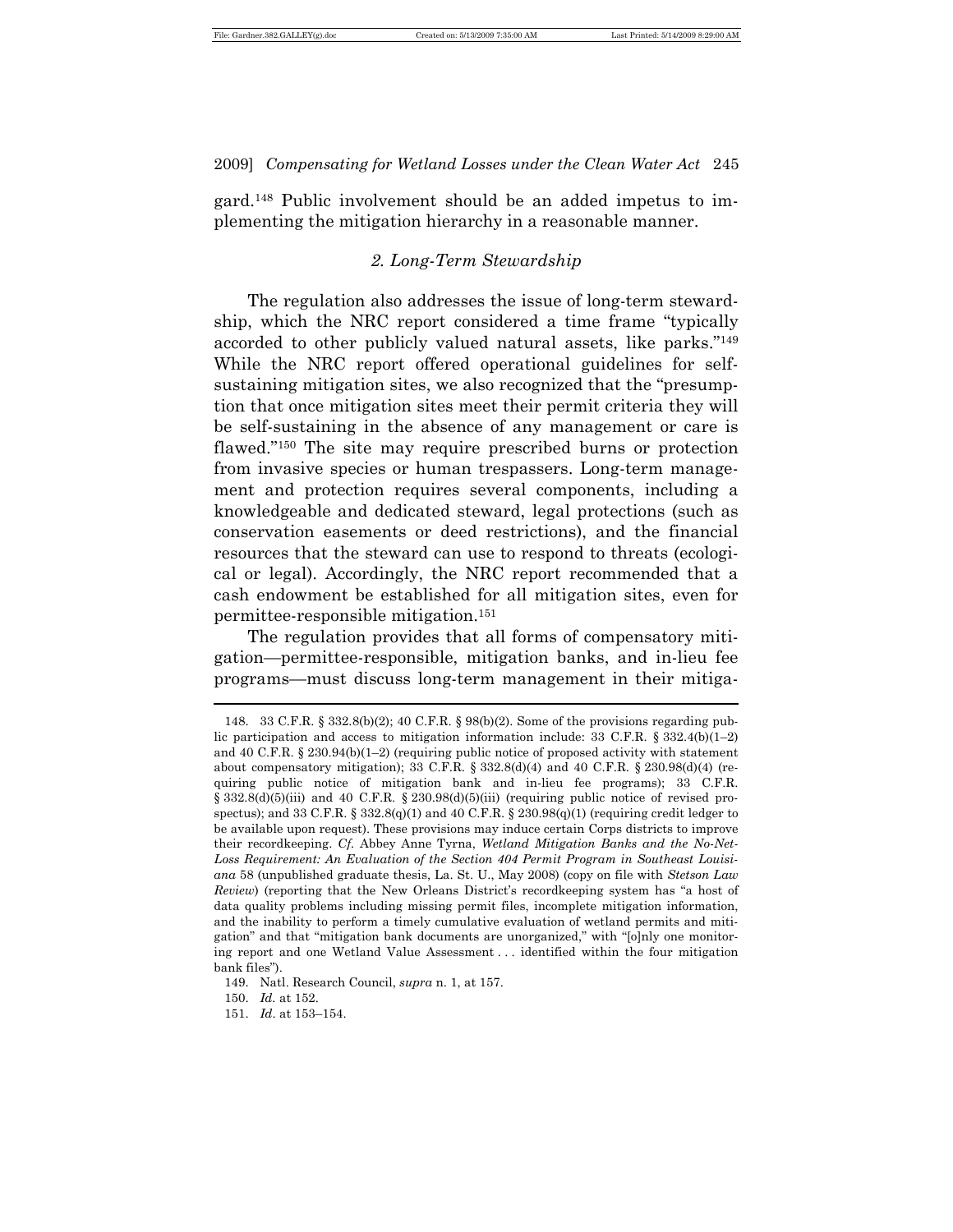tion plans that are submitted to the Corps.152 Indeed, an entire subsection is dedicated to mitigation site management.<sup>153</sup> The regulation, however, seems to leave it to the Corps' discretion whether to impose long-term management requirements in the permit or mitigation bank or in-lieu fee instrument.

On the positive side, the regulation states that all mitigation sites "*must* be provided long-term protection through real estate instruments or other available mechanisms, as appropriate."<sup>154</sup> Options include conservation easements, transfer of title to resource agencies or land trusts, and restrictive covenants.155 The use of the mandatory "must" suggests that this requirement is not discretionary.156 Similarly, the regulations state that the "permit conditions or instrument *must* identify the party responsible for . . . all long-term management of the compensatory mitigation project."157 The mandatory nature of the obligations appears to dissipate, however, when the regulation turns to the financing of long-term stewardship responsibilities.

The regulation sends a more ambivalent message about the arrangement of financing for long-term obligations. It states that when "necessary to ensure long-term sustainability (e.g., prescribed burning, invasive species control, maintenance of water control structures, easement enforcement), the responsible party *must* provide for such management and maintenance," which "includes the provision of long-term financing mechanisms *where necessary*."158 Although the use of "must" suggests that long-term financing is a hard requirement, it is undercut by the concluding caveat "where necessary."

<sup>152.</sup> 33 C.F.R. § 332.7(d)(1); 40 C.F.R. § 230.97(d)(1). As with other aspects of a mitigation plan, the details regarding long-term management "should be commensurate with the scale and scope of the impacts." 33 C.F.R. § 332.4(c)(1)(i); 40 C.F.R. § 230.94(c)(1)(i).

<sup>153.</sup> 33 C.F.R. § 332.7; 40 C.F.R. § 230.97.

<sup>154.</sup> 33 C.F.R. § 332.7(a); 40 C.F.R. § 230.97(a) (emphasis added).

<sup>155.</sup> 33 C.F.R. § 332.7(a); 40 C.F.R. § 230.97(a).

<sup>156.</sup> 33 C.F.R. § 332.7(a); 40 C.F.R. § 230.97(a). We interpret the "as appropriate" qualifier to mean the selection of an appropriate long-term protection mechanism, not whether long-term protection is appropriate.

<sup>157.</sup> 33 C.F.R. § 332.7(d); 40 C.F.R. § 230.97(d) (emphasis added). The regulations allow for the party responsible for long-term management to transfer its obligations to "a land stewardship entity, such as a public agency, non-governmental organization, or private land manager" with the approval of the Corps. *Id.*

<sup>158.</sup> 33 C.F.R. § 332.7(b); 40 C.F.R. § 230.97(b) (emphases added).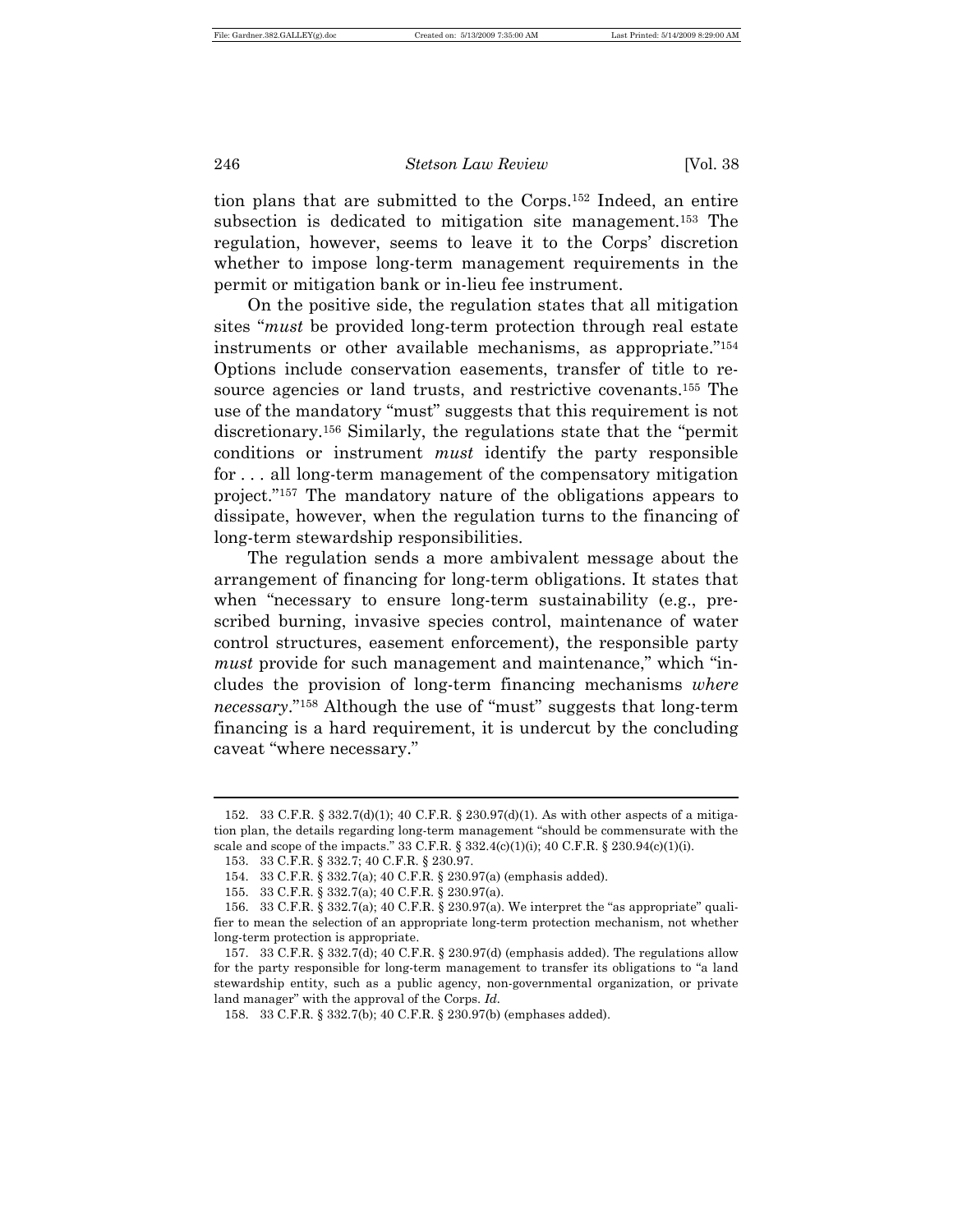Permit applicants, mitigation providers, and regulators devote much time, energy, and resources on the front end of compensatory mitigation.159 In light of these efforts, it would be wasteful and imprudent to fail to plan for long-term management of these sites. The Corps needs to ensure that mitigation providers arrange for financial resources to be available at the back end of the process. This is the first time that any requirements regarding the financing for long-term stewardship have appeared in a regulation, which is noteworthy, especially with respect to permittee-responsible mitigation. Guidance on this subject, and more importantly, the actual practice in Corps districts, will bear careful watching.

#### *III. CONCLUDING THOUGHTS AND COMMENTS*

As we have noted throughout this Article, although the new regulation represents significant progress, much depends on implementation in the field and the degree to which the regulatory provisions are viewed by the Corps as discretionary or obligatory. Will Corps headquarters revise the SOP to demand more attention to the watershed approach and compensatory mitigation? How will individual Corps regulators exercise their discretion? Will greater avoidance be required? Will long-term financing be required on a regular basis? How will mitigation providers and permittees respond? To raise these questions or to express doubt should not necessarily be seen as criticism of the regulation itself. Rather, the questions recognize that the codification of rules and principles is but one step toward the goal of no net loss. In the NRC report, we drew a distinction between legal compliance and ecological outcomes: a mitigation provider might satisfy the permit standards, but the resulting wetland might not provide the desired ecological functions.160 Similarly, the issuance of the regulation can be seen as a legal success, but this does not necessarily translate into better and more sustainable compensatory mitiga-

<sup>159.</sup> *See generally* Envtl. L. Inst., *Mitigation of Impacts to Fish and Wildlife Habitat: Estimating Costs and Identifying Opportunities* (Oct. 2005) (available at http://www .elistore.org/reports\_detail.asp?ID=11248).

<sup>160.</sup> Natl. Research Council, *supra* n. 1, at 117.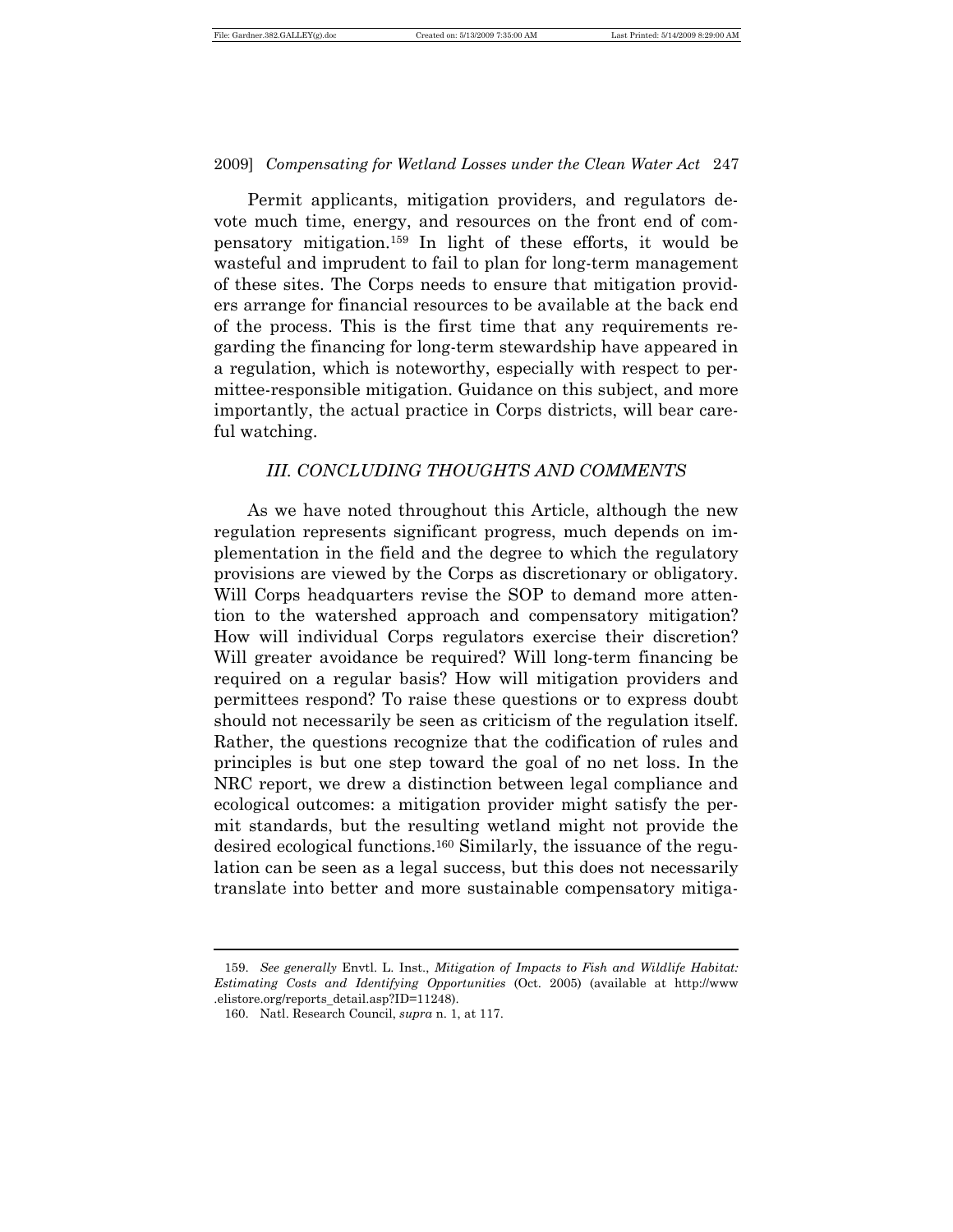tion projects. Deeply ingrained institutional practices and priorities must be modified for ecological progress to occur.

With that observation in mind, we offer several recommendations to help with achieving the goal of no net loss:

- *Increased Support for Regulators:*<sup>161</sup> The agencies, especially the Corps, should commit funds to prepare regulators to oversee compensatory mitigation projects properly. A good model is the MBRT (now IRT) Academy held for the past two summers at the National Conservation Training Center in West Virginia, in which representatives from the Corps, EPA, FWS, NOAA, and state and local agencies gathered for one week of intensive training.162 Similar sessions need to be held on the subject of permitteeresponsible mitigation. In addition, the agencies should develop a series of regional reference manuals that outline how projects should be designed to achieve better ecological outcomes.
- *Outside Review of Mitigation Projects:* A positive development is the increased transparency and public participation in the compensatory mitigation process. Indeed, we understand that the Corps plans to post on its Web site maps of existing mitigation sites and monitoring reports. We encourage the Corps and EPA to expand and codify this participation into the oversight of compensatory mitigation projects. The agencies should consider formalizing external peer review by entering into cooperative arrangements with local universities to conduct studies of compensatory mitigation sites, with an eye toward factors that affect performance. More broadly, we recommend that the Section 404 program should have a permanent external review panel, staffed by independent experts, that focuses on compensatory mitigation outcomes. We recommend that the EPA, with its oversight authority, create

<sup>161.</sup> One of the principal conclusions of the NRC report was that "[s]upport for regulatory decision-making is inadequate." *Id.* at 8 (Conclusion 4).

<sup>162.</sup> *See* The Conservation Fund, *Mitigation Banking IRT Sources*, http://www .conservationfund.org/irt\_mitigation\_training (accessed Apr. 15, 2009) (providing training materials).